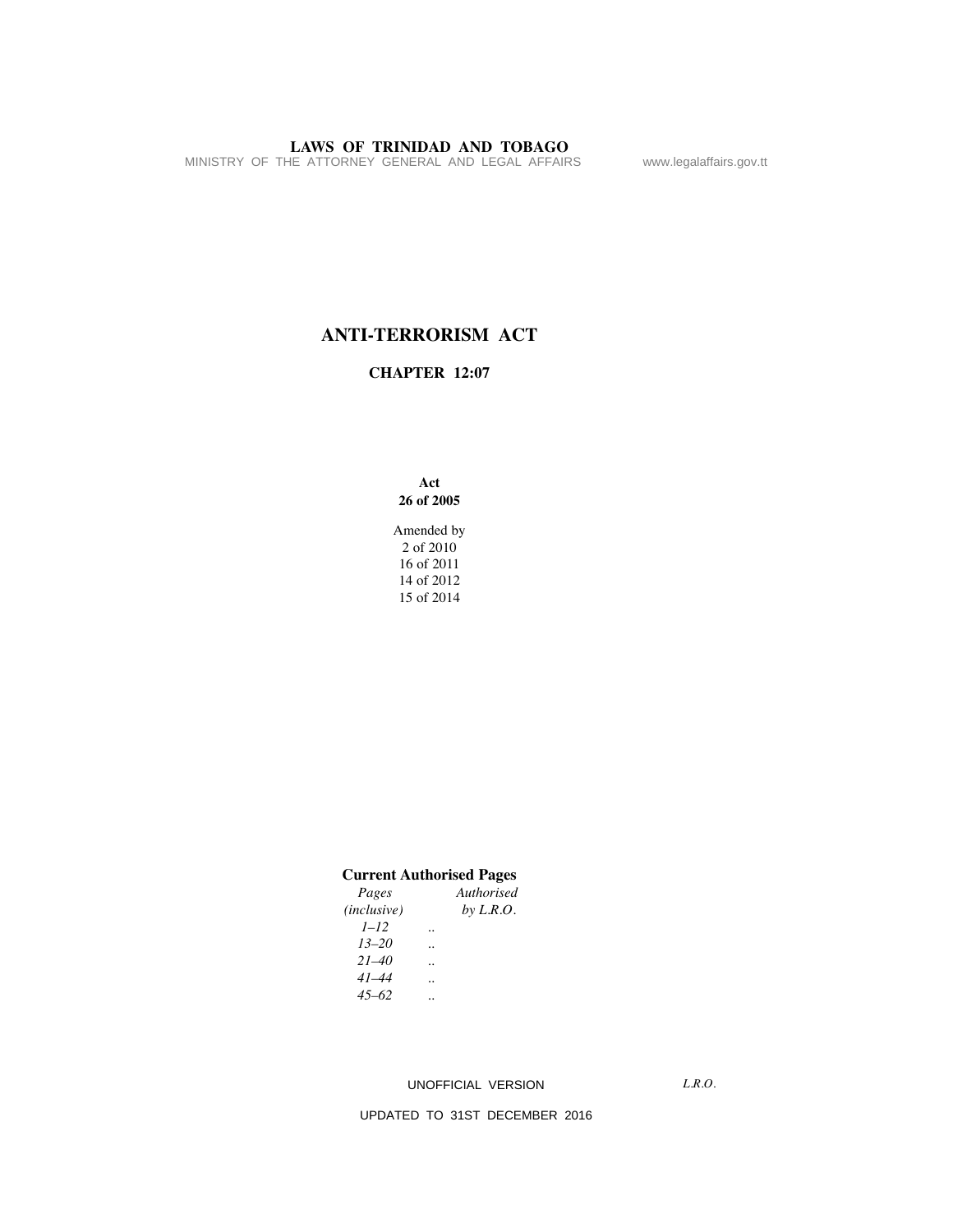|                                        | MINISTRY OF THE ATTORNEY GENERAL AND LEGAL AFFAIRS |                | www.legalaffairs.gov.tt |  |  |  |  |
|----------------------------------------|----------------------------------------------------|----------------|-------------------------|--|--|--|--|
|                                        | <b>Chap.</b> 12:07                                 | Anti-Terrorism |                         |  |  |  |  |
| <b>Index of Subsidiary Legislation</b> |                                                    |                |                         |  |  |  |  |
|                                        |                                                    |                | Page                    |  |  |  |  |

Financial Obligations (Financing of Terrorism) Regulations (LN 7/2011) 58

# **Note on Revision**

The pages of this Act bearing the notation L.R.O. 1/2015 are hereby authorised to be included in the Laws as from 5th January 2015 pursuant to an Order made under section 9 of the Law Revision Act (Chap. 3:03).

UNOFFICIAL VERSION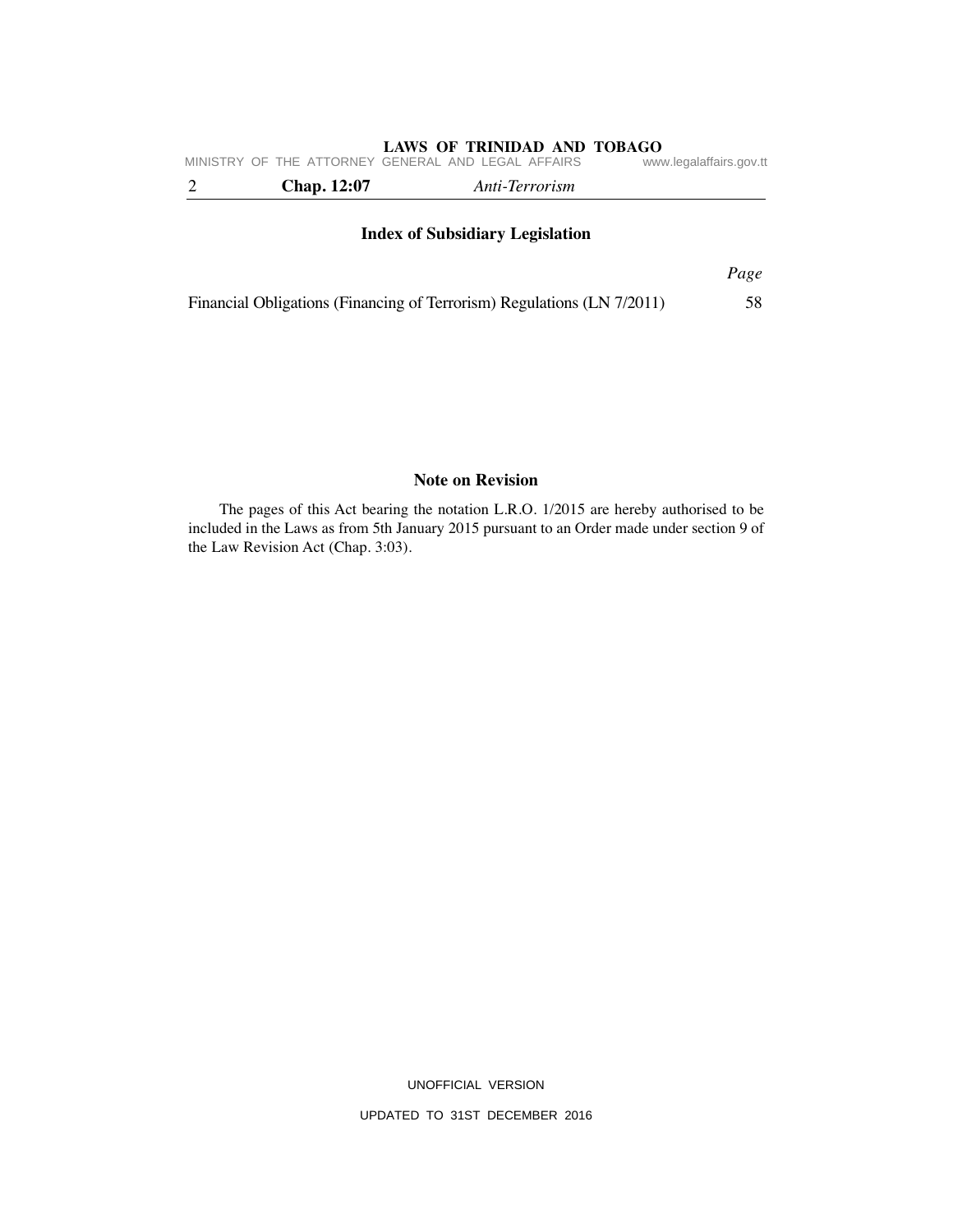MINISTRY OF THE ATTORNEY GENERAL AND LEGAL AFFAIRS www.legalaffairs.gov.tt

*Anti-Terrorism* **Chap. 12:07** 3

**CHAPTER 12:07**

# **ANTI-TERRORISM ACT**

ARRANGEMENT OF SECTIONS

**SECTION**

#### **PART I**

#### **PRELIMINARY**

- 1. Short title.
- 2. Interpretation.

### **PART II**

#### **OFFENCES**

- 3. Terrorist act.
- 4. Provision of services for commission of terrorist acts.
- 5. Collection or provision of property to commit terrorist acts.
- 6. Use of property for commission of terrorist acts.
- 7. Arrangements for retention or control of terrorist property.
- 8. Dealing with terrorist property.
- 9. Soliciting or giving support for the commission of terrorist acts.
- 10. Harbouring of persons committing terrorist acts.
- 11. Provision of devices.
- 12. Recruitment of persons for terrorist purposes.
- 13. Provision of instruction or training to persons committing terrorist acts.
- 14. Incitement, promotion or solicitation of property for the commission of terrorist acts.
- 15. Providing facilities in support of terrorist acts.

#### **PART III**

# **CONVENTION OFFENCES**

- 16. Endangering the safety of maritime navigation.
- 17. Bombing offences.
- 18. Protection of internationally protected persons.
- 19. Offences relating to fixed platforms.
- 20. Offences with regard to nuclear matter or facilities.

UNOFFICIAL VERSION

*L.R.O.*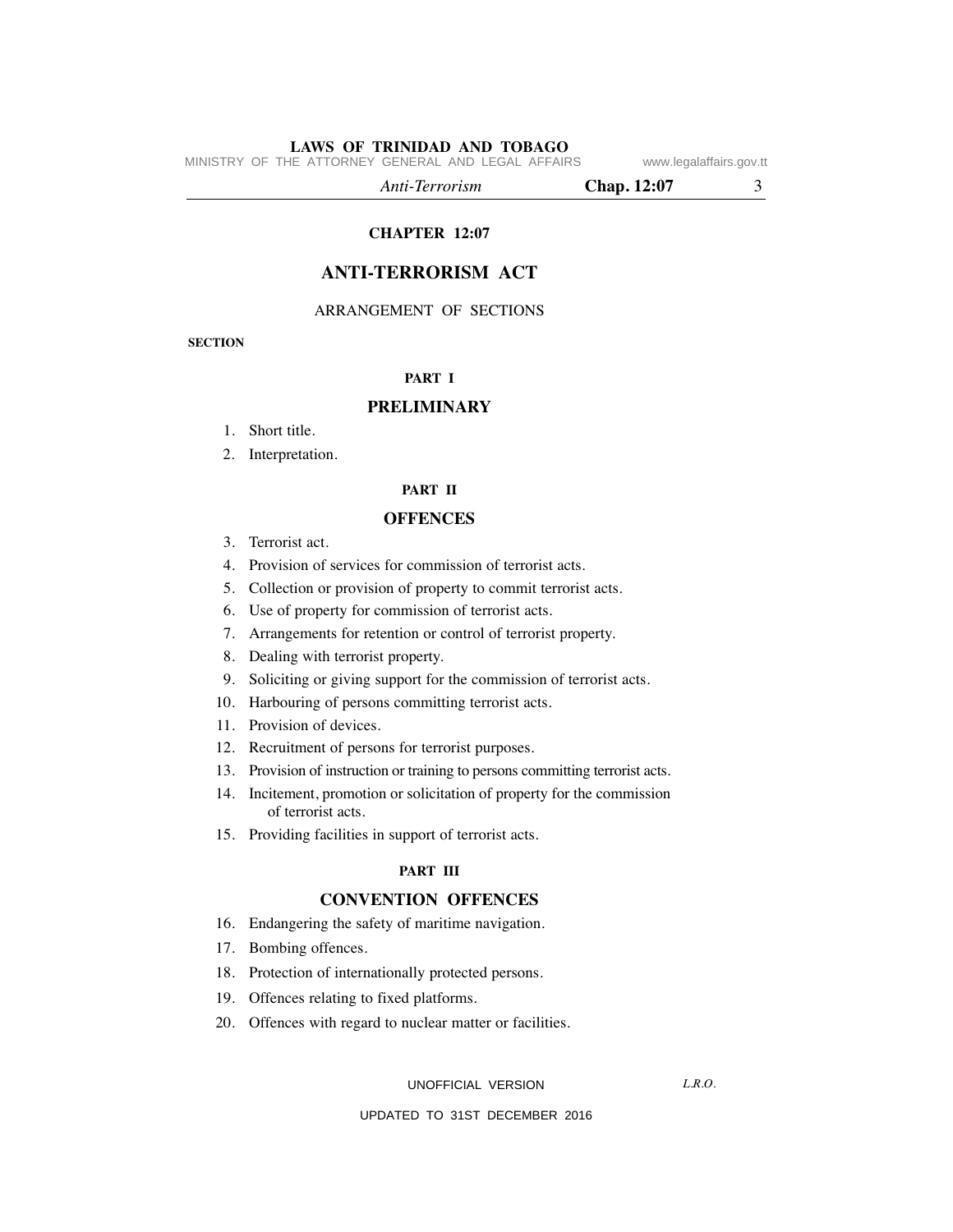**LAWS OF TRINIDAD AND TOBAGO** MINISTRY OF THE ATTORNEY GENERAL AND LEGAL AFFAIRS

4 **Chap. 12:07** *Anti-Terrorism*

#### ARRANGEMENT OF SECTIONS—*Continued*

#### **SECTION**

- 21. Hoaxes involving noxious substances or things or explosives or other lethal material.
- 22. Use of chemical, biological or nuclear weapons.

#### **PART IIIA**

#### **FINANCING OF TERRORISM**

- 22A. Offence of financing of terrorism.
- 22AA. Special provisions for designated entities.
- 22AB. Certain procedures apply.
	- 22B. Listing of terrorist entities.
	- 22C. Reporting requirements.
- 22D. Identification of offence of financing of terrorism.
- 22E. FIU may suspend certain transactions.

#### **PART IV**

# **INVESTIGATION OF OFFENCES**

- 23. Detention Orders.
- 24. Power to gather information.
- 24A. Authority for search.
- 24B. Customer Information Order.
- 24C. Monitoring Order.

#### **PART V**

# **JURISDICTION AND TRIAL OF OFFENCES**

- 25. Jurisdiction of Trinidad and Tobago Courts.
- 26. Extradition from Trinidad and Tobago.
- 27. Evidence by a certificate.

#### **PART VI**

# **INFORMATION SHARING, EXTRADITION AND MUTUAL ASSISTANCE IN CRIMINAL MATTERS**

- 28. Exchange of information relating to terrorist acts.
- 29. Treaty to be used as basis for extradition.

UNOFFICIAL VERSION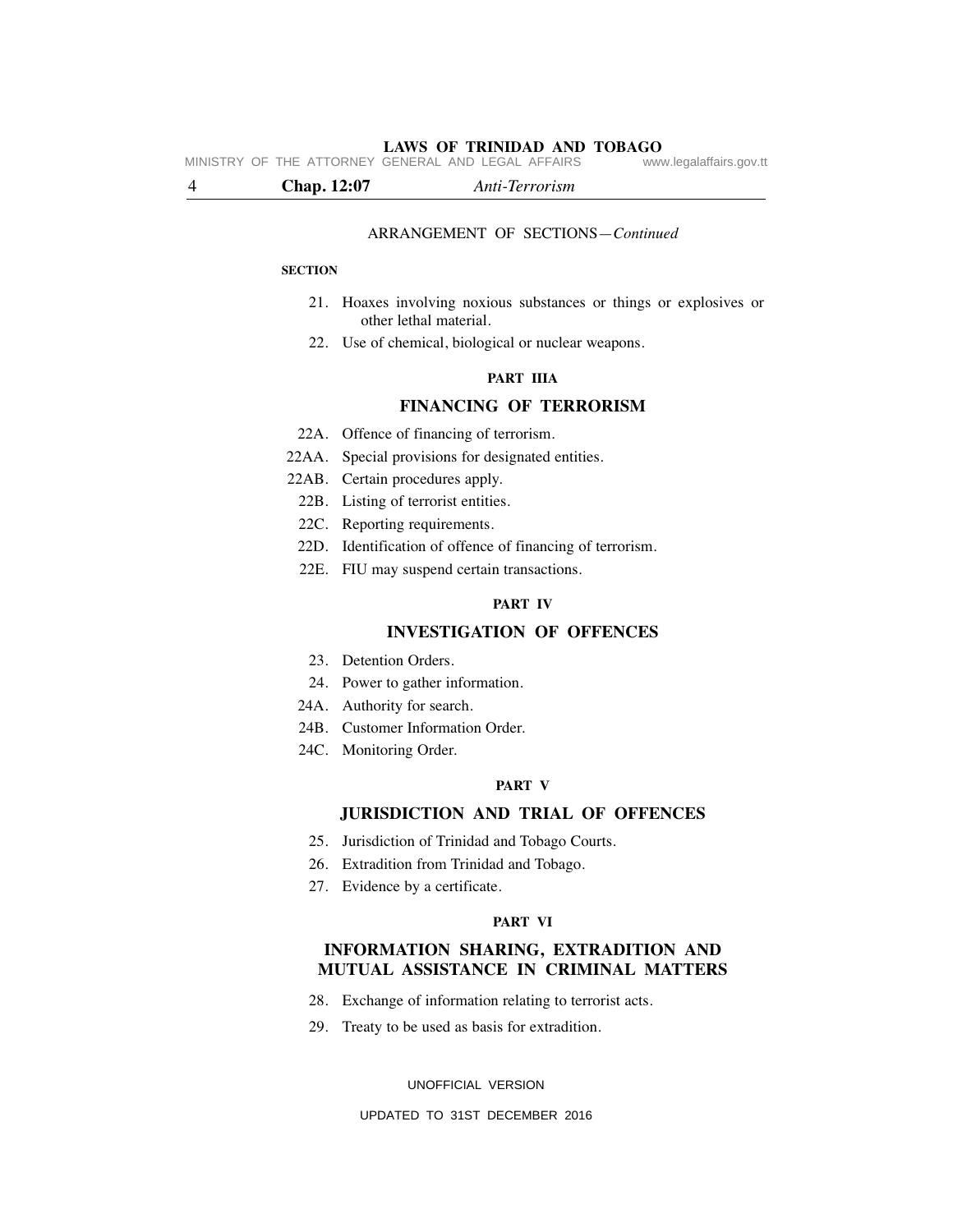MINISTRY OF THE ATTORNEY GENERAL AND LEGAL AFFAIRS www.legalaffairs.gov.tt

| Anti-Terrorism | Chap. 12:07 |  |
|----------------|-------------|--|
|----------------|-------------|--|

#### **SECTION**

- 30. Treaty to be used as basis for Mutual Assistance in Criminal Matters.
- 31. Offences under this Act not deemed to be offences of a political character.

#### **PART VII**

# **DISCLOSURE AND SHARING INFORMATION**

- 32. Duty to disclose information relating to offences and terrorist acts.
- 33. Duty to disclose information relating to property used for commission of offences under this Act.

#### **PART VIII**

# **SEIZURE AND FORFEITURE OF TERRORIST PROPERTY**

- 34. Application for restraint Order.
- 35. Orders for forfeiture of property on conviction for offences under this Act.
- 36. Orders for seizure and restraint of property.
- 37. Orders for forfeiture of property.
- 38. Sharing of forfeited property.
- 38A. Seizure and detention of cash.

#### **PART IX**

#### **MISCELLANEOUS POWERS**

- 39. Duty to disclose information relating to passengers of aircraft and vessels.
- 40. Power to refuse refugee application.
- 41. Power to make Regulations.
- 42. Offences and penalties.

#### **SCHEDULE.**

UNOFFICIAL VERSION

*L.R.O.*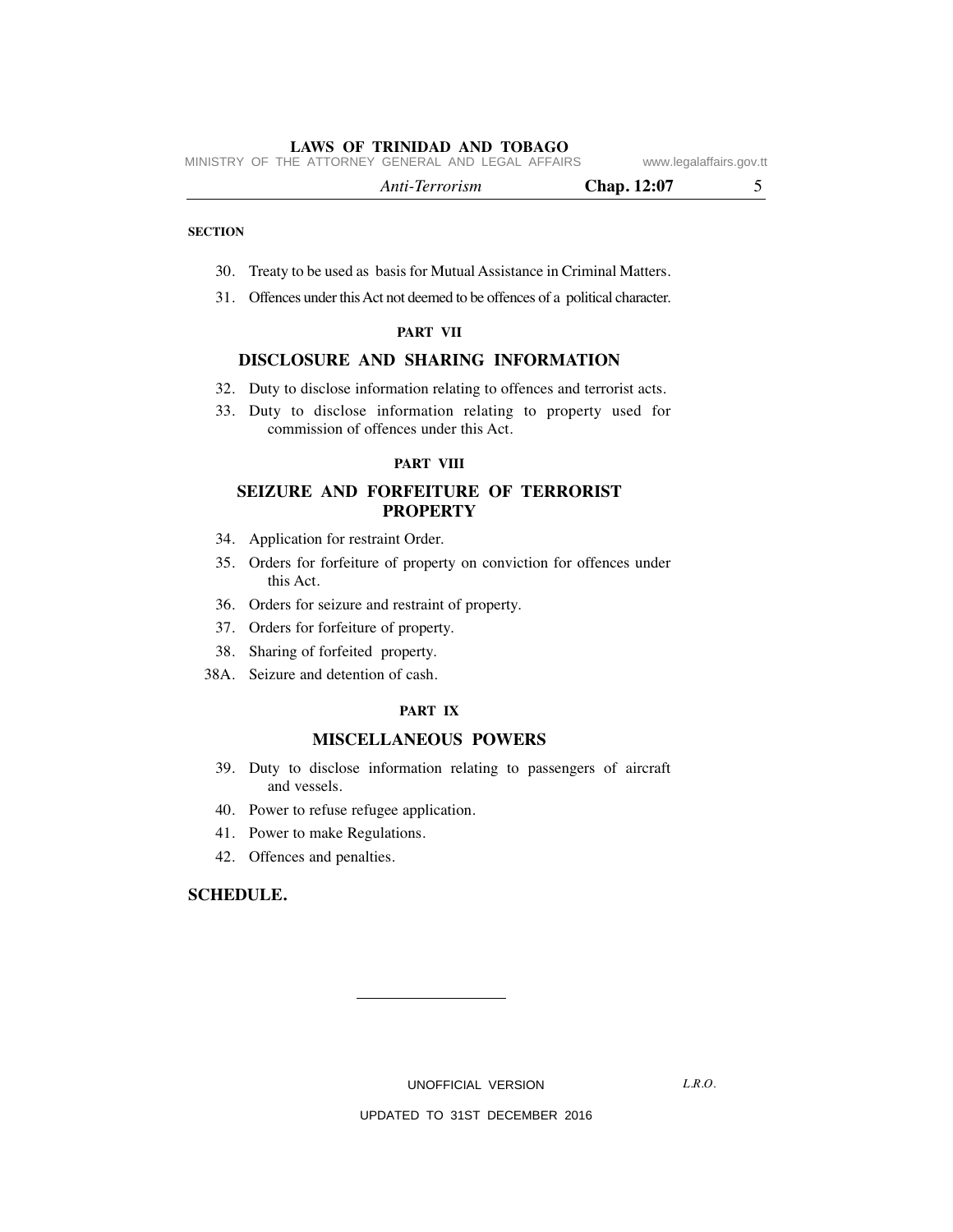**LAWS OF TRINIDAD AND TOBAGO**<br>GENERAL AND LEGAL AFFAIRS www.legalaffairs.gov.tt MINISTRY OF THE ATTORNEY GENERAL AND LEGAL AFFAIRS

6 **Chap. 12:07** *Anti-Terrorism*

#### **CHAPTER 12:07**

#### **ANTI-TERRORISM ACT**

26 of 2005. [2 of 2010]. **An Act to criminalise terrorism and the financing of terrorism, to provide for the detection, prevention, prosecution, conviction and punishment of terrorist activities and the confiscation, forfeiture and seizure of terrorists' assets and of those involved in the financing of terrorism and for related matters.**

Commencement.

[13TH SEPTEMBER 2005]

#### **PART I**

#### **PRELIMINARY**

**1.** This Act may be cited as the Anti-Terrorism Act.

Interpretation.  $[2 \text{ of } 2010]$ 16 of 2011 15 of 2014].

Short title.

**2.** (1) In this Act—

"Convention" means any of the following Conventions:

- *(a)* Convention on Offences and certain Other Acts committed on Board Aircraft, signed at Tokyo on 14th September 1963;
- *(b)* Convention for the Suppression of Unlawful Seizure of Aircraft, done at The Hague on 16th December 1970;
- *(c)* Convention for the Suppression of Unlawful Acts against the Safety of Civil Aviation, done at Montreal on 23rd September 1971;
- *(d)* Convention on the Prevention and Punishment of Crimes against Internationally Protected Persons, including Diplomatic Agents, adopted by the General Assembly of the United Nations on 14th December 1973;
- *(e)* International Convention against the Taking of Hostages, adopted by the General Assembly of the United Nations on 17th December 1979;
- *(f)* Convention on the Physical Protection of Nuclear Material, adopted at Vienna on 3rd March 1980;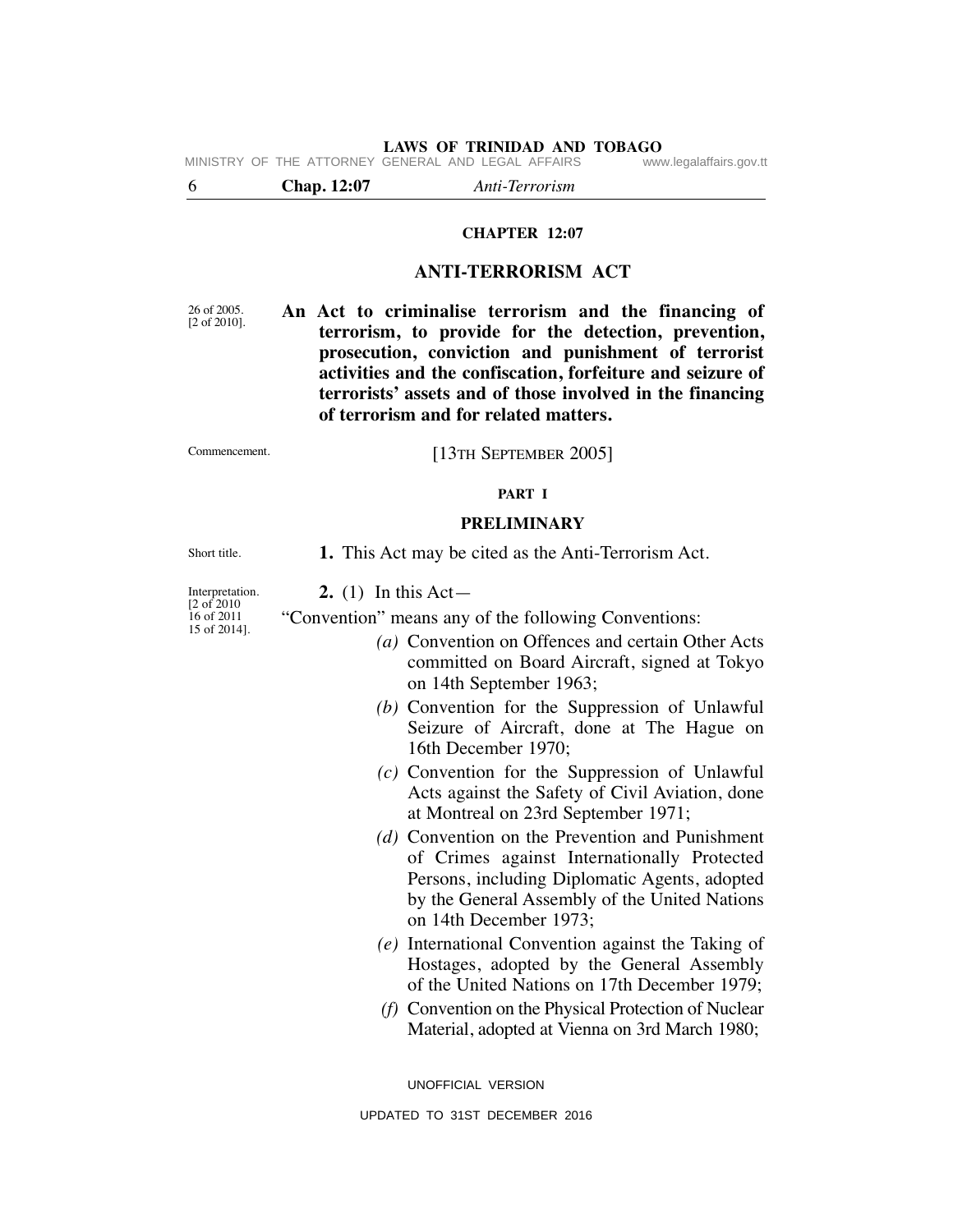| $(g)$ Protocol for the Suppression of Unlawful Acts<br>of Violence at Airports Serving International<br>Aviation, supplementary to<br>Civil<br>the<br>Convention for the Suppression of Unlawful<br>Acts against the Safety of Civil Aviation, done<br>at Montreal on 24th February 1988; |        |
|-------------------------------------------------------------------------------------------------------------------------------------------------------------------------------------------------------------------------------------------------------------------------------------------|--------|
| $(h)$ Convention for the Suppression of Unlawful<br>Acts against the Safety of Maritime Navigation,<br>done at Rome on 10th March 1988;                                                                                                                                                   |        |
| $(i)$ Protocol for the Suppression of Unlawful Acts<br>against the Safety of fixed Platforms located on<br>the continental shelf, done at Rome on 10th<br>March 1988;                                                                                                                     |        |
| ( <i>i</i> ) Convention on the Marking of Plastic<br>Explosives for the Purposes of Detection,<br>signed at Montreal on 1st March 1991;                                                                                                                                                   |        |
| $(k)$ International Convention for the Suppression<br>of Terrorist Bombings, adopted by the<br>General Assembly of the United Nations on<br>15th December 1997;                                                                                                                           |        |
| (1) International Convention for the Suppression<br>of the Financing of Terrorism, adopted by the<br>General Assembly of the United Nations on<br>9th December 1999;                                                                                                                      |        |
| "explosive or other lethal device" means—                                                                                                                                                                                                                                                 |        |
| $(a)$ a weapon; or                                                                                                                                                                                                                                                                        |        |
| $(b)$ an explosive or incendiary weapon,                                                                                                                                                                                                                                                  |        |
| that is designed or has the capability to cause death, serious<br>bodily injury or substantial material damage;                                                                                                                                                                           |        |
| "Financial Action Task Force" means the task force established<br>by the Group of Seven to develop and provide national and<br>international policies to combat money laundering and<br>terrorist financing;                                                                              |        |
| "FIU" means the Financial Intelligence Unit established under<br>section 3 of the Financial Intelligence Unit of Trinidad and Ch. 72:01.<br>Tobago Act;                                                                                                                                   |        |
| UNOFFICIAL VERSION                                                                                                                                                                                                                                                                        | L.R.O. |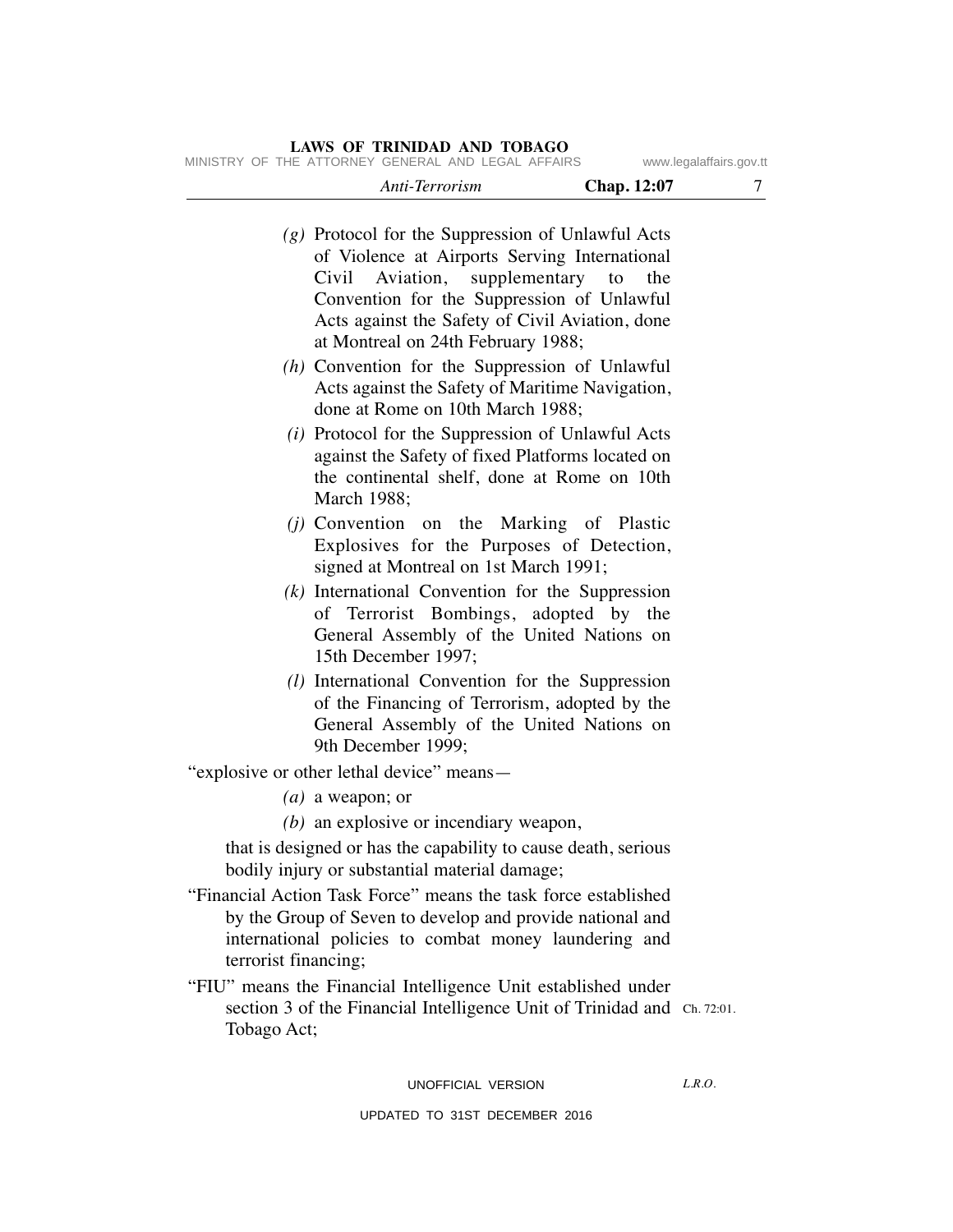MINISTRY OF THE ATTORNEY GENERAL AND LEGAL AFFAIRS www.legalaffairs.gov.tt

| 8          | Chap. 12:07<br>Anti-Terrorism                                                                                                                                                                                                                                                              |
|------------|--------------------------------------------------------------------------------------------------------------------------------------------------------------------------------------------------------------------------------------------------------------------------------------------|
| Ch. 11:27. | "financial institution" has the meaning assigned to it in the<br>Proceeds of Crime Act;                                                                                                                                                                                                    |
|            | "Group of Seven" means the meeting of Finance Ministers of<br>France, Italy, Germany, Japan, United Kingdom, United<br>States and Canada formed in 1976;                                                                                                                                   |
|            | "imprisonment for life" in relation to an offender means<br>imprisonment for the remainder of the natural life of<br>the offender;                                                                                                                                                         |
|            | "international organisation" means an organisation constituted<br>by States to which its Member States have transferred<br>competence over matters governed by a Convention of the<br><b>United Nations;</b>                                                                               |
|            | "judge" means a judge of the High Court of Trinidad and Tobago;<br>"legal entity" means a body corporate, foundation, partnership,<br>association or other similar body that can establish a<br>permanent customer relationship with a financial institution<br>or otherwise own property; |
| Ch. 11:27. | "listed business" has the meaning assigned to it in section 2 of<br>the Proceeds of Crime Act:                                                                                                                                                                                             |
|            | "listed entity" means an entity declared to be a listed entity in<br>accordance with section 22B;                                                                                                                                                                                          |
|            | "master" in relation to a vessel, means the owner or person<br>(except a harbour master or pilot) having for the time being<br>command or charge of the vessel;                                                                                                                            |
|            | "Minister" means the minister to whom responsibility for<br>national security is assigned;                                                                                                                                                                                                 |
|            | "money" means—                                                                                                                                                                                                                                                                             |
|            | $(a)$ bankers' drafts;                                                                                                                                                                                                                                                                     |
|            | $(b)$ coins and notes in any currency;                                                                                                                                                                                                                                                     |
|            | $(c)$ postal order;                                                                                                                                                                                                                                                                        |
|            | $(d)$ travellers cheques; and                                                                                                                                                                                                                                                              |
|            | (e) any other kind of monetary instrument specified<br>by Order by the Minister with responsibility<br>for finance;                                                                                                                                                                        |
|            |                                                                                                                                                                                                                                                                                            |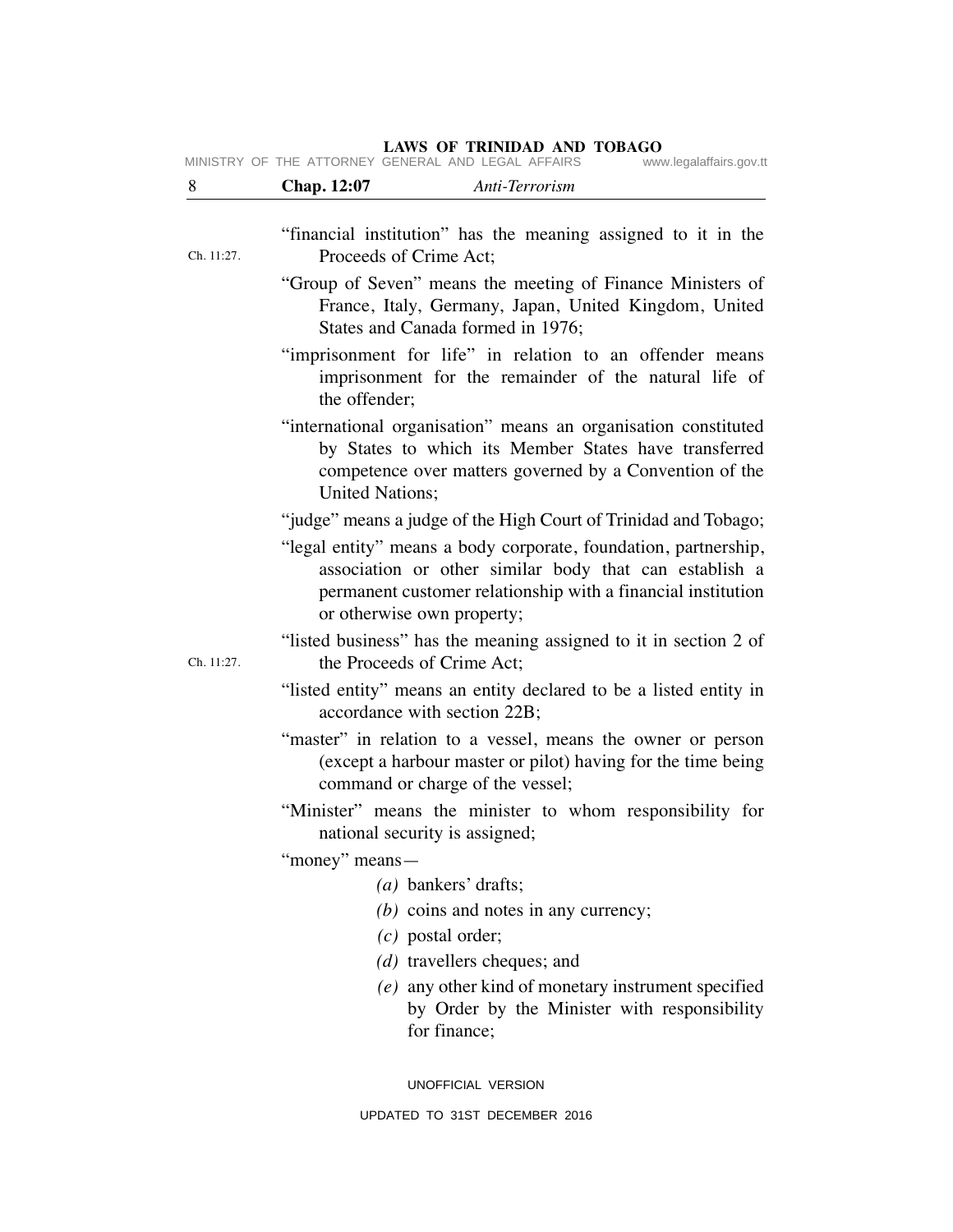| Anti-Terrorism | Chap. 12:07 |
|----------------|-------------|
|                |             |

- "non-profit organisation" means a legal entity or organisation that primarily engages in raising or disbursing funds for purposes such as charitable, religious, cultural, educational, social or fraternal purposes or for the carrying out of other types of philanthropic work;
- "operator" in relation to an aircraft, means the owner or person for the time being in charge or command or control of the aircraft;
- "property" or "funds" means assets of any kind, whether tangible or intangible, moveable or immovable, however acquired and legal documents or instruments in any form, including electronic or digital, evidencing title to, or interest in, such assets, including but not limited to bank credits, travellers cheques, bank cheques, money orders, shares, securities, bonds, drafts, letters of credit whether situated in Trinidad and Tobago or elsewhere, and includes a legal or equitable interest, whether full or partial, in any such property;

"terrorist" includes a person who—

- *(a)* commits a terrorist act by any means directly or indirectly, unlawfully and wilfully;
- *(b)* participates as an accomplice in terrorist acts or the financing of terrorism;
- *(c)* organises or directs others to commit terrorist acts or the financing of terrorism; or
- *(d)* contributes to the commission of terrorists acts or the financing of terrorism by a group of persons acting with a common purpose where the contribution—
	- (i) is made intentionally and with the aim of furthering the terrorist act or the financing of terrorism; or
	- (ii) with the knowledge of the intention of the group of persons to commit the terrorist act or the financing of terrorism;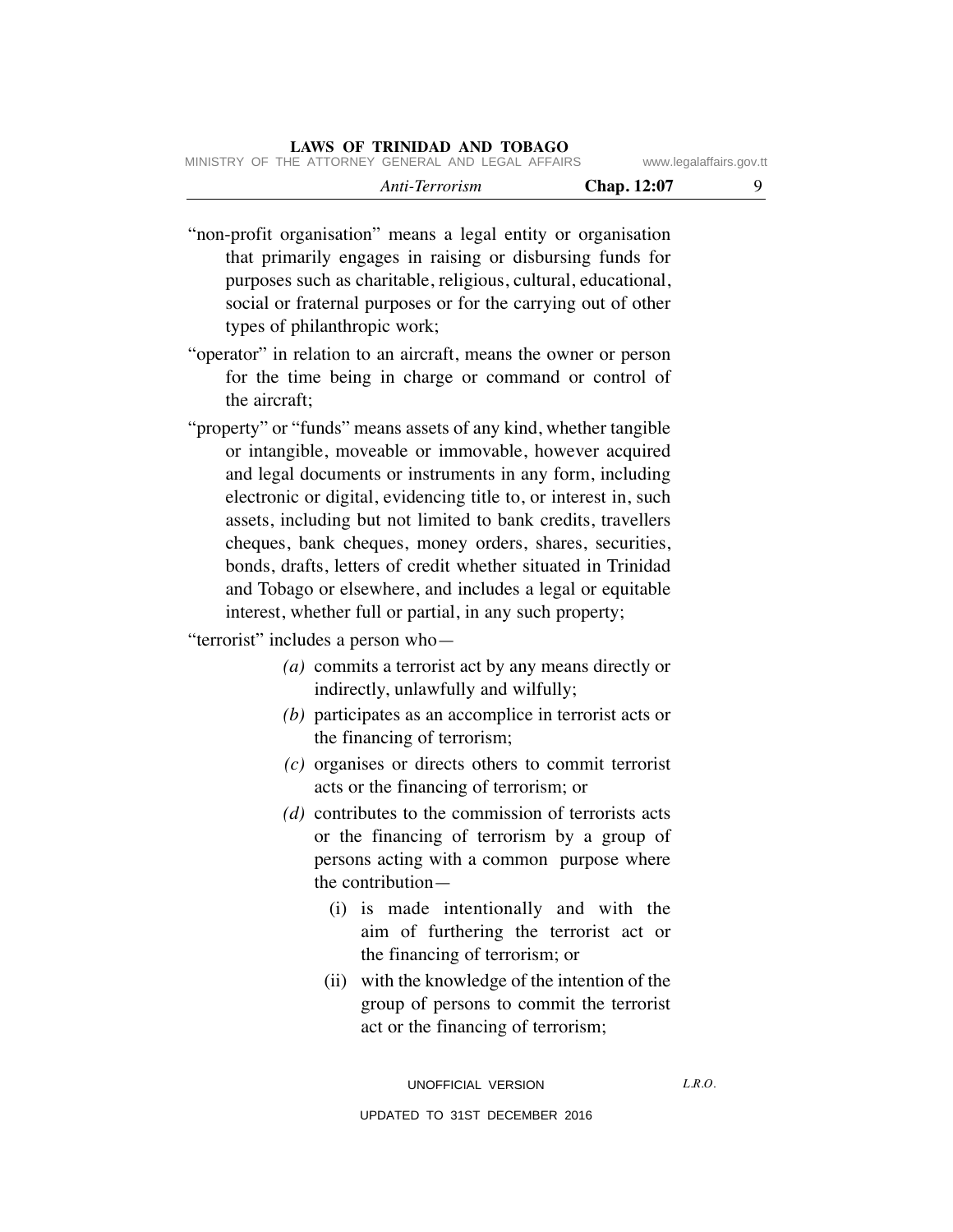| - 10 | <b>Chap.</b> 12:07 | Anti-Terrorism                                     |                         |
|------|--------------------|----------------------------------------------------|-------------------------|
|      |                    | MINISTRY OF THE ATTORNEY GENERAL AND LEGAL AFFAIRS | www.legalaffairs.gov.tt |

"terrorist act" means—

- *(a)* an act whether committed in or outside of Trinidad and Tobago which causes or is likely to cause—
	- (i) loss of human life or serious bodily harm;
	- (ii) damage to property; or
	- (iii) prejudice to national security or disruption of public safety including disruption in the provision of emergency services or to any computer or electronic system or to the provision of services directly related to banking, communications, infrastructure, financial services, public utilities, transportation or other essential infrastructure,

and is intended to—

- (iv) compel a government or an international organisation to do or refrain from doing any act; or
- (v) intimidate the public or a section of the public,

for the purpose of advancing a political, ideological or a religious cause;

- *(b)* an offence under any of the Conventions; or
- *(c)* an offence under Part II, Part III or section 22A of this Act;

"terrorist organisation" means a legal entity or group of terrorists that—

- *(a)* commits a terrorist act by any means, directly or indirectly, unlawfully and wilfully;
- *(b)* participates as an accomplice in terrorist acts or the financing of terrorism;
- *(c)* organises or directs others to commit terrorist acts or the financing of terrorism; or

UNOFFICIAL VERSION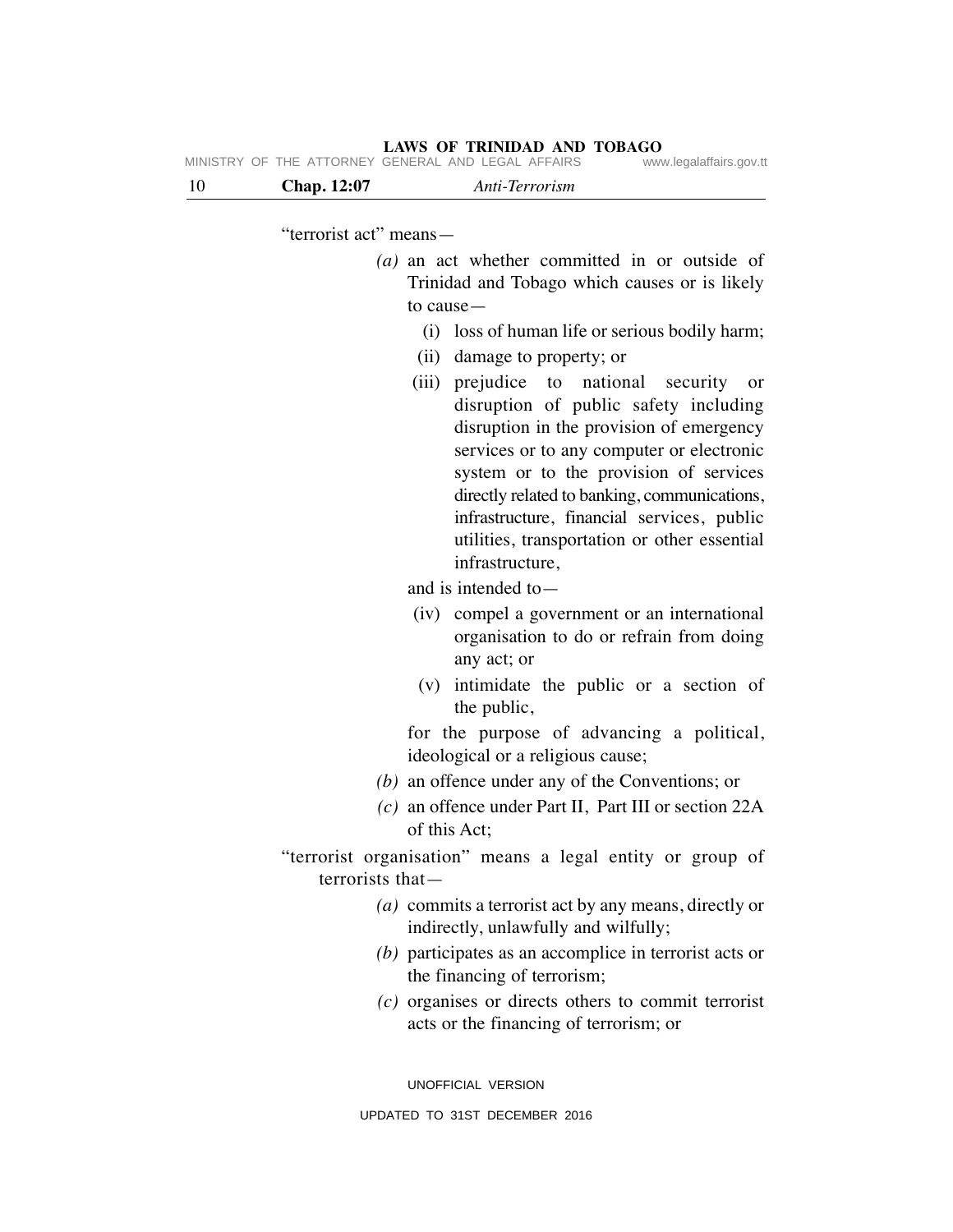MINISTRY OF THE ATTORNEY GENERAL AND LEGAL AFFAIRS www.legalaffairs.gov.tt

| Anti-Terrorism | Chap. 12:07 |  |
|----------------|-------------|--|
|                |             |  |

*(d)* contributes to the commission of terrorists acts or the financing of terrorism by a group of persons acting with a common purpose where the contribution is made intentionally and with the aim of furthering the terrorist act or the financing of terrorism with the knowledge of the intention of the group to commit the terrorist act or the financing of terrorism;

"terrorist property" means—

- *(a)* proceeds from the commission of a terrorist act;
- *(b)* property which has been, is being, or is likely to be used to commit a terrorist act;
- *(c)* property which has been collected for the purpose of funding a terrorist act or terrorist organisation; or
- *(d)* property belonging to a terrorist or terrorist organisation;
- "vessel" means any thing made or adapted for the conveyance by water, of people or property;
- "weapon" includes a firearm, explosive, chemical, biological or nuclear weapon.
	- (2) An act which—
		- *(a)* causes death or serious bodily harm to a person taking active part in armed conflict in accordance with the applicable rules of international law; or
		- *(b)* disrupts any service and is committed in pursuance of a demonstration, protest or stoppage of work and is not intended to result in any harm referred to in paragraph *(a)* of the definition of "terrorist act",

shall not be considered a terrorist act.

# **PART II**

#### **OFFENCES**

**3.** (1) Any person who participates in the commission of a  $\frac{\text{Terorist act}}{\text{[2 of 2010]}}$ terrorist act commits an offence and is liable on conviction on indictment to imprisonment for twenty-five years.

[2 of 2010].

### UNOFFICIAL VERSION

 $LRO$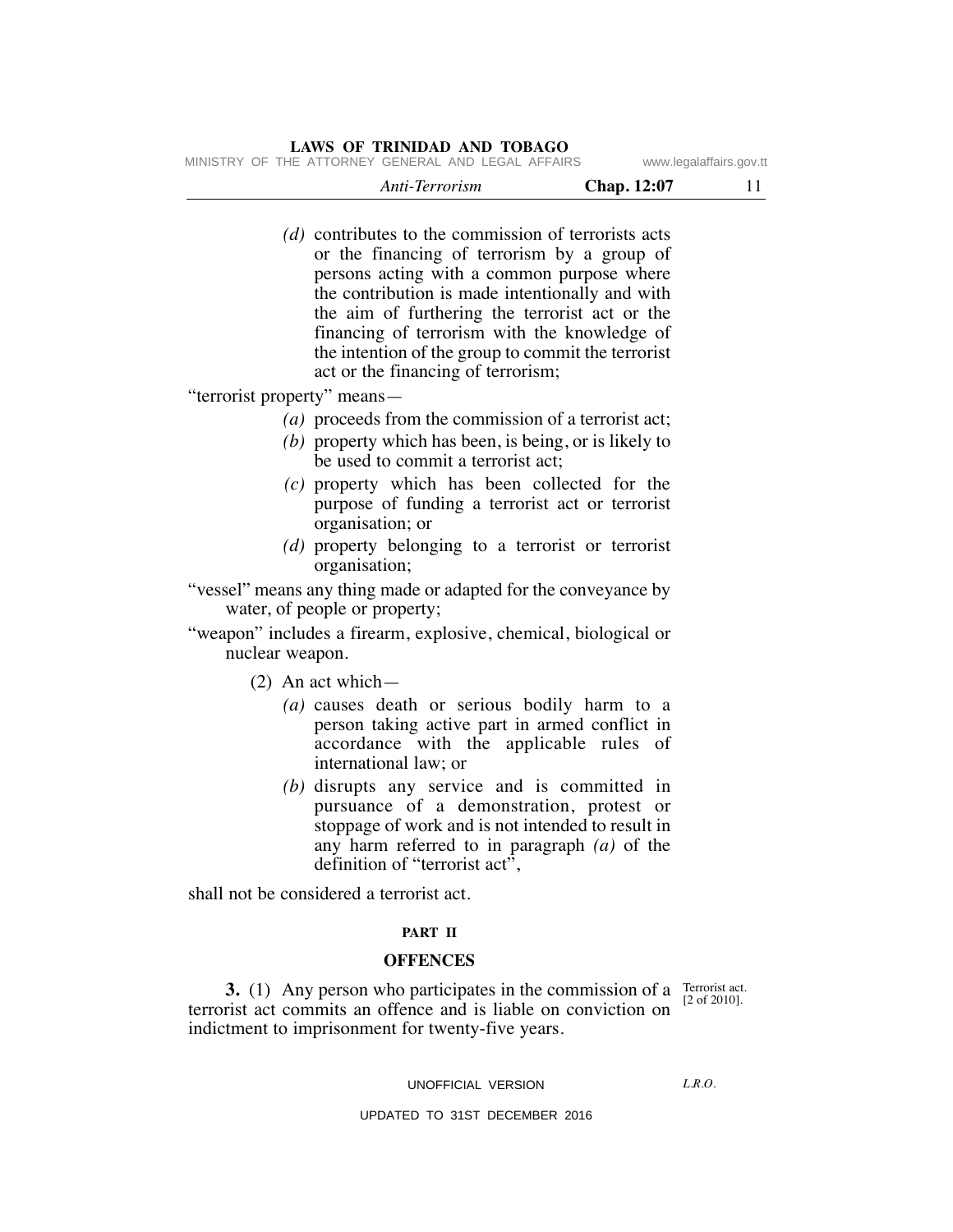| - 12 | <b>Chap.</b> 12:07 | Anti-Terrorism                                     |                         |
|------|--------------------|----------------------------------------------------|-------------------------|
|      |                    | MINISTRY OF THE ATTORNEY GENERAL AND LEGAL AFFAIRS | www.legalaffairs.gov.tt |

(2) When a terrorist act involves the commission of a crime under some other law, the person committing it shall be liable to be punished for that crime as well as for the offence created by subsection (1), and any term of imprisonment imposed in respect of such crime shall run consecutively to that imposed under subsection (1).

(3) The penalty specified in this section does not apply to offences referred to in Part III.

Provision of services for commission of terrorist acts.

**4.** A person who, directly or indirectly, provides or makes available financial or other related services intending that they be used, in whole or in part, for the purpose of committing or facilitating the commission of, a terrorist act commits an offence and shall, on conviction on indictment, be liable to imprisonment for twenty years.

Collection or provision of property to commit terrorist acts.

**5.** A person who collects, provides, or makes available property having reasonable grounds to believe that the property will be used to commit a terrorist act, commits an offence and shall, on conviction on indictment, be liable to imprisonment for twenty years.

Use of property for commission of terrorist acts.

- **6.** A person who—
	- *(a)* uses property, directly or indirectly, in whole or in part, for the purpose of committing or facilitating the commission of a terrorist act; or
	- *(b)* possesses property intending that it be used or knowing that it will be used, directly or indirectly, in whole or in part, for the purpose of committing or facilitating the commission of a terrorist act,

commits an offence and shall, on conviction on indictment, be liable to imprisonment for twenty years.

Arrangements for retention or control of terrorist property.

**7.** Any person who knowingly becomes concerned in or enters into an arrangement which facilitates the acquisition,

UNOFFICIAL VERSION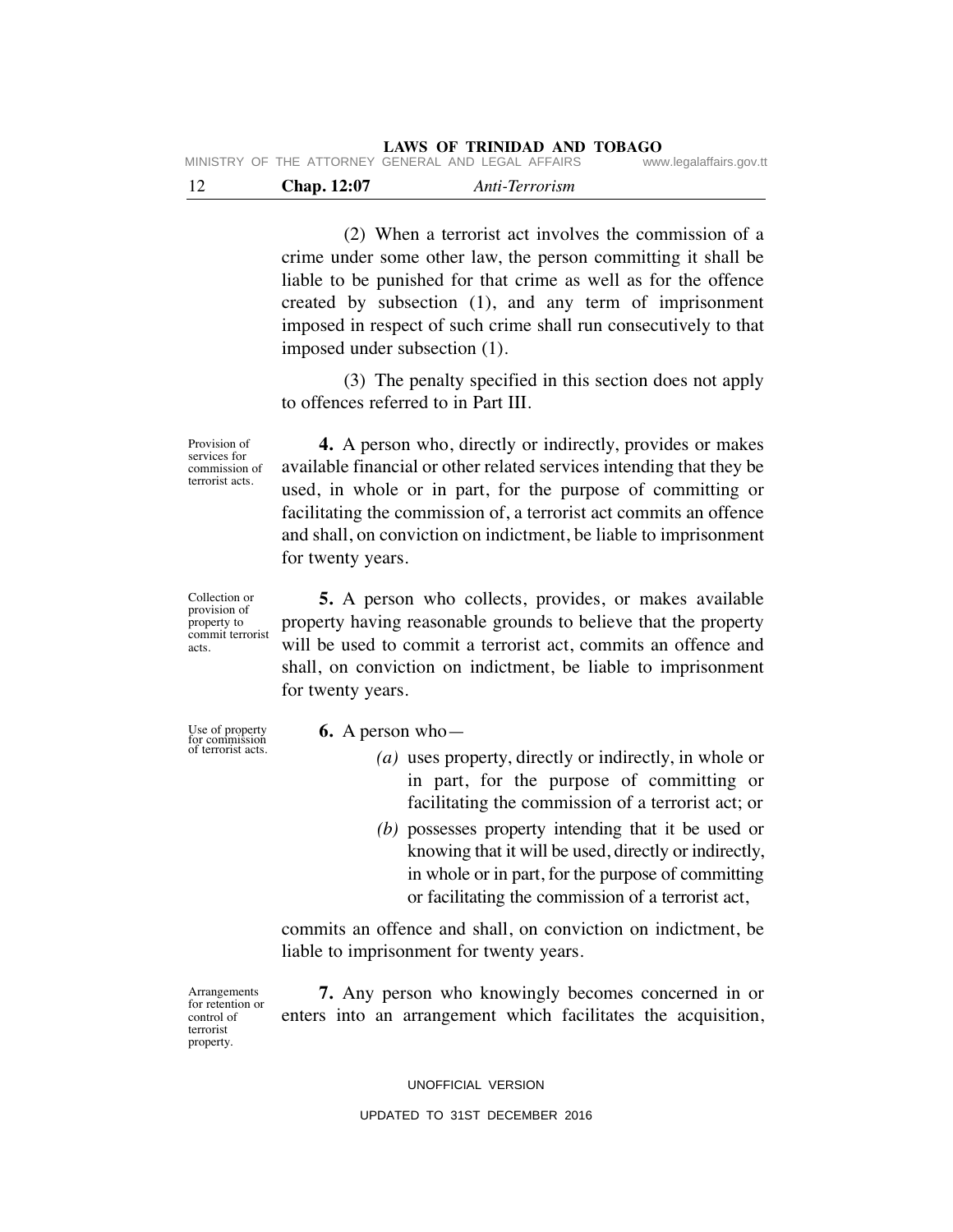|  |                                                    | Anti-Terrorism |  | <b>Chap.</b> 12:07 |                         |
|--|----------------------------------------------------|----------------|--|--------------------|-------------------------|
|  | MINISTRY OF THE ATTORNEY GENERAL AND LEGAL AFFAIRS |                |  |                    | www.legalaffairs.gov.tt |

control or retention of terrorist property by or on behalf of another person commits an offence and shall, on conviction on indictment, be liable to imprisonment for twenty years.

**8.** Any person who knowingly—

- *(a)* acquires or possesses terrorist property;
- *(b)* conceals, converts or disguises terrorist property;
- *(c)* deals directly or indirectly with any terrorist property; or
- *(d)* enters into or facilitates directly or indirectly any transaction in relation to terrorist property,

commits an offence and shall, on conviction on indictment, be liable to imprisonment for twenty years.

- **9.** (1) Any person who knowingly—
	- *(a)* supports; or
	- *(b)* solicits support for,

the commission of a terrorist act, commits an offence and shall, on conviction on indictment, be liable to imprisonment for twenty years.

(2) For the purposes of subsection (1) "support" includes but is not limited to—

- *(a)* an offer to provide or the provision of expertise or a skill;
- *(b)* an offer to provide or the provision of falsified or forged documents; and
- *(c)* entering or remaining in any country,

for the purpose of committing or facilitating a terrorist act.

10. Any person who conceals or harbours another person or Harbouring of hinders, interferes with or prevents the apprehension of, any other person having reason to believe or knowing that that other person has committed, is planning or is likely to commit a

persons committing terrorist acts.

UNOFFICIAL VERSION

 $LRO$ 

UPDATED TO 31ST DECEMBER 2016

Soliciting or giving support for the commission of terrorist acts.

Dealing with terrorist property.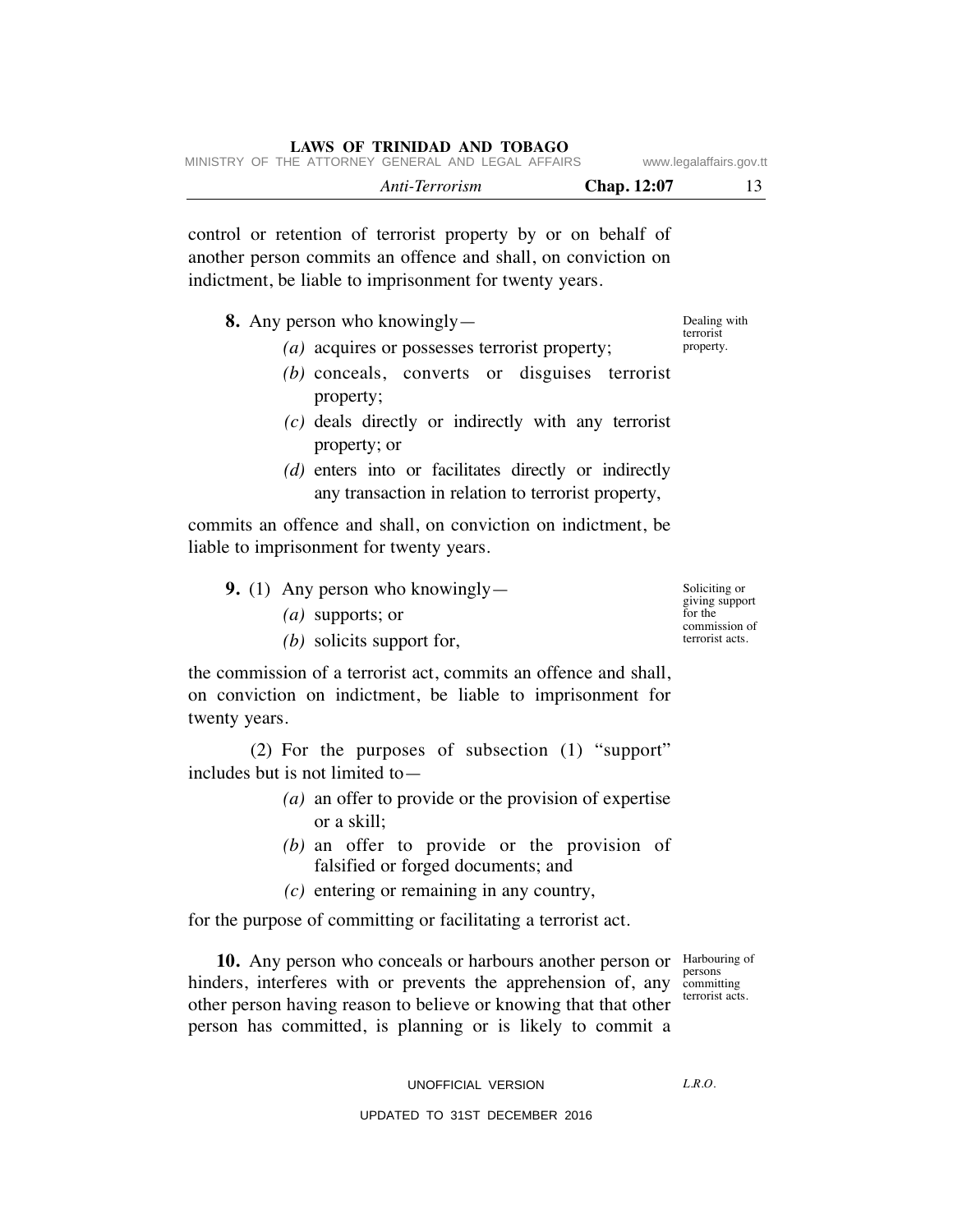|  | MINISTRY OF THE ATTORNEY GENERAL AND LEGAL AFFAIRS |  |  | www.legalaffairs.gov.tt |
|--|----------------------------------------------------|--|--|-------------------------|
|  |                                                    |  |  |                         |

| 14 | Chap. 12:07 | Anti-Terrorism |
|----|-------------|----------------|
|    |             |                |

terrorist act, commits an offence and shall, on conviction on indictment, be liable to imprisonment for twenty years.

**11.** A person who knowingly offers to provide, or provides any explosive or other lethal device for the purpose of committing or facilitating a terrorist act commits an offence and shall, on conviction on indictment, be liable to imprisonment for twenty-five years.

**12.** A person who agrees to recruit or recruits any other person to participate in the commission of a terrorist act, commits an offence and shall, on conviction on indictment, be liable to imprisonment for twenty years.

**13.** Any person who knowingly agrees to provide instruction or training or provides instruction or training in—

- *(a)* carrying out a terrorist act;
- *(b)* the making or use of any explosive or other lethal device; or
- *(c)* the practice of military exercises or movements,

to a person engaging in or preparing to engage in the commission of a terrorist act, commits an offence and shall, on conviction on indictment, be liable to imprisonment for twenty-five years.

**14.** A person who, knowingly incites or promotes the commission of a terrorist act, or solicits property for the commission of a terrorist act, commits an offence and shall, on conviction on indictment, be liable to imprisonment for twenty-five years.

- **15.** Any person who being the—
	- *(a)* agent, charterer, lessee, master, operator or owner in charge of a vessel permits that vessel to be used;
	- *(b)* agent, charterer, lessee, operator, owner or pilot in charge of an aircraft permits that aircraft to be used;

UNOFFICIAL VERSION

UPDATED TO 31ST DECEMBER 2016

Incitement, promotion or solicitation of property for the commission of terrorist acts.

Providing facilities in support of terrorist acts.

Recruitment of persons for terrorist purposes.

Provision of devices.

Provision of instruction or training to persons committing terrorist acts.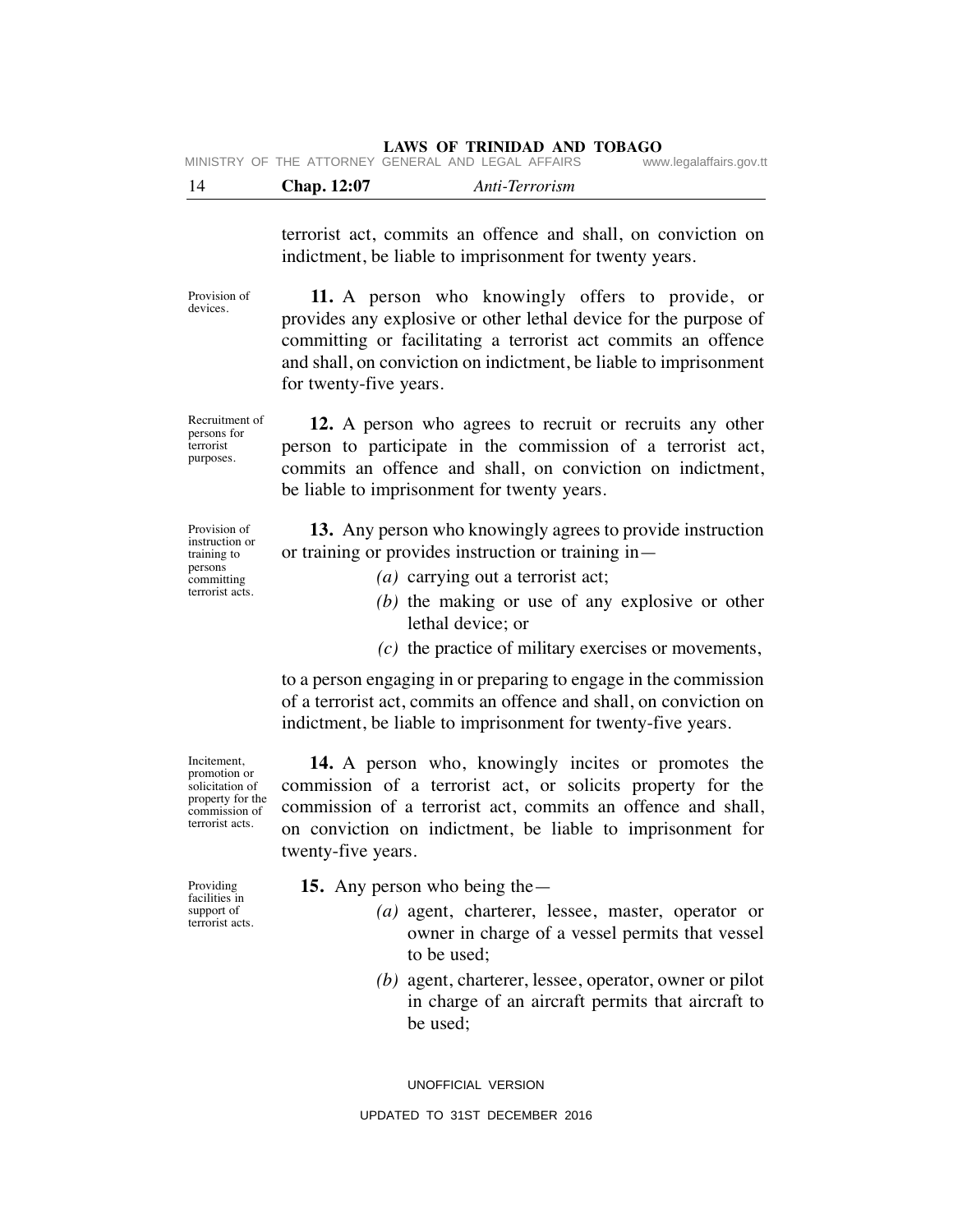| MINISTRY OF THE ATTORNEY GENERAL AND LEGAL AFFAIRS |  |  |                |  |                    | www.legalaffairs.gov.tt |  |
|----------------------------------------------------|--|--|----------------|--|--------------------|-------------------------|--|
|                                                    |  |  | Anti-Terrorism |  | <b>Chap.</b> 12:07 |                         |  |

- *(c)* lessee, occupier, owner or person in charge of any place or premises permits a meeting to be held in that place or building; or
- *(d)* lessee, owner or person in charge of any equipment or facility that may be used for conferencing, recording of meetings through the use of technological means permits the equipment or facility to be used,

to facilitate the commission of an offence under this Act, commits an offence and shall, on conviction on indictment, be liable to imprisonment for twenty years.

#### **PART III**

# **CONVENTION OFFENCES**

**16.** A person who, in respect of a ship registered in Trinidad Endangering and Tobago or within the archipelagic or territorial waters of maritime Trinidad and Tobago unlawfully and intentionally—

the safety of navigation.

- *(a)* seizes or exercises control over the ship by force or threat thereof or any other form of intimidation;
- *(b)* performs an act of violence against a person on board the ship if that act is likely to endanger the safe navigation of the ship;
- *(c)* destroys the ship or causes damage to such ship or to its cargo which is likely to endanger the safe navigation of the ship;
- *(d)* places or causes to be placed on the ship, by any means whatsoever, a device or substance which is likely to destroy the ship, or cause damage to the ship or its cargo which endangers or is likely to endanger the safe navigation of the ship;
- *(e)* destroys or seriously damages maritime navigational facilities or seriously interferes with their operation, if such act is likely to endanger the safe navigation of the ship; or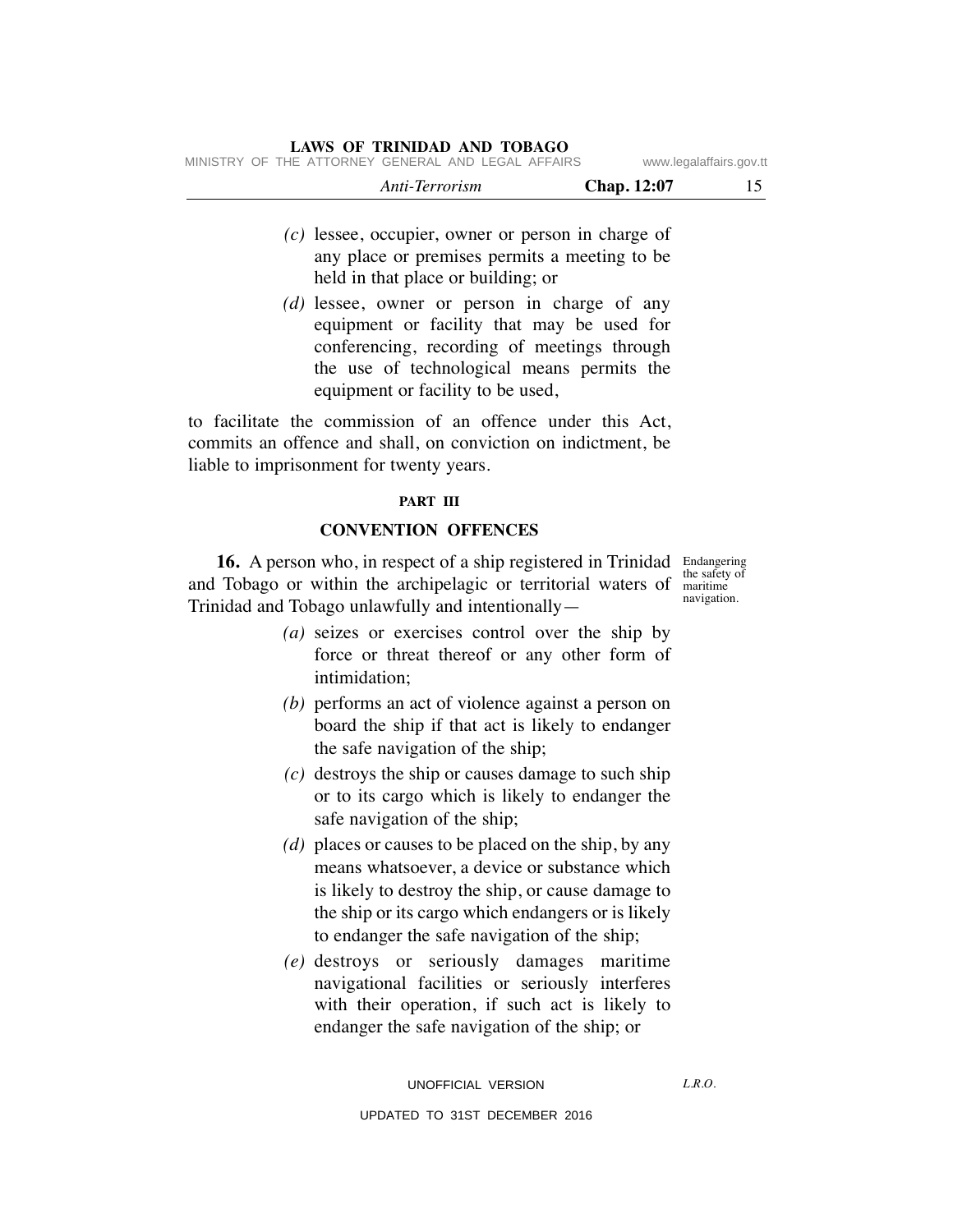*(f)* communicates information, knowing the information to be false and under circumstances in which the information may reasonably be believed, thereby endangering the safe navigation of the ship,

commits an offence and is liable, on conviction on indictment—

- (i) to imprisonment for twenty years;
- (ii) if the death of any person results from any act prohibited by this section, to be sentenced in accordance with the penalty prescribed for the offence.

**17.** (1) A person who unlawfully and intentionally delivers, places, discharges or detonates an explosive or other lethal device in, into or against a place of public use, a State or government facility, a public transport facility, a public transportation system or an infrastructure facility—

- *(a)* with the intent to cause death or serious bodily injury; or
- *(b)* with the intent to cause extensive damage to, or destruction of the place, facility or system, where the destruction results in or is likely to result in major economic loss,

commits an offence and is liable, on conviction on indictment, to imprisonment for life.

(2) This section does not apply to the military forces of a State—

- *(a)* during an armed conflict; or
- *(b)* in respect of activities undertaken in the exercise of their official duties.

Protection of internationally protected persons. [2 of 2010].

**18.** (1) A person who kidnaps an internationally protected person commits an offence and shall, on conviction on indictment, be liable to imprisonment for life.

UNOFFICIAL VERSION

### UPDATED TO 31ST DECEMBER 2016

Bombing offences.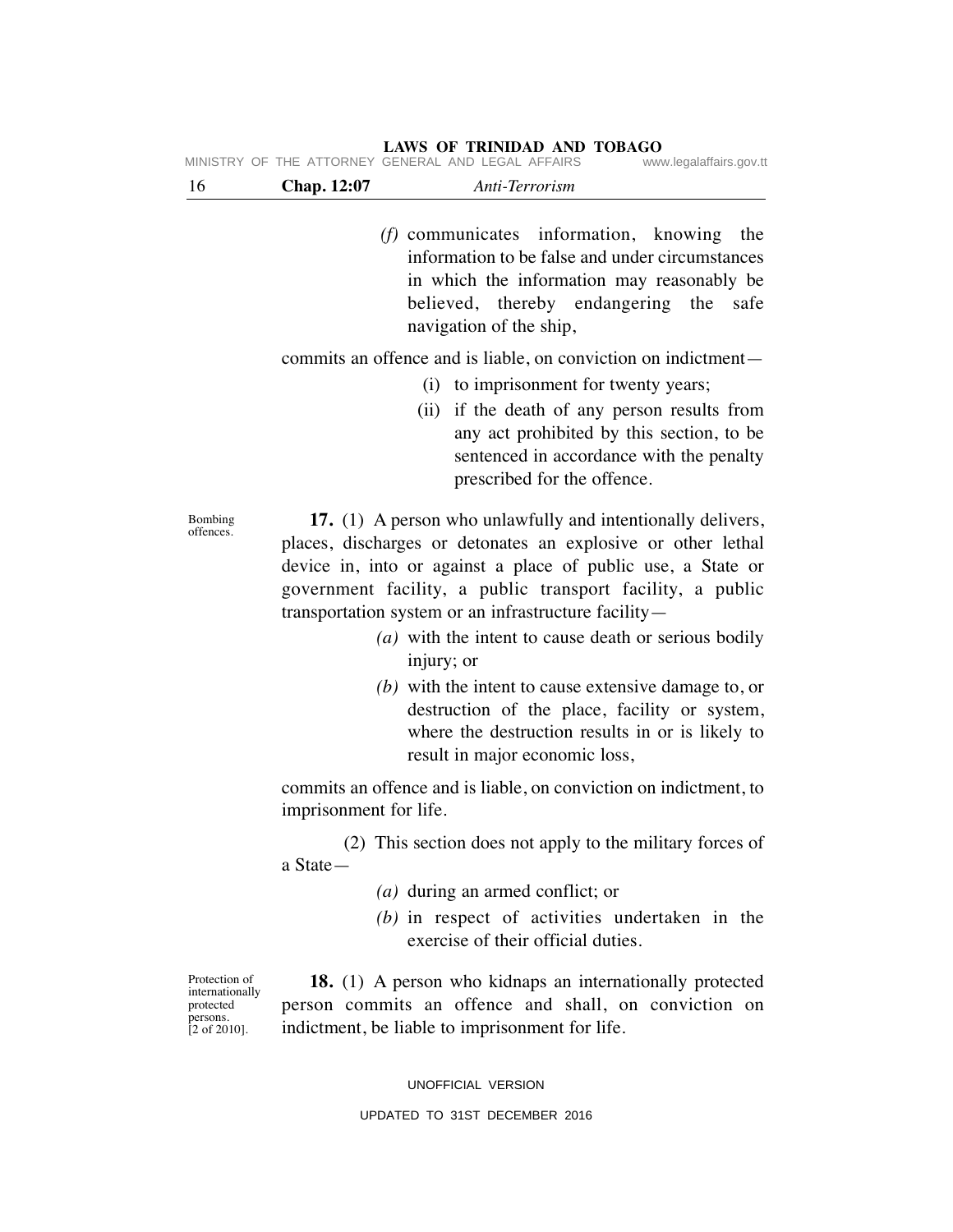|  | LAWS OF TRINIDAD AND TOBAGO                        |                |  |                    |                         |
|--|----------------------------------------------------|----------------|--|--------------------|-------------------------|
|  | MINISTRY OF THE ATTORNEY GENERAL AND LEGAL AFFAIRS |                |  |                    | www.legalaffairs.gov.tt |
|  |                                                    | Anti-Terrorism |  | <b>Chap.</b> 12:07 |                         |

(2) A person who commits any other attack upon the person or liberty of an internationally protected person commits an offence and shall, on conviction on indictment, be liable—

- *(a)* where the attack causes death, to be sentenced in accordance with the penalty prescribed for the offence;
- *(b)* where the attack causes grievous bodily harm, to imprisonment for twenty years; or
- *(c)* in any other case, to imprisonment for ten years.

(3) A person who intentionally destroys or damages otherwise than by means of fire or explosive—

- *(a)* official premises, private accommodation or means of transport, of an internationally protected person; or
- *(b)* other premises or property in or upon which an internationally protected person is present, or is likely to be present,

commits an offence and shall, on conviction on indictment, be liable to imprisonment for ten years.

(4) A person who intentionally destroys or damages otherwise than by means of fire or explosive—

- *(a)* official premises, private accommodation or means of transport, of an internationally protected person; or
- *(b)* other premises or property in or upon which an internationally protected person is present, or is likely to be present,

with intent to endanger the life of that internationally protected person by that destruction or damage commits an offence and shall, on conviction on indictment, be liable to imprisonment for twenty years.

(5) A person who intentionally destroys or damages by means of fire or explosive—

> *(a)* official premises, private accommodation or means of transport, of an internationally protected person; or

#### UNOFFICIAL VERSION

 $LRO$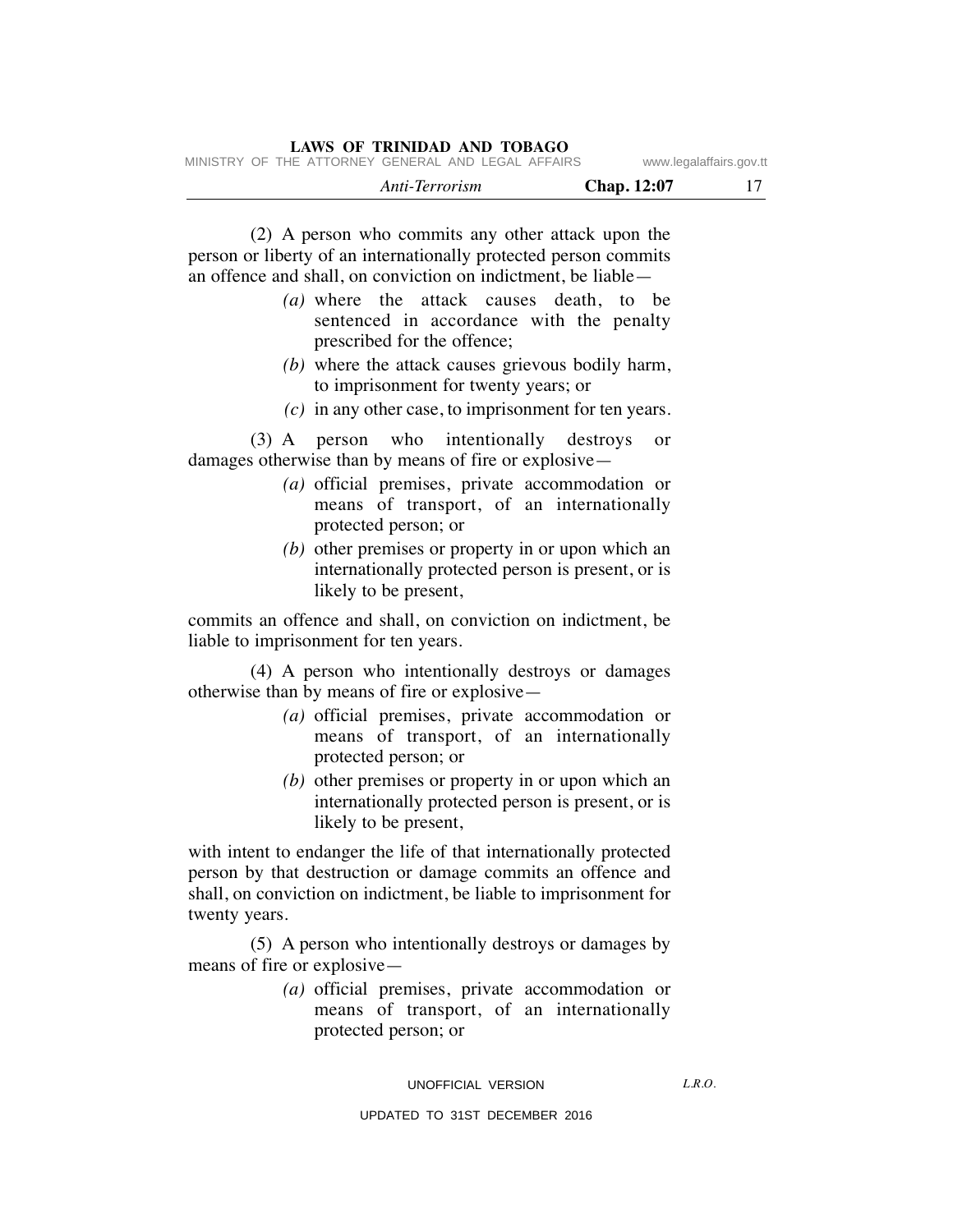MINISTRY OF THE ATTORNEY GENERAL AND LEGAL AFFAIRS

- 18 **Chap. 12:07** *Anti-Terrorism*
	- *(b)* other premises or property in or upon which an internationally protected person is present, or is likely to be present,

commits an offence and is liable on conviction on indictment to imprisonment for fifteen years.

(6) A person who intentionally destroys or damages by means of fire or explosive—

- *(a)* official premises, private accommodation or means of transport, of an internationally protected person; or
- *(b)* other premises or property in or upon which an internationally protected person is present, or is likely to be present,

with intent to endanger the life of that internationally protected person by that destruction or damage commits an offence and is liable on conviction on indictment to imprisonment for twentyfive years.

(7) A person who threatens to do anything that would constitute an offence against subsections (1) to (6) commits an offence and shall, on conviction on indictment, be liable to imprisonment for ten years.

(8) A person who—

- *(a)* wilfully and unlawfully, with intent to intimidate, coerce, threaten or harass, enters or attempts to enter any building or premises which is used or occupied for official business or for diplomatic, consular, or residential purposes by an internationally protected person within Trinidad and Tobago; or
- *(b)* refuses to depart from such building or premises after a request by an employee of a foreign government or an international organisation, if such employee is authorised to make such request,

UNOFFICIAL VERSION UPDATED TO 31ST DECEMBER 2016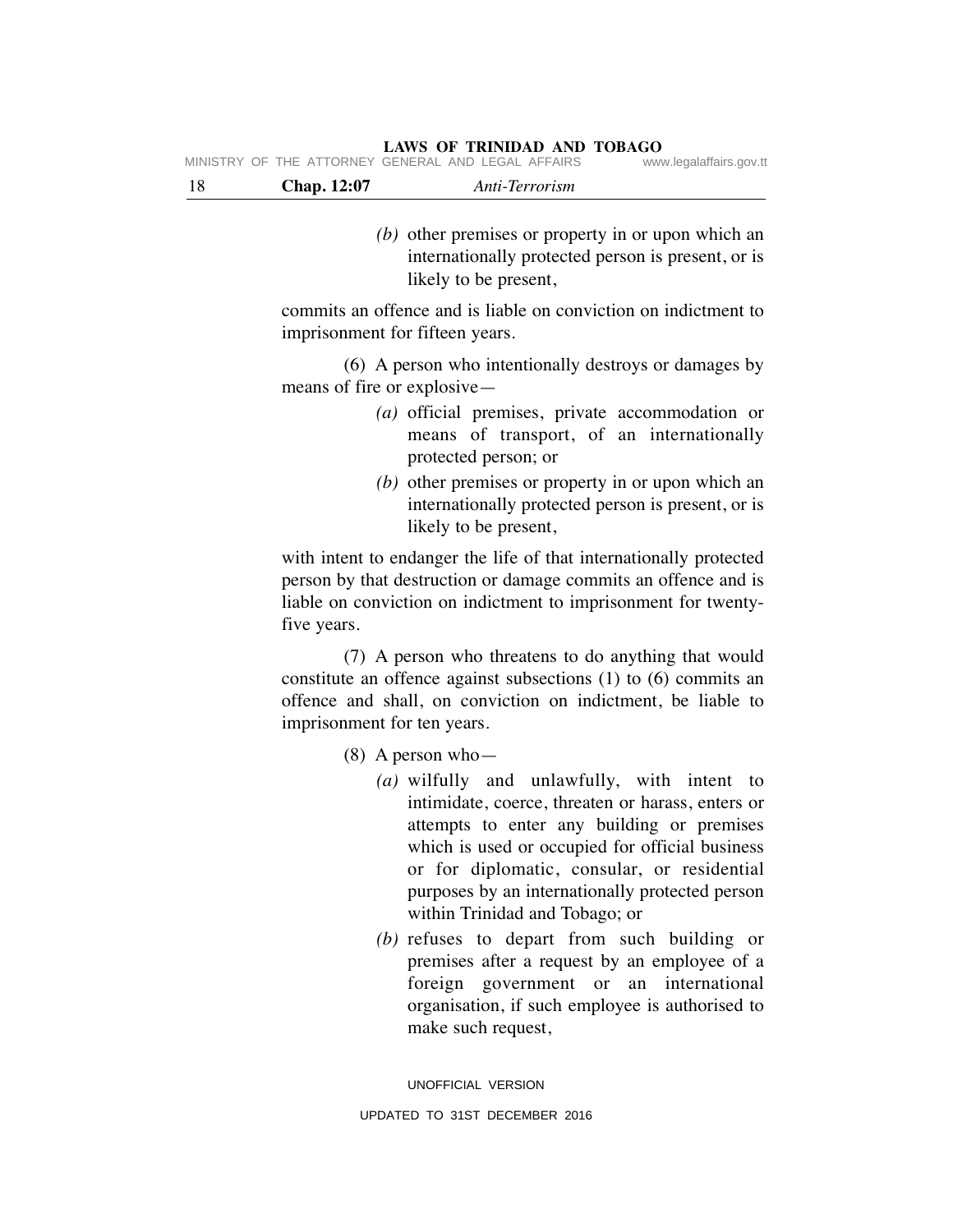commits an offence, and is liable on conviction on indictment to a fine of one hundred thousand dollars and to imprisonment for five years.

(9) For the purposes of this section "internationally protected person" has the meaning assigned to it in the Convention on the Prevention and Punishment of Crimes against Internationally Protected Persons, including Diplomatic Agents.

**19.** (1) A person who unlawfully and intentionally—

**Offences** relating to fixed

- (a) seizes or exercises control over a fixed platforms. platform on the continental shelf, or in the exclusive economic zone or any fixed platform on the high seas while it is located on the continental shelf of Trinidad and Tobago, by force or threat thereof or by any other form of intimidation;
- *(b)* performs an act of violence against a person on board such a fixed platform if that act is likely to endanger the platform's safety;
- *(c)* destroys such a fixed platform or causes damage to it which is likely to endanger its safety;
- *(d)* places or causes to be placed on such a fixed platform, by any means whatsoever, a device or substance which is likely to destroy that fixed platform or likely to endanger its safety;
- *(e)* injures or kills any person in connection with the commission or the attempted commission of any of the offences referred to in paragraphs *(a)* to *(d)*; or
- *(f)* damages or destroys any off-shore installation,

# commits an offence.

(2) A person convicted of an offence referred to in subsection  $(1)$  is —

> *(a)* liable, on conviction on indictment, to imprisonment for twenty years; and

### UNOFFICIAL VERSION

 $LRO$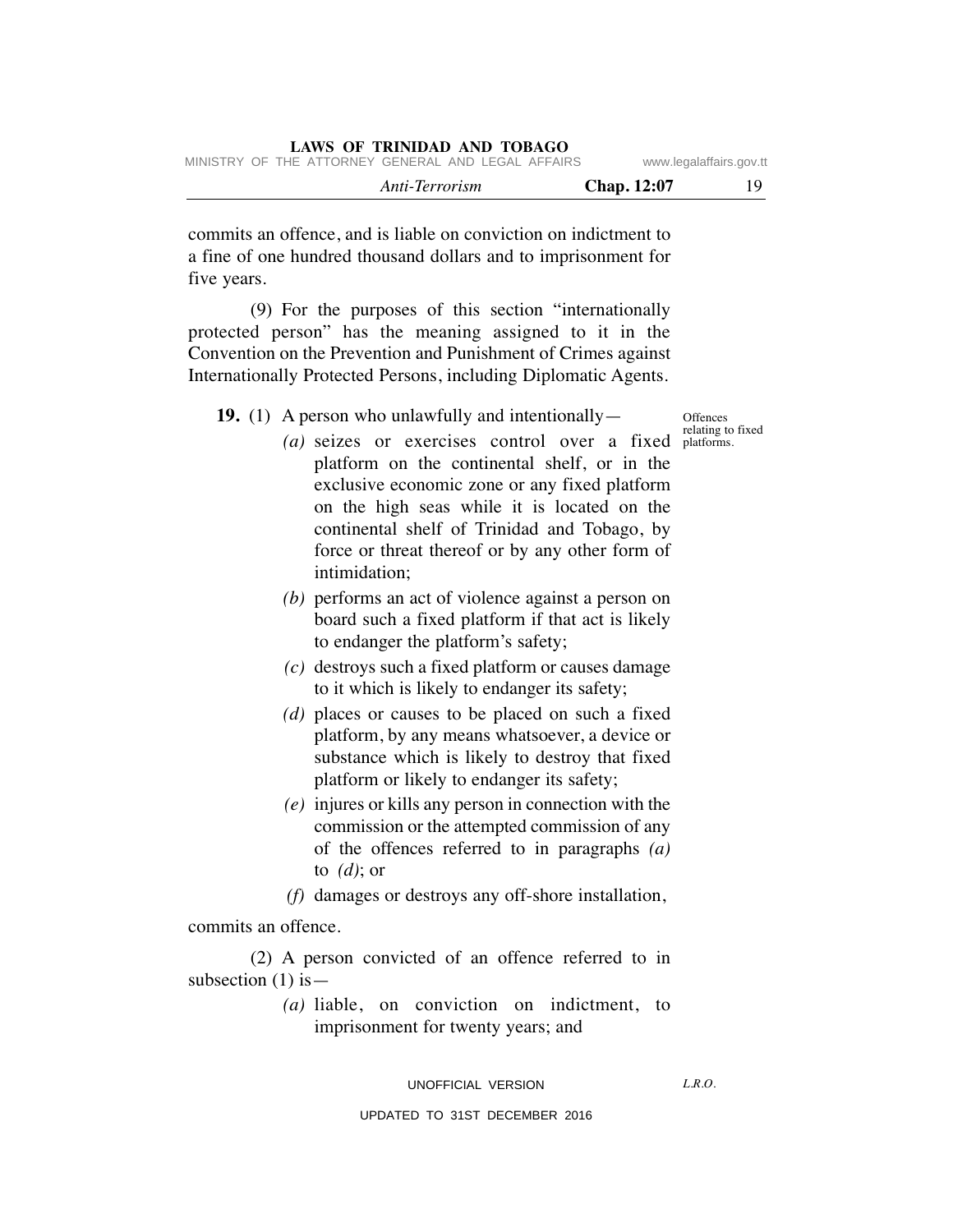|     |             | $1.1110 \, \text{V}$ . The second second second second second second second second second second second second second second second second second second second second second second second second second second second second sec |                         |
|-----|-------------|------------------------------------------------------------------------------------------------------------------------------------------------------------------------------------------------------------------------------------|-------------------------|
|     |             | MINISTRY OF THE ATTORNEY GENERAL AND LEGAL AFFAIRS                                                                                                                                                                                 | www.legalaffairs.gov.tt |
| -20 | Chap. 12:07 | Anti-Terrorism                                                                                                                                                                                                                     |                         |

*(b)* in the case where death results from the commission of the offence, liable on conviction on indictment to be sentenced to death.

(3) In this section "fixed platform" means an artificial island, installation or structure attached to the seabed for the purpose of exploration or exploitation of resources or for other economic purposes.

Offences with regard to nuclear matter or facilities.

**20.** (1) A person who unlawfully and intentionally—

- *(a)* intends to acquire or possesses nuclear material or designs or manufactures or possesses a device, or attempts to manufacture or acquire a device, with the intent—
	- (i) to cause death or serious bodily injury; or
	- (ii) to cause damage to property or the environment;
- *(b)* uses in any way nuclear material or a device, or uses or damages a nuclear facility in a manner which releases or risks the release of nuclear material with the intent—
	- (i) to cause death or serious bodily injury;
	- (ii) to cause damage to property or the environment; or
	- (iii) to compel a natural or legal person, an inter-governmental organisation or a State to do or refrain from doing an act,

commits an offence.

(2) A person who—

- *(a)* threatens, under circumstances which indicate the credibility of the threat, to commit an offence referred to in subsection (1)*(b)*; or
- *(b)* unlawfully and intentionally demands radioactive material, a device or control of a nuclear facility by threat, under circumstances which indicate the credibility of the threat, or by use of force,

commits an offence.

UNOFFICIAL VERSION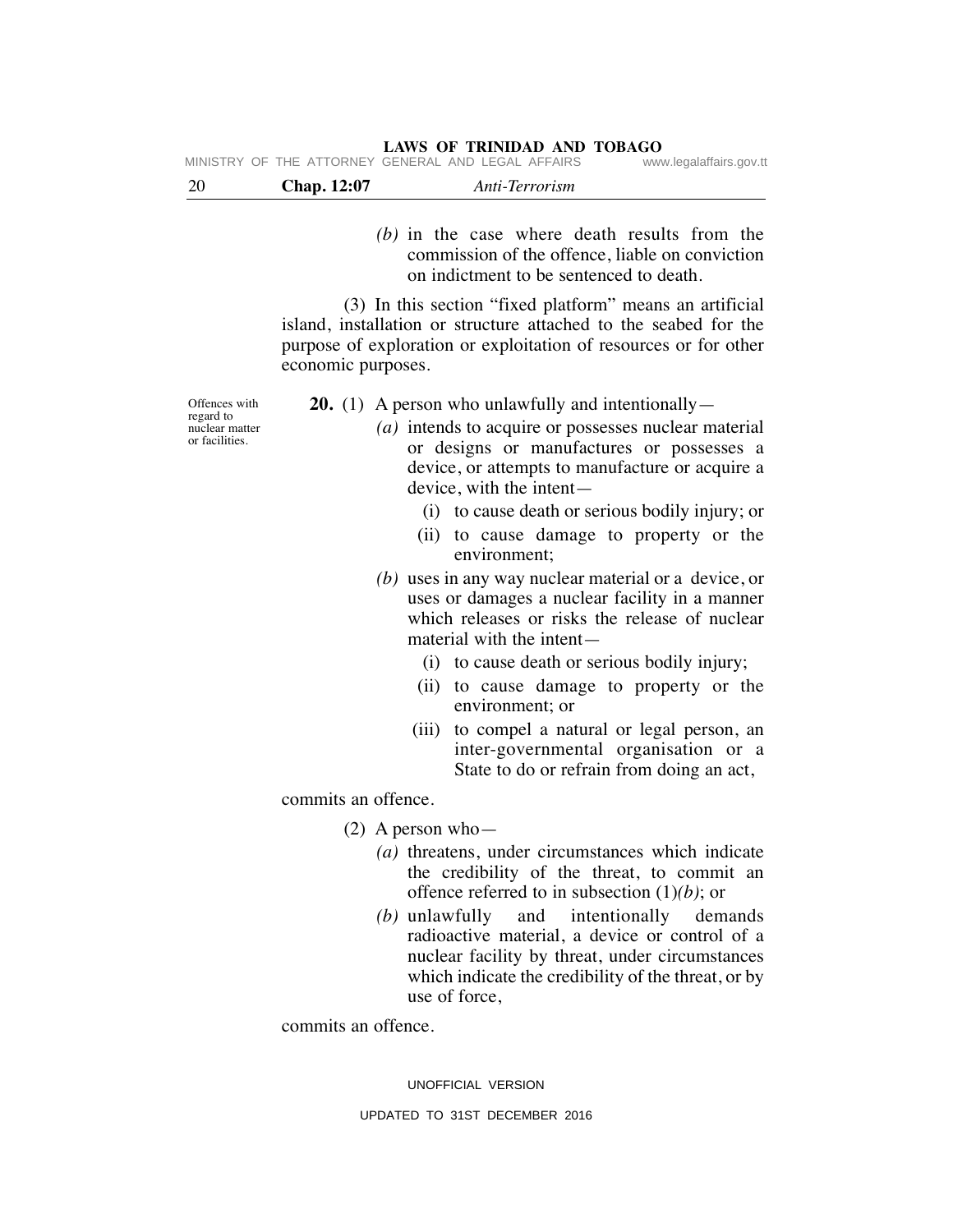|  |                                                    | Anti-Terrorism |  | <b>Chap.</b> 12:07 |                         |
|--|----------------------------------------------------|----------------|--|--------------------|-------------------------|
|  | MINISTRY OF THE ATTORNEY GENERAL AND LEGAL AFFAIRS |                |  |                    | www.legalaffairs.gov.tt |

(3) A person convicted of an offence under this section is liable on conviction on indictment to imprisonment for life.

(4) In this section "device" means a weapon of mass destruction.

**21.** (1) A person commits an offence if he—

- (a) places any substance or other thing in any noxious place; or
- $(b)$  sends any substance or other thing from one  $\frac{\text{explosives or}}{\text{other lethal}}$ place to another by any means whatsoever,

with the intention of inducing in a person anywhere in the world a belief that it is likely to be or contain a noxious substance or other noxious thing or a lethal device or chemical, biological or nuclear weapon.

(2) A person commits an offence if he communicates any information which he knows or believes to be false with the intention of inducing in a person anywhere in the world a belief that a noxious substance or other noxious thing or a lethal device or a weapon of mass destruction is likely to be present, whether at the time the information is communicated or later, in any place.

(3) A person who commits an offence under this section is liable on conviction on indictment to imprisonment for fifteen years.

(4) For a person to commit an offence under this section it is not necessary for him to have any particular person in mind as the person in whom he intends to induce the belief in question.

(5) The Court, in imposing a sentence on a person who has been convicted of an offence under subsection (1), may order that person to reimburse any party incurring expenses incident to any emergency or investigating response to that conduct, for those expenses.

(6) A person ordered to make reimbursement under subsection (5) shall be jointly and severally liable for such

Hoaxes involving substances or things or other lethal material. [2 of 2010].

 $LRO$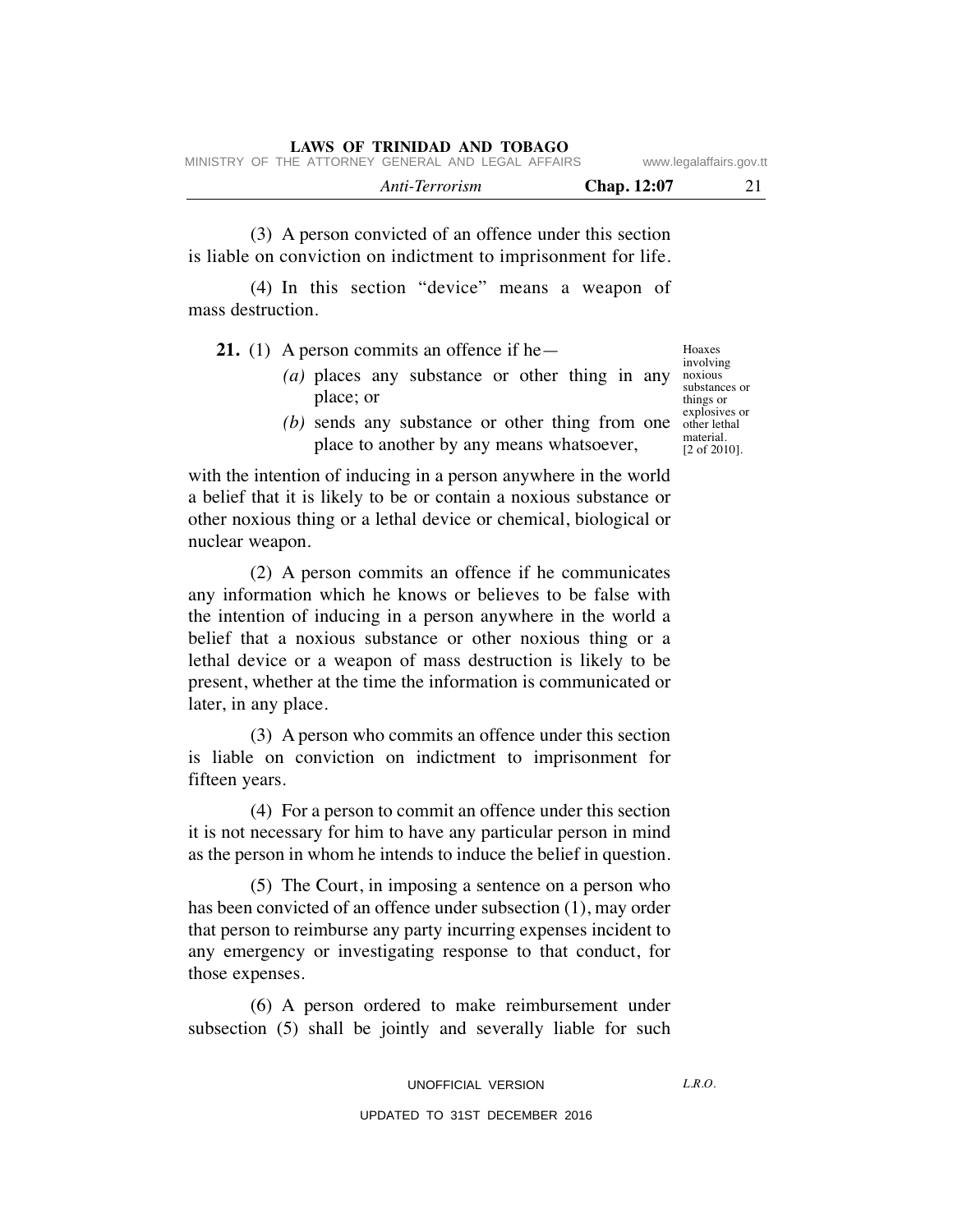| 22 | <b>Chap.</b> 12:07 | Anti-Terrorism                                     |                         |
|----|--------------------|----------------------------------------------------|-------------------------|
|    |                    | MINISTRY OF THE ATTORNEY GENERAL AND LEGAL AFFAIRS | www.legalaffairs.gov.tt |

expenses with each other person, if any, who is ordered to make reimbursement under subsection (5) for the same expenses.

(7) An order of reimbursement under subsection (5) shall, for the purposes of enforcement, be treated as a civil judgment.

(8) For the purposes of this section "substance" includes any biological agent and any other natural or artificial substance, whatever its form, origin or method of production.

Use of chemical, biological or nuclear weapons.

**22.** (1) A person who, unlawfully and intentionally uses, threatens or attempts or conspires to use chemical, biological or nuclear weapons—

- *(a)* against a citizen of Trinidad and Tobago or a person ordinarily resident in Trinidad and Tobago while either such person is outside Trinidad and Tobago;
- *(b)* against any person within Trinidad and Tobago; or
- *(c)* against any property that is owned, leased or used by the Government of Trinidad and Tobago, whether the property is within or outside of Trinidad and Tobago,

commits an offence and is liable on conviction on indictment to imprisonment for life.

(2) A citizen of Trinidad and Tobago or person ordinarily resident within Trinidad and Tobago who, unlawfully and intentionally, uses chemical, biological or nuclear weapons outside of Trinidad and Tobago commits an offence and is liable on conviction on indictment to imprisonment for life.

#### **PART IIIA**

#### **FINANCING OF TERRORISM**

Offence of financing of terrorism. [2 of 2010 15 of 2014].

**22A.** (1) Any person who by any means, directly or indirectly, wilfully provides or collects funds, or attempts to do

UNOFFICIAL VERSION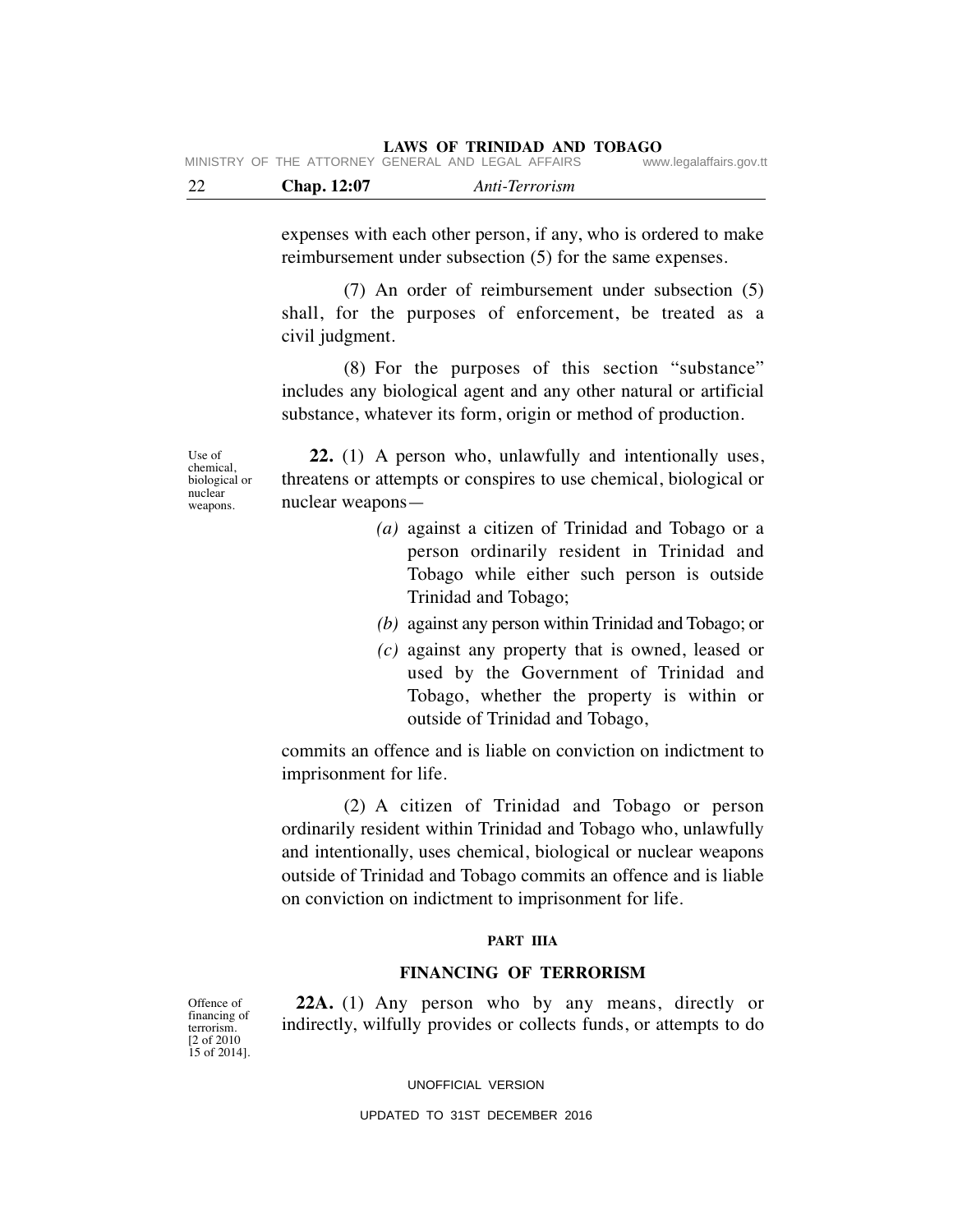|  |                                                    | Anti-Terrorism |  | Chap. 12:07 |                         |
|--|----------------------------------------------------|----------------|--|-------------|-------------------------|
|  | MINISTRY OF THE ATTORNEY GENERAL AND LEGAL AFFAIRS |                |  |             | www.legalaffairs.gov.tt |

so, with the intention or in the knowledge that such funds are to be used in whole or in part—

- *(a)* in order to carry out a terrorist act;
- *(b)* by a terrorist; or
- *(c)* by a terrorist organisation,

commits the offence of financing of terrorism.

(2) An offence under subsection (1) is committed irrespective of whether—

- *(a)* the funds are actually used to commit or attempt to commit a terrorist act;
- *(b)* the funds are linked to a terrorist act; and
- *(c)* the person alleged to have committed the offence is in the same country or a different country from the one in which the terrorist or terrorist organisation is located or the terrorist act occurred or will occur.

(3) A person who contravenes this section commits an offence and is liable on conviction on indictment—

- *(a)* in the case of an individual, to imprisonment for twenty-five years and to a fine of five million dollars; or
- *(b)* in the case of a legal entity, to a fine of twenty-five million dollars.

(4) A director or person in charge of a legal entity who commits an offence under this section is liable on conviction on indictment to imprisonment for twenty-five years and to a fine of five million dollars.

**22AA.** (1) In this section and sections 22AB, 22B and 22C, the Special term "designated entities" means individuals or entities and their provisions for associates designated as terrorist entities by the Security Council  $\frac{\text{entities}}{116 \text{ of } 2}$ of the United Nations.

designated [16 of 2011 14 of 2012].

(2) For the purposes of section 22B, the FIU shall be responsible for—

*(a)* maintaining a list of designated entities;

#### UNOFFICIAL VERSION

 $LRO$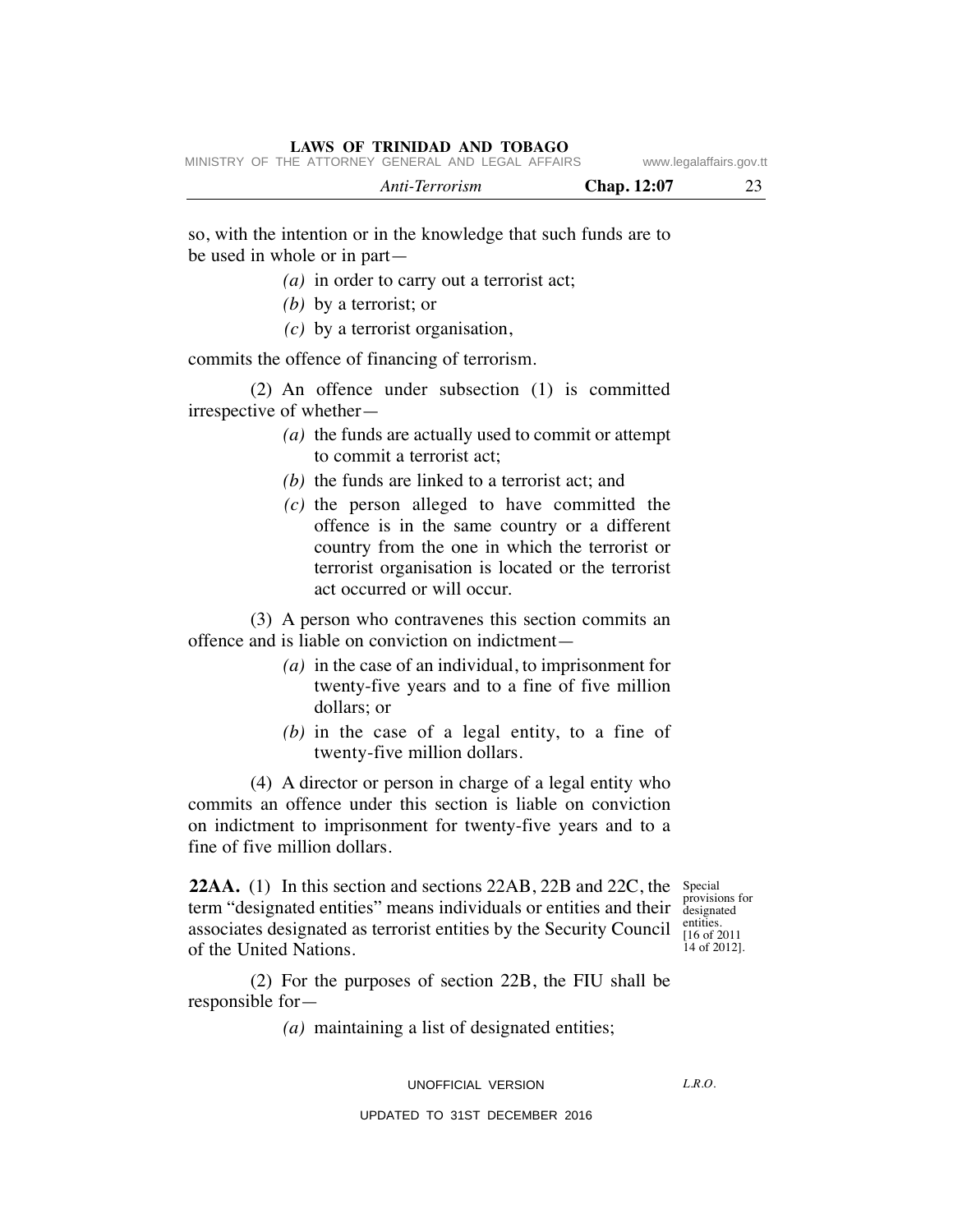| 24 | Chap. 12:07 | Anti-Terrorism                                                                                                                                                                                                                                                                         |
|----|-------------|----------------------------------------------------------------------------------------------------------------------------------------------------------------------------------------------------------------------------------------------------------------------------------------|
|    |             | (b) maintaining contact with the United Nations at<br>frequent intervals to ensure that the list of<br>designated entities remains current;                                                                                                                                            |
|    |             | $(c)$ circulating the list referred to in paragraph $(a)$<br>or $(b)$ immediately, to financial institutions and<br>listed businesses requesting information on<br>whether these designated entities have funds in<br>Trinidad and Tobago;                                             |
|    |             | (d) furnishing the Attorney General<br>with<br>information required to facilitate an application<br>under section 22B, where a designated entity<br>has funds in Trinidad and Tobago; and                                                                                              |
|    |             | (e) maintaining a consolidated list of all Orders<br>issued by the Court under section $22B(3)$<br>and circulating the same by facsimile<br>transmission or other electronic means to all<br>financial institutions and listed businesses<br>immediately at intervals of three months. |
|    |             | (3) Notwithstanding its obligation to circulate the<br>consolidated list under subsection $2(c)$ , the FIU shall, when new<br>information has been obtained before the expiration of three<br>months, circulate any additions to that list or a new list                               |

immediately by facsimile transmission.

**LAWS OF TRINIDAD AND TOBAGO** MINISTRY OF THE ATTORNEY GENERAL AND LEGAL AFFAIRS www.legalaffairs.gov.tt

> **22AB.** As soon as a financial institution or listed business receives the list of designated entities or the consolidated list referred to in section  $22AA(2)(c)$  or  $(e)$ , the following procedures shall apply:

- *(a)* the financial institution shall immediately inform the FIU on the prescribed form, if any person or entity named on either list has funds with the financial institution or listed business:
- *(b)* if the financial institution or listed business has reasonable grounds to believe that a person or entity named on either list has funds in Trinidad and Tobago, it shall immediately inform the FIU on the prescribed form;

UNOFFICIAL VERSION

Certain Procedures apply. [16 of 2011 14 of 2012].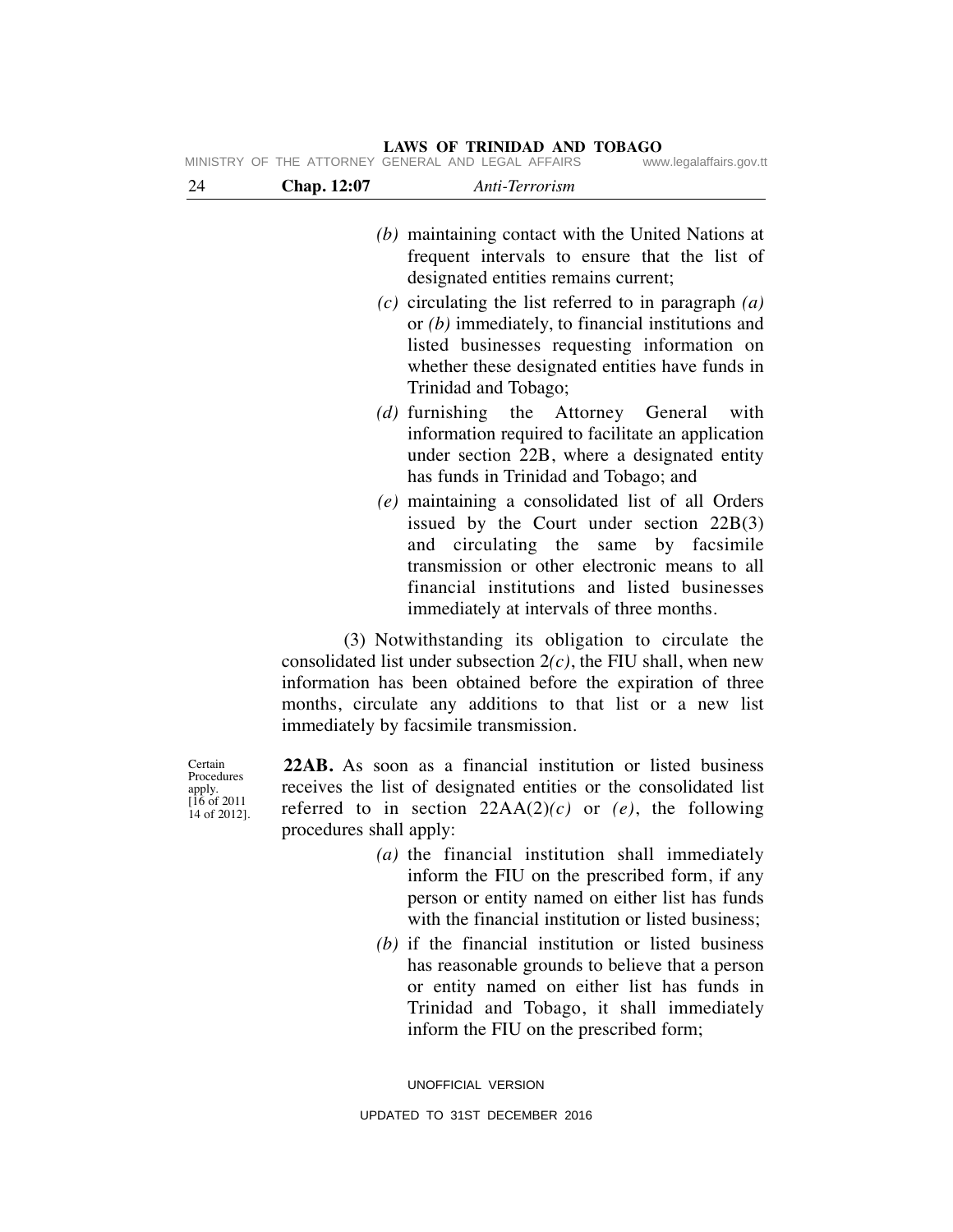# *Anti-Terrorism* **Chap. 12:07** 25 **LAWS OF TRINIDAD AND TOBAGO** MINISTRY OF THE ATTORNEY GENERAL AND LEGAL AFFAIRS www.legalaffairs.gov.tt

# *(c) (Deleted by Act No. 14 of 2012);* and

*(d)* if a person or entity named on that list attempts to enter into a transaction or continue a business relationship, the financial institution or listed business shall submit a suspicious activity report to the FIU immediately and shall not enter into or continue a business transaction or business relationship with such person or entity.

22B. (1) The Attorney General shall apply to a judge for an Listing of Order under subsection (3)—

terrorist entities. [2 of 2010 14 of 2012].

- (*a*) in respect of an entity, where the entity is a  $\frac{16}{16}$  of 2011 designated entity; or
- *(b)* in respect of an entity or individual where there are reasonable grounds to believe that the entity or individual—
	- (i) has knowingly committed or participated in the commission of a terrorist act; or
	- (ii) is knowingly acting on behalf of, at the direction of, or in association with, an entity referred to in paragraph *(a)*.
- (2) An application under subsection (1) shall be—
	- *(a) ex parte*; and
	- *(b)* accompanied by an affidavit deposing to the matters referred to in subsection (1).

(3) Upon an application under subsection (1) the judge shall, by Order—

- *(a)* declare an individual or a designated or legal entity to be a listed entity for the purposes of this Act if the judge is satisfied as to the matters referred to in subsection (1); and
- *(b)* freeze the funds of the listed entity.

 $LRO$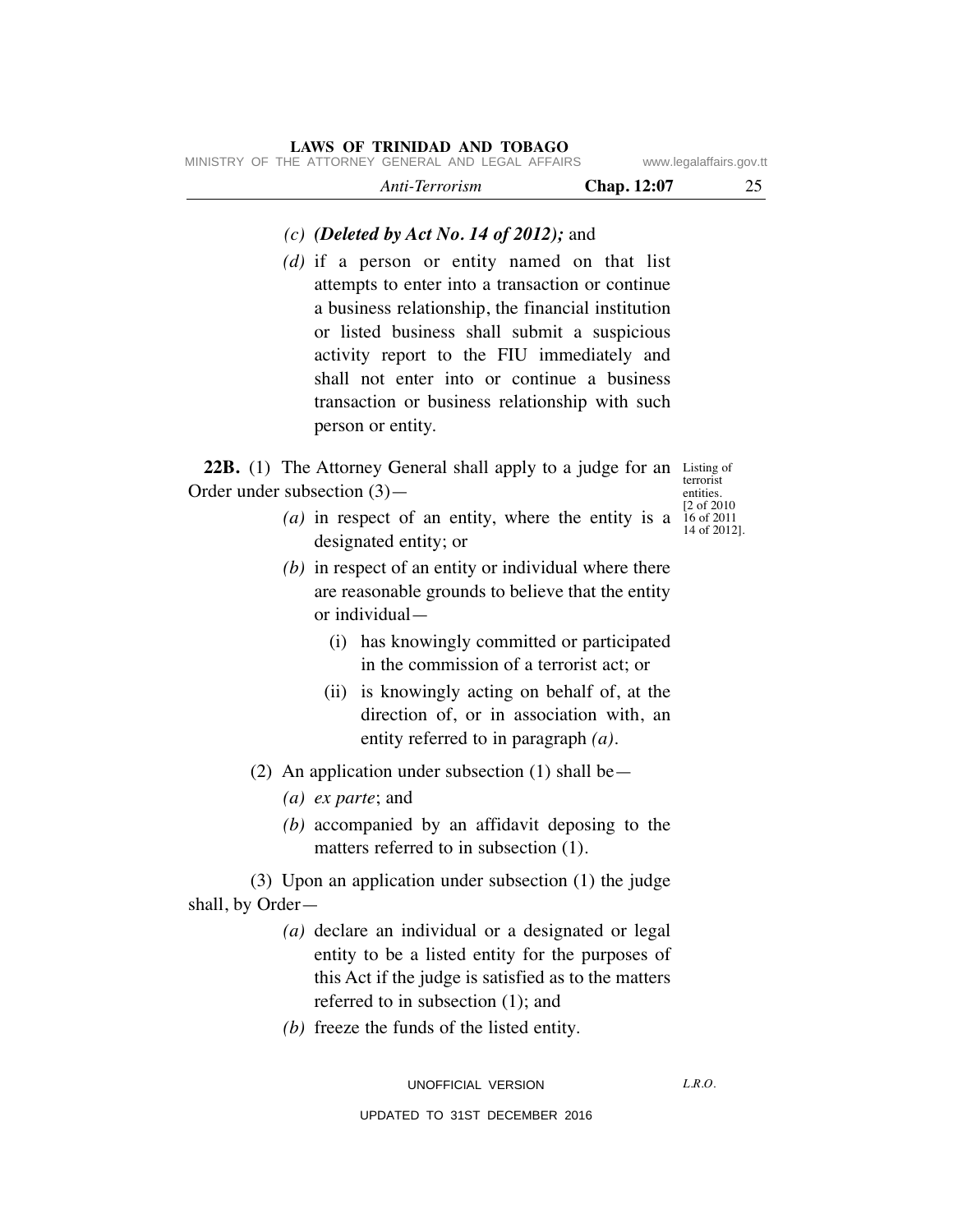| - 26 | Chap. 12:07 | Anti-Terrorism                                          |                         |
|------|-------------|---------------------------------------------------------|-------------------------|
|      |             | IVIIINIOTINT OF THE ATTONNET GENENAE AND LEGAE AFFAING. | www.icyalallallo.yuv.ll |

(4) An Order made under subsection (3) may make such provision as the Court thinks fit for living expenses and legal expenses of the individual or legal entity as the case may be.

(4A) Where an Order is made under subsection (3), the Court shall serve the Order upon the listed entity the financial institution or listed business and the FIU immediately in accordance with the Civil Proceedings Rules, 1998.

(4B) Where an Order is served on a financial institution or listed business under subsection (4A), action shall immediately be taken to restrict the availability of the funds, subject to the Order, in accordance with the terms of the Order.

(5) Where an Order is made under subsection (3),  $(7)(d)$  or  $(10)$ , the Attorney General shall, within seven days after the date of the Order, cause to be published in the *Gazette* and in two daily newspapers of general circulation in Trinidad and Tobago—

- *(a)* a copy of the Order; and
- *(b)* in the case of an Order under subsection (3), a statement that the matter will be reviewed every six months.

(6) Within sixty days after the date of publication of an Order under subsection (5), the individual or entity in respect of which the Order is made may apply to a judge for a review of the Order and shall notify the Attorney General of the application.

(7) Upon an application made under subsection (6), the judge shall—

> *(a)* hear any evidence or other information that may be presented by the Attorney General and may, at the request of the Attorney General, hear all or part of that evidence or information in the absence of the applicant or any counsel representing the applicant, if the judge is of the opinion that the disclosure of the information would be prejudicial to national security or endanger the safety of any person;

UNOFFICIAL VERSION UPDATED TO 31ST DECEMBER 2016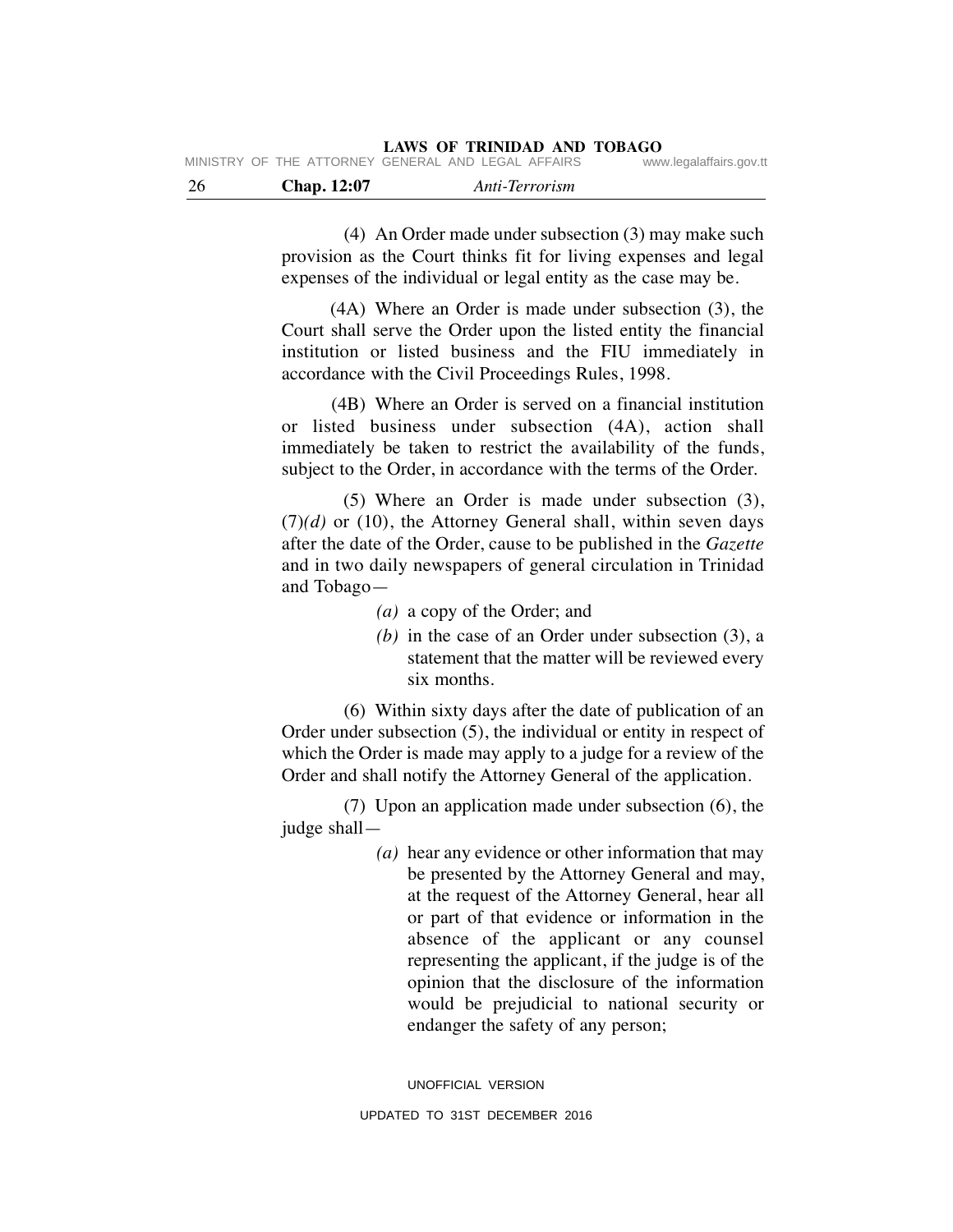- *(b)* provide the applicant with a statement summarising the information available to the judge, so as to enable the applicant to be reasonably informed of the reasons for the making of the Order, without disclosing any information the disclosure of which would, in the opinion of the judge, be prejudicial to national security or endanger the safety of any person;
- *(c)* provide the applicant with a reasonable opportunity to be heard; and
- *(d)* determine whether or not the Order should be revoked on the basis of the information available to the judge and, if he determines that the Order should be revoked, make an Order for such revocation.

(8) For the purposes of any application or review under this section, the judge may receive in evidence anything that, in the opinion of the judge, is reliable and relevant.

- (9) The Attorney General shall, every six months—
	- *(a)* review all Orders made under subsection (3) so as to determine whether the circumstances referred to in subsection (1) continue to exist in respect of the listed entity; and
	- *(b)* if he determines that such circumstances no longer exist, apply to a judge for the revocation of the Order in respect of the listed entity.

(10) Upon an application under subsection (9), the judge shall, if satisfied as to the matters referred to in that subsection, make an order for the revocation, which Order shall be published in the *Gazette* and in two daily newspapers of general circulation in Trinidad and Tobago.

 $LRO$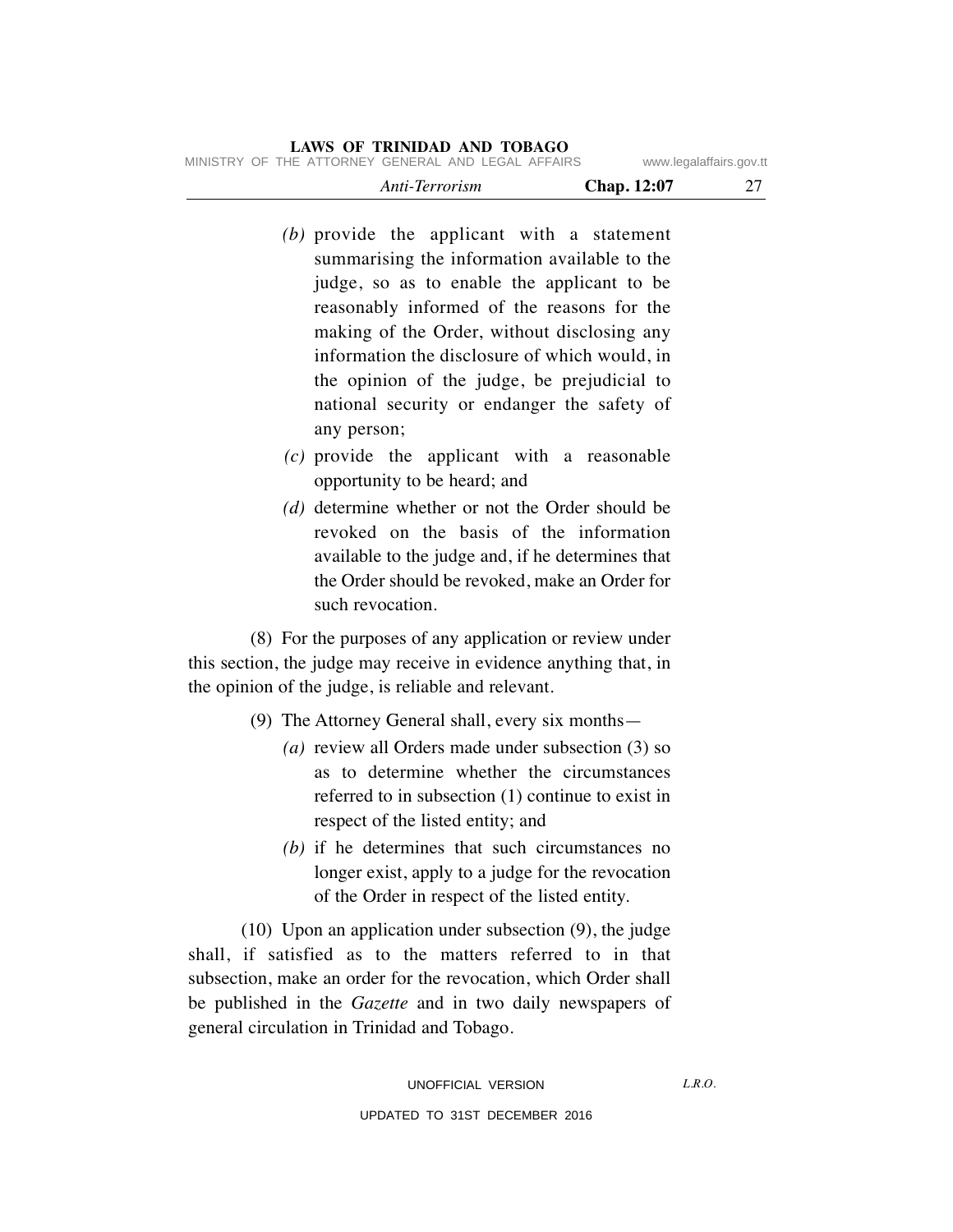| 28 | <b>Chap.</b> 12:07 | Anti-Terrorism                                     |                         |
|----|--------------------|----------------------------------------------------|-------------------------|
|    |                    | MINISTRY OF THE ATTORNEY GENERAL AND LEGAL AFFAIRS | www.legalaffairs.gov.tt |

Reporting requirements. [2 of 2010 16 of 2011 15 of 2014].

**22C.** (1) Where a financial institution or listed business knows or has reasonable grounds to suspect that funds within the financial institution or listed business belong to an individual or legal entity who—

- *(a)* commits terrorist acts or participates in or facilitates the commission of terrorist acts or the financing of terrorism; or
- *(b)* is a designated entity,

the financial institution or listed business shall report the existence of such funds to the FIU.

(2) Every financial institution or listed business shall—

- *(a)* pay special attention to and report all—
	- (i) business transactions between individuals, corporate persons and financial institutions in or from other countries which do not comply with, or who comply insufficiently with the recommendations of the Financial Action Task Force; and
	- (ii) complex, unusual, or large transactions, whether completed or not, unusual patterns of transactions and significant but periodic transactions which have no apparent economic or visible lawful purpose,

to the FIU;

- *(b)* examine the background and purpose of all transactions which have no economic or visible legal purpose under paragraph *(a)*(i) and make available to the FIU, written findings after its examinations, where necessary;
- *(c)* keep and retain records relating to financial activities in accordance with the Regulations made under section 41(2);

UNOFFICIAL VERSION UPDATED TO 31ST DECEMBER 2016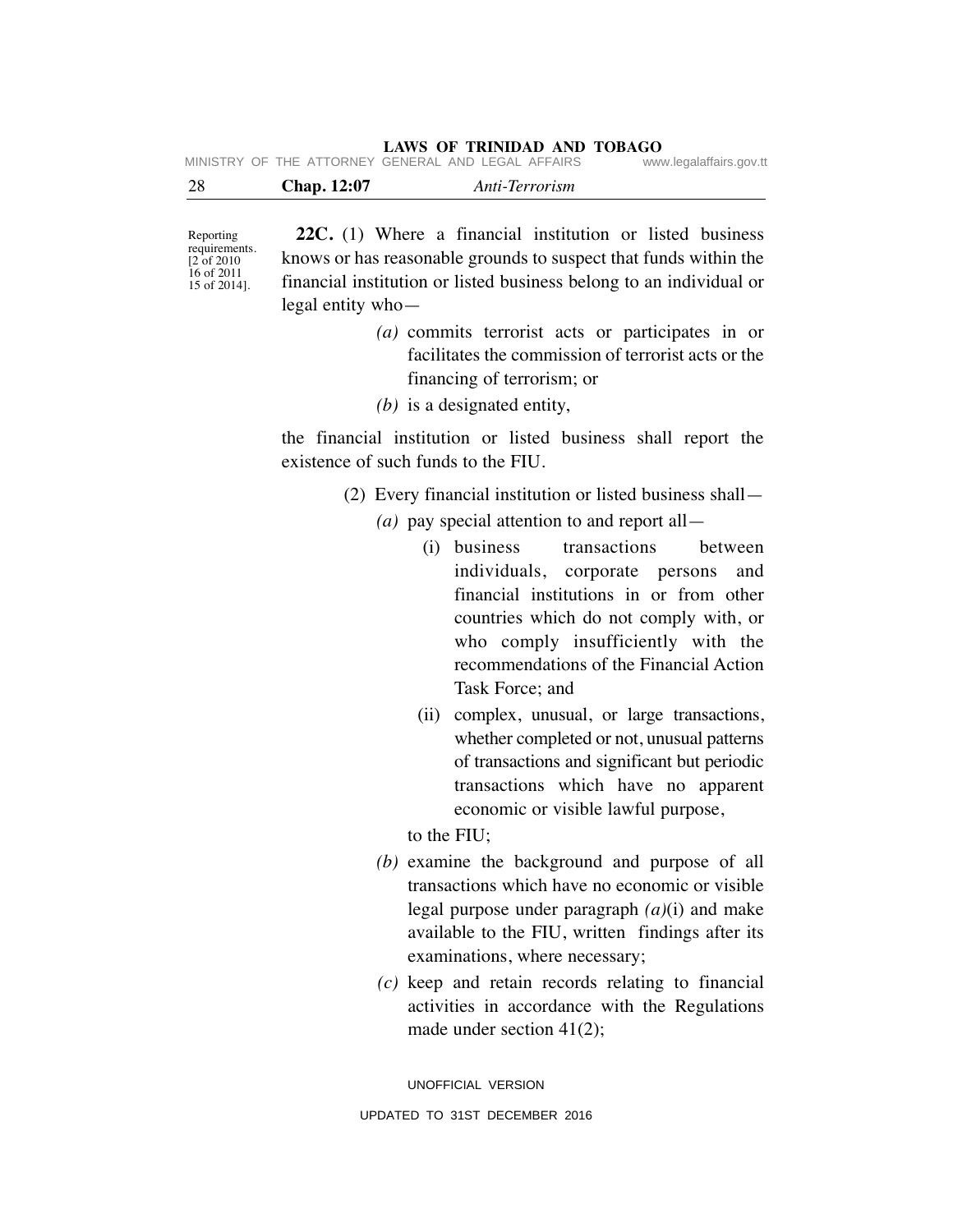|  |                | LAWS OF TRINIDAD AND TOBAGO                        |  |             |                         |
|--|----------------|----------------------------------------------------|--|-------------|-------------------------|
|  |                | MINISTRY OF THE ATTORNEY GENERAL AND LEGAL AFFAIRS |  |             | www.legalaffairs.gov.tt |
|  | Anti-Terrorism |                                                    |  | Chap. 12:07 | 29                      |

- *(d)* develop and implement a written compliance programme, reasonably designed to ensure compliance with this Act; and
- *(e)* monitor compliance with the Regulations made under section 41(2).

(3) Where a financial institution or listed business knows or has reasonable grounds to suspect that funds are linked or related to, or to be used for terrorism, terrorist acts or by terrorist organisations or those who finance terrorism, the financial institution or listed business shall make a suspicious transaction, or a suspicious activity report to the FIU in the forms as set out in the Third Schedule to the Proceeds of Crime Act.

Ch. 11:27. Third Schedule.

(4) Subject to section 22D, where a financial institution or listed business makes a suspicious transaction or suspicious activity report to the FIU under this section, the Director or staff of the FIU or of such financial institution or listed business shall not disclose the fact or content of such report to any person.

(5) Any person who contravenes subsection (4) commits an offence and is liable on summary conviction to a fine of five million dollars and to imprisonment for five years.

(6) A report to which subsection (3) refers shall be made within fourteen days of the date on which the financial institution or listed business knew or had reasonable grounds to suspect that the funds were linked or related to, or were to be used for terrorism, terrorist acts or by terrorist organisations or those who finance terrorism.

(7) When the report referred to in this section is made in good faith, the financial institution or listed business and their employees, staff, directors, owners or other representatives as authorised by law, are exempt from criminal, civil or administrative liability, as the case may be, for complying with this section or for breach of any restriction on disclosure of information imposed by contract or by any legislative, regulatory or administrative provision, regardless of the result of the communication.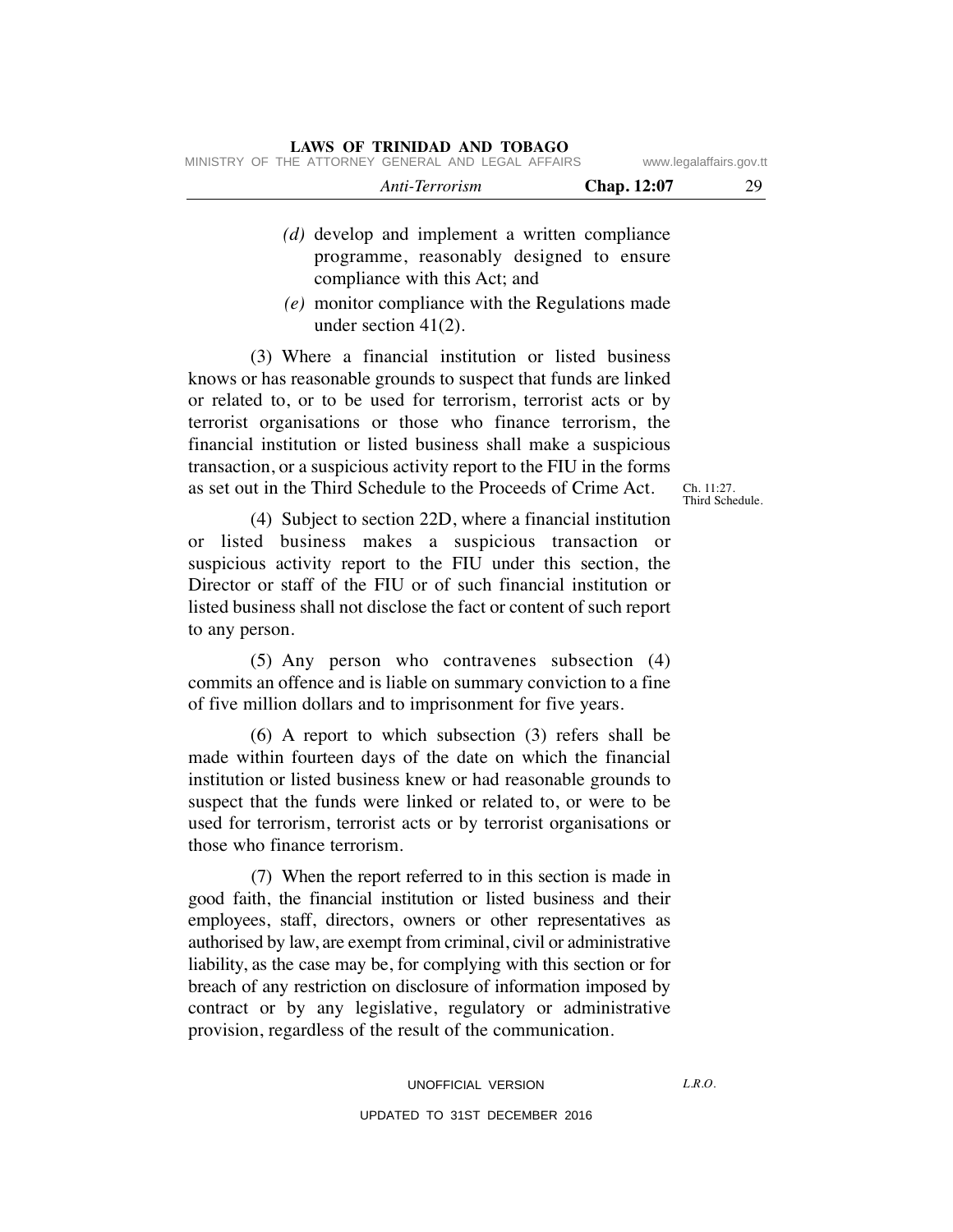| - 30 | <b>Chap.</b> 12:07 | Anti-Terrorism                                     |                         |
|------|--------------------|----------------------------------------------------|-------------------------|
|      |                    | MINISTRY OF THE ATTORNEY GENERAL AND LEGAL AFFAIRS | www.legalaffairs.gov.tt |

Identification of offence of financing of terrorism. [2 of 2010].

**22D.** (1) Where the FIU receives information from a financial institution or listed business and it considers that an investigation may disclose that funds in the possession of any individual or legal entity are being used, have been used or are intended for use in the financing of terrorism, it shall forward such information to the Commissioner of Police for further investigation.

FIU may suspend certain transactions. [2 of 2010 14 of 2012].

**22E.** (1) The FIU may instruct a financial institution or listed business in writing, to suspend the processing of a transaction for a period not exceeding five working days, pending the completion of an evaluation and analysis of a suspicious transaction or suspicious activity report.

(2) Where those instructions are given, a financial institution, listed business or any other aggrieved person, may apply to a judge to discharge the instructions of the FIU and shall serve notice on the FIU, to join in the proceedings, save however, that the instructions shall remain in force until the judge determines otherwise.

(3) After the FIU has concluded its evaluation and analysis of a suspicious transaction or suspicious activity report, and where the Director of the FIU is of the view that the circumstances warrant investigation, a report shall be submitted to the Commissioner of Police for investigation to determine whether an offence of financing of terrorism has been committed and whether the funds are located in Trinidad and Tobago or elsewhere.

#### **PART IV**

# **INVESTIGATION OF OFFENCES**

**23.** (1) Subject to subsection (2), a police officer above the rank of sergeant may, for the purpose of preventing the commission of an offence under this Act or preventing interference in the investigation of an offence under this Act, apply *ex parte*, to a judge for a detention Order.

(2) A police officer above the rank of sergeant may make an application under subsection (1) only with the prior written consent of the Director of Public Prosecutions.

> UNOFFICIAL VERSION UPDATED TO 31ST DECEMBER 2016

Detention Orders. [2 of 2010].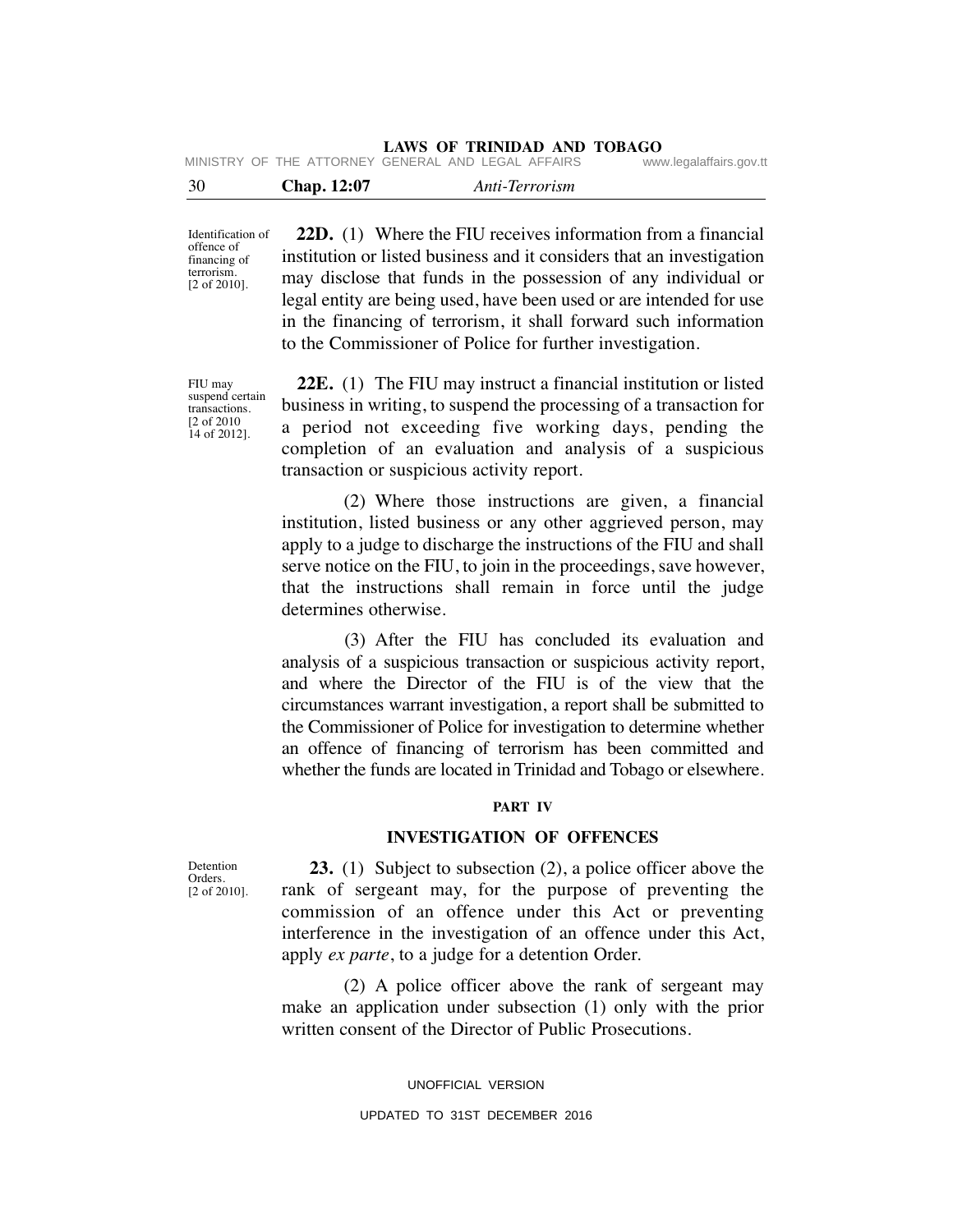(3) A judge may make an Order under subsection (1) for the detention of the person named in the application if he is satisfied that there are reasonable grounds to believe that the person is—

- *(a)* interfering or is likely to interfere with an investigation of;
- *(b)* preparing to commit; or
- *(c)* facilitating the commission of,

an offence under this Act.

(4) An Order under subsection (3) shall be for a period not exceeding forty-eight hours in the first instance and may be extended for a further period provided that the maximum period of detention under the Order does not exceed fourteen days.

(5) Every Order shall specify the place at which the person named in the Order is to be detained and conditions in respect of access to a medical officer.

(6) An accurate and continuous record shall be kept in accordance with the Schedule, in respect of any detainee for the Schedule. whole period of his detention.

**24.** (1) Subject to subsection (2), a police officer of the rank Power to gather of Inspector or above may, for the purpose of an investigation of [2 of 2010]. an offence under this Act, apply *ex parte* to a judge for an Order for the gathering of information from named persons.

(2) A police officer above the rank of sergeant may make an application under subsection (1) only with the prior written consent of the Director of Public Prosecutions.

(3) A judge may make an Order under subsection (1) for the gathering of information if he is satisfied that the written consent of the Director of Public Prosecutions was obtained and—

- *(a)* that there are reasonable grounds to believe that an offence under this Act has been committed and that—
	- (i) information concerning the offence; or

 $LRO$ 

information.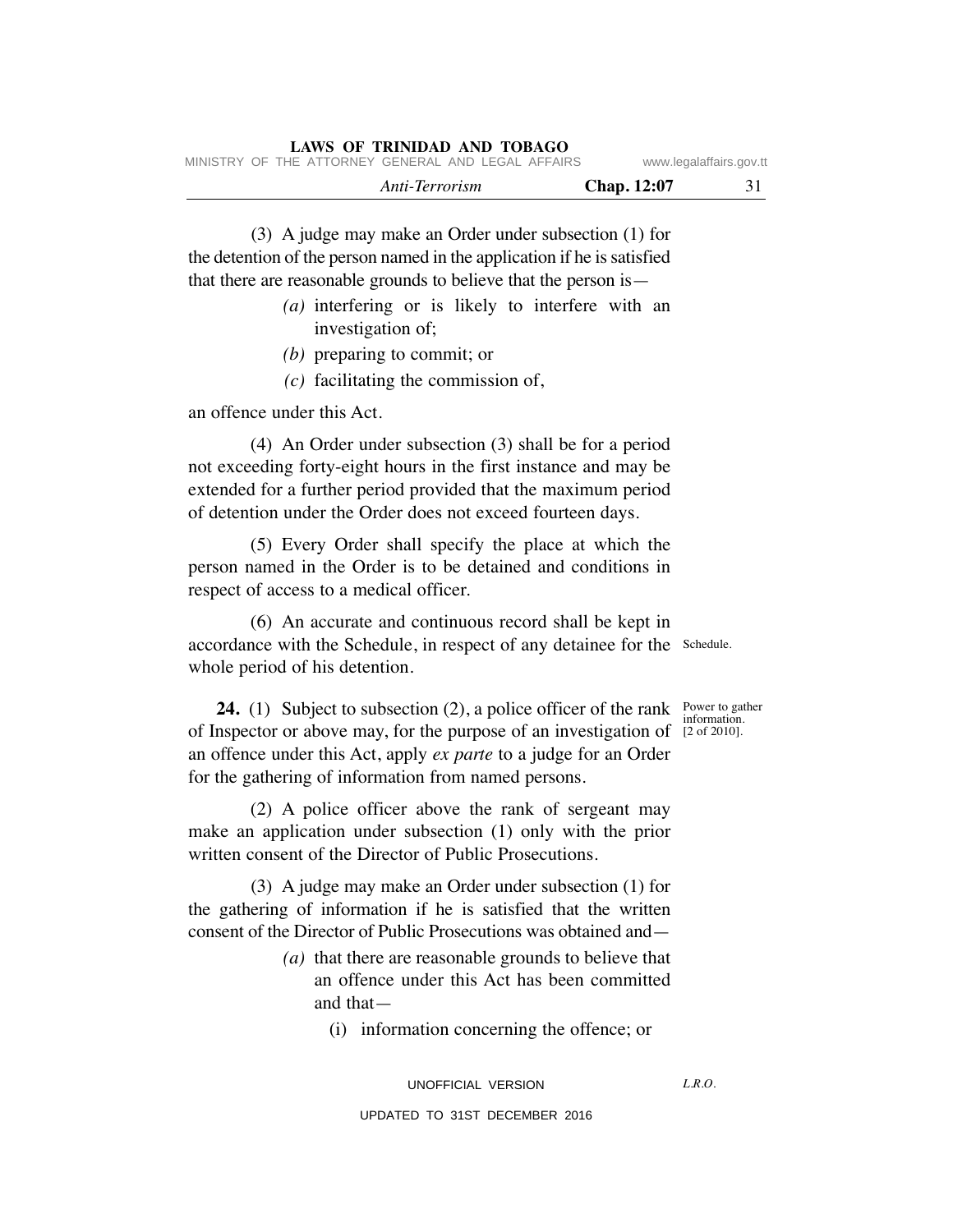| Chap. 12:07  | Anti-Terrorism                                                                                                                                                                                                                                                                          |
|--------------|-----------------------------------------------------------------------------------------------------------------------------------------------------------------------------------------------------------------------------------------------------------------------------------------|
|              | (ii) information<br>that<br>the<br>may<br>reveal<br>whereabouts of a person suspected by the<br>police officer above the rank of sergeant of<br>having committed the offence,                                                                                                           |
|              | is likely to be obtained as a result of the Order, or                                                                                                                                                                                                                                   |
| $(b)$ that — |                                                                                                                                                                                                                                                                                         |
|              | (i) there are reasonable grounds to believe<br>that an offence under this Act will be<br>committed;                                                                                                                                                                                     |
| (ii)         | there are reasonable grounds to believe<br>that a person has direct and material<br>information that relates to the offence<br>referred to in subparagraph (i); or                                                                                                                      |
| (iii)        | there are reasonable grounds to believe<br>that a person has direct and material<br>information<br>that<br>may reveal<br>the<br>whereabouts of a person who the police<br>officer above the rank of sergeant<br>suspects may commit the offence referred<br>to in subparagraph (i); and |
| (iv)         | reasonable attempts have been made to<br>obtain the information referred to in<br>subparagraph (ii) or (iii) from the person<br>referred to therein.                                                                                                                                    |
|              | (4) An Order made under subsection $(3)$ may $-$                                                                                                                                                                                                                                        |
|              | $(a)$ include conditions or terms which the judge<br>considers reasonable;                                                                                                                                                                                                              |
|              | (b) order the examination on oath of the person<br>named in the Order;                                                                                                                                                                                                                  |
|              | $(c)$ order the person to attend at a time and place<br>fixed by the judge, for the purpose of being<br>examined; and                                                                                                                                                                   |
|              | (d) order the person to bring and produce any<br>document or thing in his control or possession<br>for the purpose of the examination.                                                                                                                                                  |
|              | UNOFFICIAL VERSION                                                                                                                                                                                                                                                                      |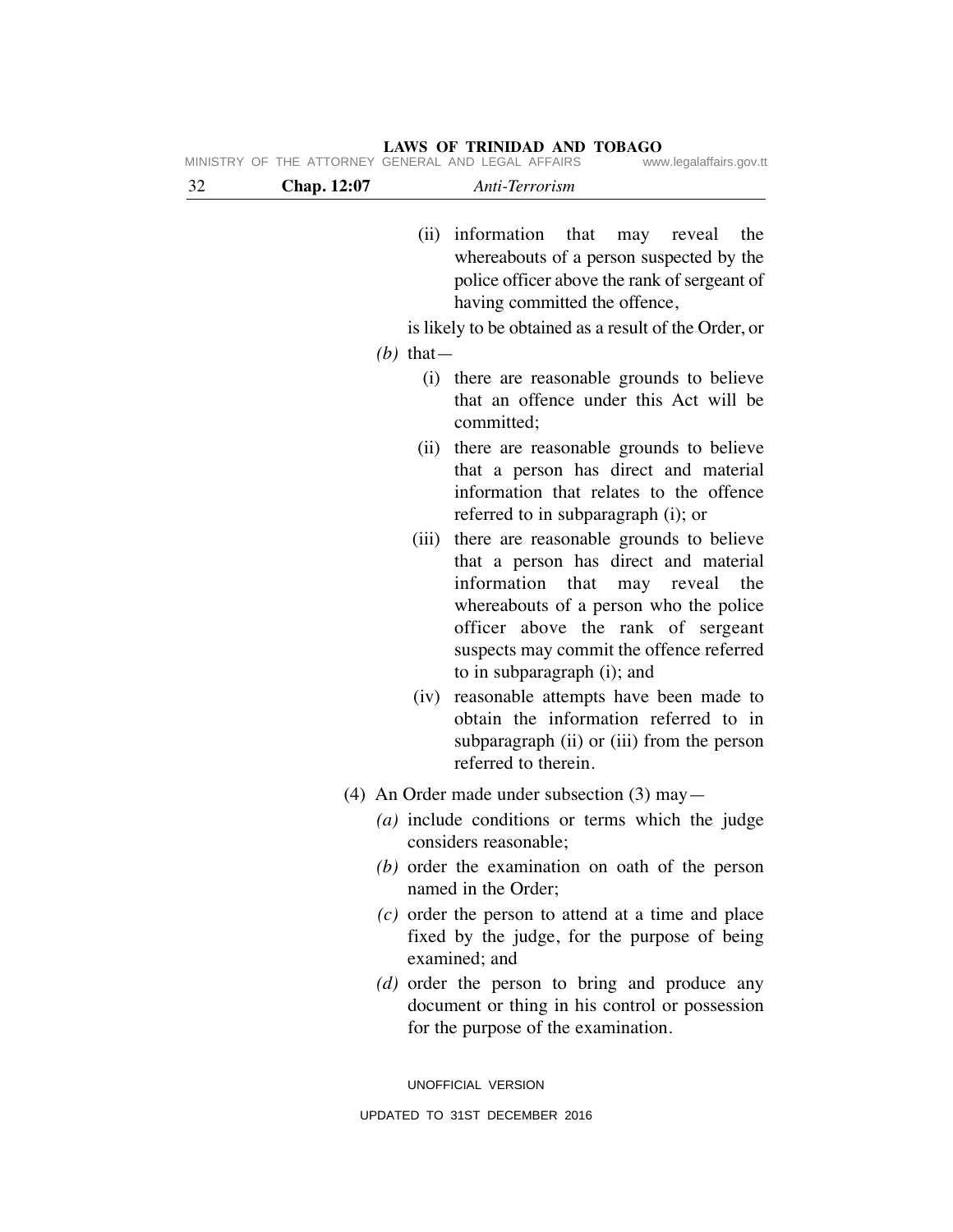|                                                    | LAWS OF TRINIDAD AND TOBAGO |                         |    |
|----------------------------------------------------|-----------------------------|-------------------------|----|
| MINISTRY OF THE ATTORNEY GENERAL AND LEGAL AFFAIRS |                             | www.legalaffairs.gov.tt |    |
|                                                    | Anti-Terrorism              | <b>Chap.</b> 12:07      | 33 |

(5) An Order made under subsection (3) may be executed anywhere in Trinidad and Tobago.

(6) The judge who made the Order under subsection (3), or another judge of the same Court, may vary its terms and conditions.

(7) A person named in an Order made under subsection (3) shall answer questions put to the person by the Director of Public Prosecutions or the Director of Public Prosecution's representative, and shall produce to the presiding judge documents or things that the person was ordered to bring, but may, subject to the ruling of the judge under subsection (8), refuse to do so if answering a question or producing a document or thing would disclose information that is protected by the law relating to non-disclosure of information or privilege.

(8) The presiding judge shall rule on every objection or issue relating to a refusal to answer any question or to produce any document or thing.

(9) A person shall not be excused from answering a question or producing a document or thing on the ground that the answer, document or thing may incriminate him or subject him to any penalty or proceedings.

- (10) Notwithstanding subsection (9) any—
	- *(a)* answer given;
	- *(b)* document or thing produced; or
	- *(c)* evidence obtained,

from that person shall not be used or received against him in any criminal proceedings other than in a prosecution for perjury.

(11) A person may retain and instruct an Attorney-at-law at any stage of the proceedings under this section and the Attorney-at-law so retained may attend and represent the person named in the Order when he is being examined.

(12) The presiding judge, if satisfied that any document or thing produced during the course of the examination is likely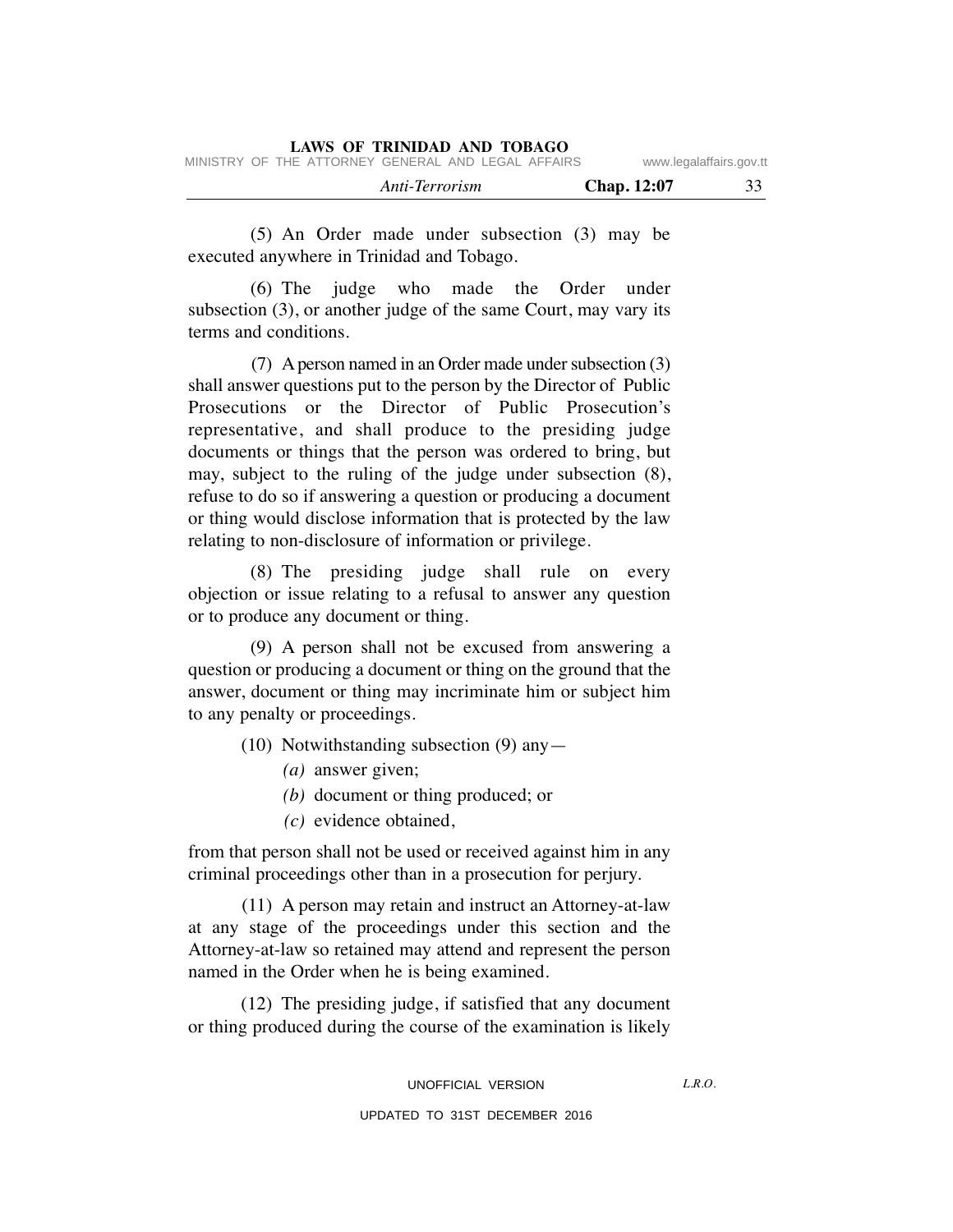| - 34 | <b>Chap.</b> 12:07 | Anti-Terrorism                                     |                         |
|------|--------------------|----------------------------------------------------|-------------------------|
|      |                    | MINISTRY OF THE ATTORNEY GENERAL AND LEGAL AFFAIRS | www.legalaffairs.gov.tt |

to be relevant to the investigation of any offence under this Act, shall order that the document or thing be given into the custody of the police officer above the rank of sergeant.

(13) Subject to subsection (8), nothing in this section requires the disclosure of any information which is protected by privilege.

search. [2 of 2010].

**24A.** (1) A police officer above the rank of sergeant may, for the purposes of an investigation into the offence of financing of terrorism apply to a judge for a warrant under this section.

(2) On such application the judge may issue a warrant authorising a police officer above the rank of sergeant to enter and search the premises if the judge is satisfied in relation to the offence of financing of terrorism—

- *(a)* that there are reasonable grounds for suspecting that an individual or legal entity is linked to the commission of that offence;
- *(b)* that there are reasonable grounds for suspecting that there are on the premises material relating to the commission of that offence; and
- *(c)* that it would be appropriate to make an Order in relation to the material because—
	- (i) it is not practicable to communicate with any person entitled to produce the material;
	- (ii) it is not practicable to communicate with any person entitled to grant access to the material or entitled to grant entry to the premises on which the material is situated; or
	- (iii) the investigation for the purposes of which the application is made might be seriously prejudiced unless a police officer above the rank of sergeant could secure immediate access to the material.

UNOFFICIAL VERSION UPDATED TO 31ST DECEMBER 2016

Authority for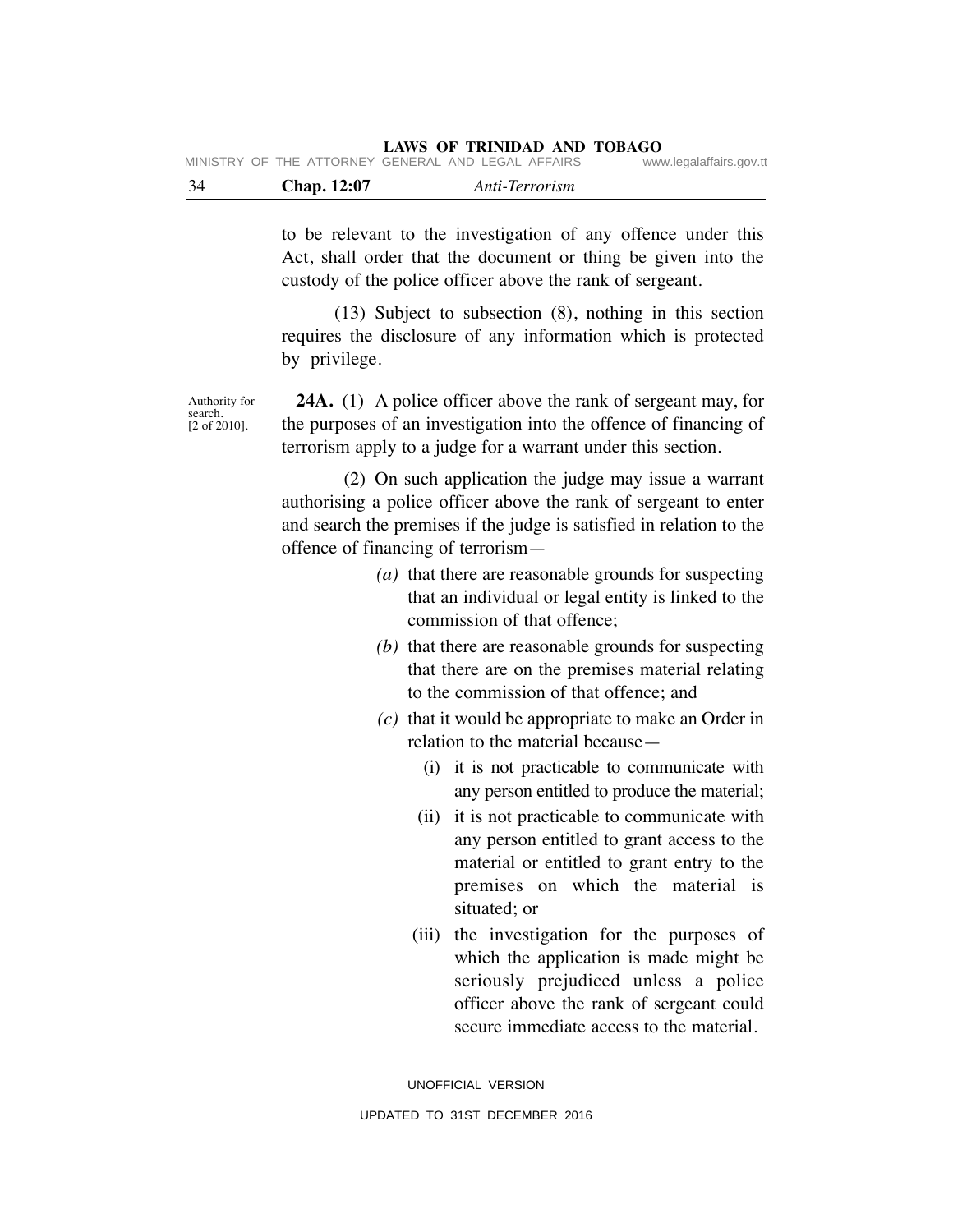| LAWS OF TRINIDAD AND TOBAGO                        |                         |    |
|----------------------------------------------------|-------------------------|----|
| MINISTRY OF THE ATTORNEY GENERAL AND LEGAL AFFAIRS | www.legalaffairs.gov.tt |    |
| Anti-Terrorism                                     | <b>Chap.</b> 12:07      | 35 |

(3) Where a police officer above the rank of sergeant has entered the premises in the execution of a warrant issued under this section, he may seize and retain any material, other than items subject to legal privilege, which is likely to be of substantial value, whether by itself or together with other material, to the investigation for the purposes of which the warrant was issued.

(4) The person to whom a search warrant is issued shall furnish a report in writing, within ten days after the execution of the warrant or the expiry of the warrant, whichever occurs first, to the judge who issued the warrant—

- *(a)* stating whether or not the warrant was executed;
- *(b)* if the warrant was executed, setting out a detailed description of anything seized; or
- *(c)* if the warrant was not executed, setting out briefly the reasons why the warrant was not executed.

**24B.** (1) A judge may on application made by a police officer above the rank of sergeant and if the conditions set out in subsection (2) are met, make an Order that a financial institution or listed business provide to an authorised officer any such customer information relating to the person or account specified in the application.

- (2) An application under subsection (1) shall state—
	- *(a)* that there is an investigation of financing of terrorism or other offence under this Act and the Order is sought for purposes of a criminal investigation of that offence; and
	- *(b)* the judge is satisfied that there are reasonable grounds for believing that the financial institution or listed business may have information that is relevant in the investigation.

(3) Customer information is information as to whether a person holds, or has held an account or accounts at the financial

UNOFFICIAL VERSION

Customer Information Order. [2 of 2010 15 of 2014].

 $LRO$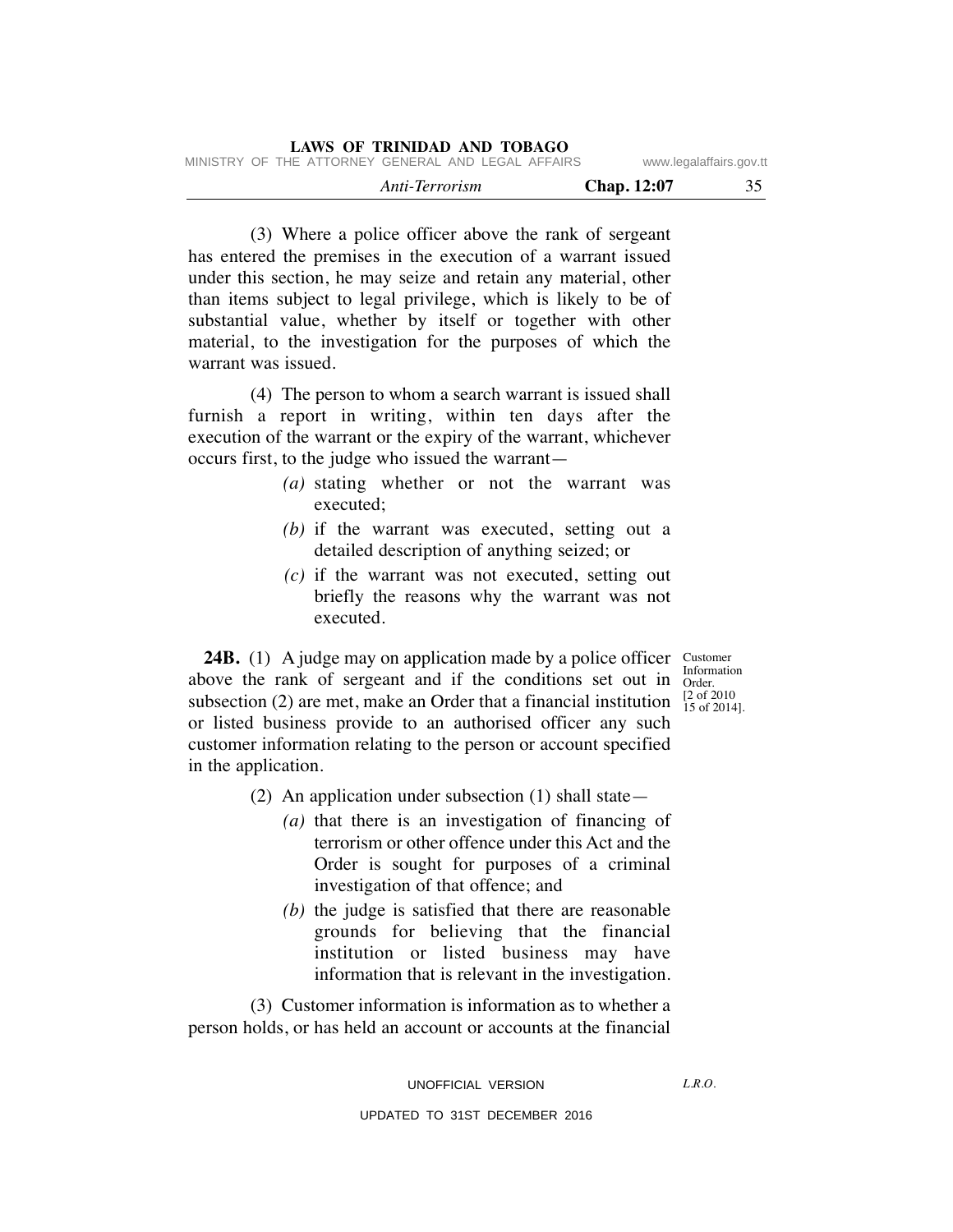| - 36 | <b>Chap.</b> 12:07 | Anti-Terrorism                                     |                         |
|------|--------------------|----------------------------------------------------|-------------------------|
|      |                    | MINISTRY OF THE ATTORNEY GENERAL AND LEGAL AFFAIRS | www.legalaffairs.gov.tt |

institution or listed business (whether solely or jointly), and information identifying a person who holds an account, and includes all information as to—

- *(a)* the account number or numbers;
	- *(b)* the person's full name;
	- *(c)* his date of birth;
	- *(d)* his most recent address and any previous addresses;
	- *(e)* the date or dates on which he began to hold the account or accounts and, if he has ceased to hold the account or any of the accounts, the date or dates on which he did so;
	- *(f)* such evidence of his identity as was obtained by the financial institution;
	- *(g)* the full name, date of birth and most recent address, and any previous addresses, of any person who holds, or has held, an account at the financial institution jointly with him;
	- *(h)* the account number or numbers of any other account or accounts held at the financial institution to which he is a signatory and details of the person holding the other account or accounts; and
	- *(i)* any other information which the Court specifies in the customer information Order.

(4) Where the customer is a legal entity, the information shall include—

- *(a)* a description of any business which it carries on;
- *(b)* the country or territory in which it is incorporated or otherwise established and any number allocated to it;
- *(c)* its registered office, and any previous registered offices;
- *(d)* the full name, date of birth and most recent address and any previous addresses of any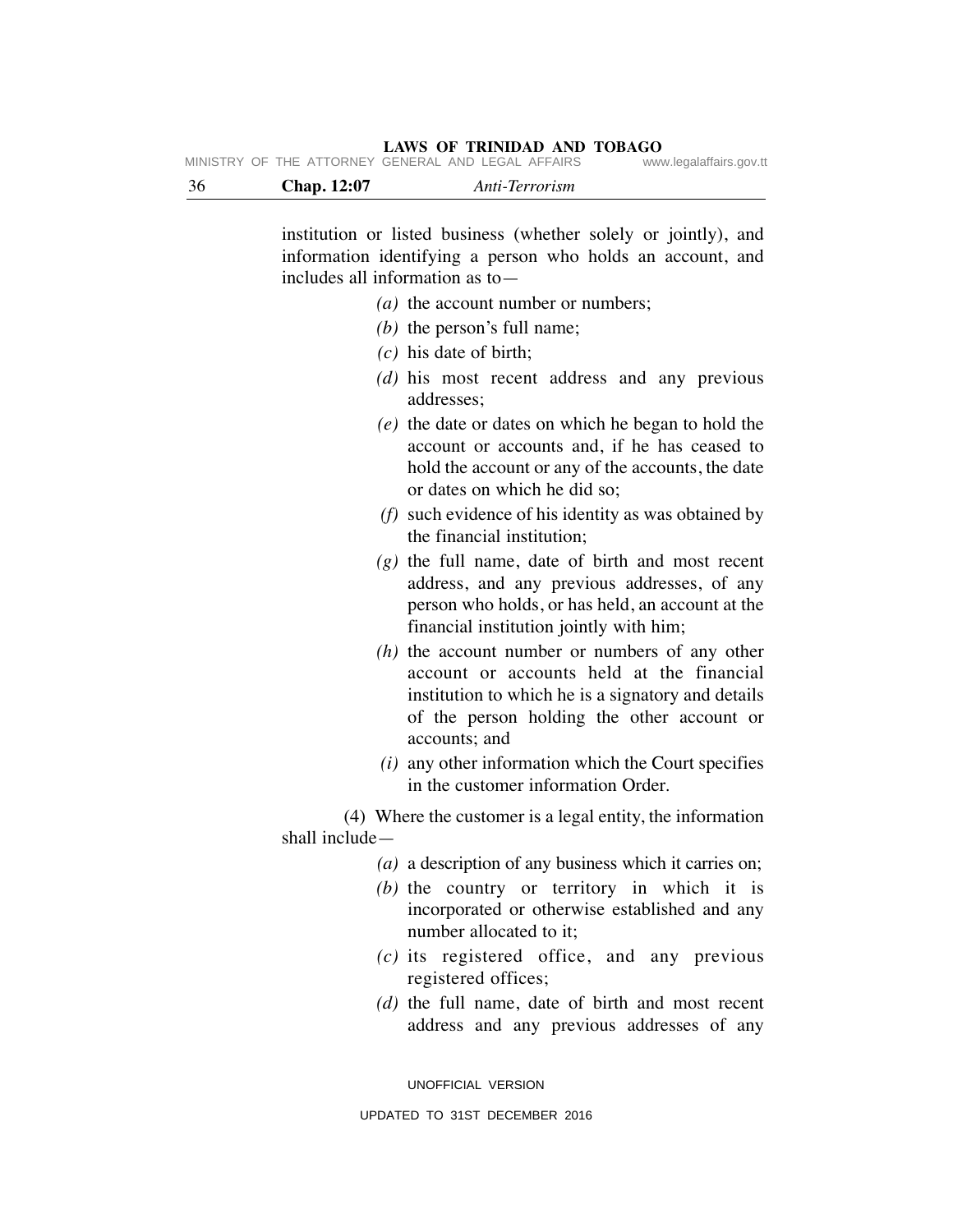person who is a signatory to the account or any of the accounts; and

*(e)* any other information which the Court specifies in the customer information Order.

(5) A financial institution or listed business shall provide the information to the authorised officer in such manner, and at or by such time, as is specified in the Order.

(6) An authorised officer for purposes of this section is the FIU.

(7) No obligation to maintain the confidentiality of information held by a financial institution or listed business, whether imposed by a law or contract, can excuse compliance with an Order made under this section.

(8) Where a financial institution or listed business subject to an Order under this section, knowingly—

- *(a)* fails to comply with the Order; or
- *(b)* provides false or misleading information in purported compliance with the Order,

the financial institution or listed business commits an offence and is liable on conviction on indictment to a fine of one million dollars.

(9) A financial institution or listed business that has been served with an Order under this section shall not disclose the existence or operation of the Order to any person except—

- *(a)* an officer or agent of the institution for the purpose of complying with the Order; or
- *(b)* an authorised officer referred to in the Order.

(10) Where a financial institution or listed business contravenes subsection (9), it commits an offence and is liable on conviction on indictment to a fine of five million dollars.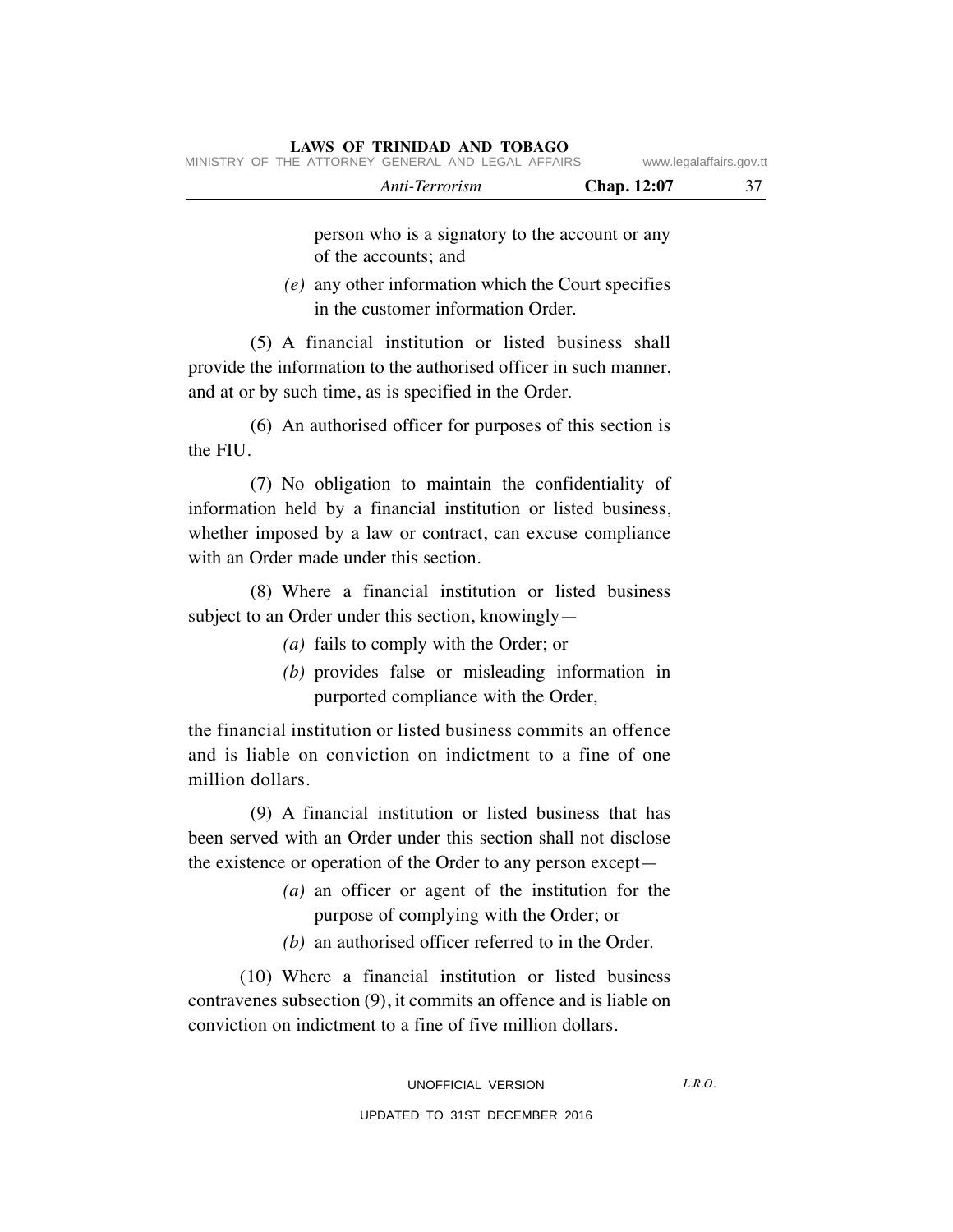| -38 | Chap. 12:07 | Anti-Terrorism                                     |                         |
|-----|-------------|----------------------------------------------------|-------------------------|
|     |             | MINISTRY OF THE ATTORNEY GENERAL AND LEGAL AFFAIRS | www.legalaffairs.gov.tt |

Monitoring Order. [2 of 2010 15 of 2014].

**24C.** (1) A police officer above the rank of sergeant may apply, *ex parte* to a judge for a monitoring Order directing a financial institution, listed business or non-profit organisation to provide certain information.

(2) An application under subsection (1) shall be supported by an affidavit deposing to matters referred to in subsection (4).

(3) A monitoring Order shall—

- *(a)* direct a financial institution, listed business or non-profit organisation to disclose information it obtained relating to transactions conducted through an account held by a particular person with the financial institution, listed business or non-profit organisation;
- *(b)* not have retrospective effect; and
- *(c)* only apply for a period not exceeding three months from the date it is made.

(4) A judge shall issue a monitoring Order only if he is satisfied that there are reasonable grounds for believing that—

- *(a)* the person in respect of whose account the Order is sought—
	- (i) has committed or was involved in the commission, or is about to commit or be involved in the commission of, an offence; and
	- (ii) has benefited directly or indirectly, or is about to benefit directly or indirectly, from the commission of an offence; or
- *(b)* the account is relevant to identifying, locating or quantifying terrorist property.
- (5) A monitoring Order shall specify—
	- *(a)* the name or names in which the account is believed to be held; and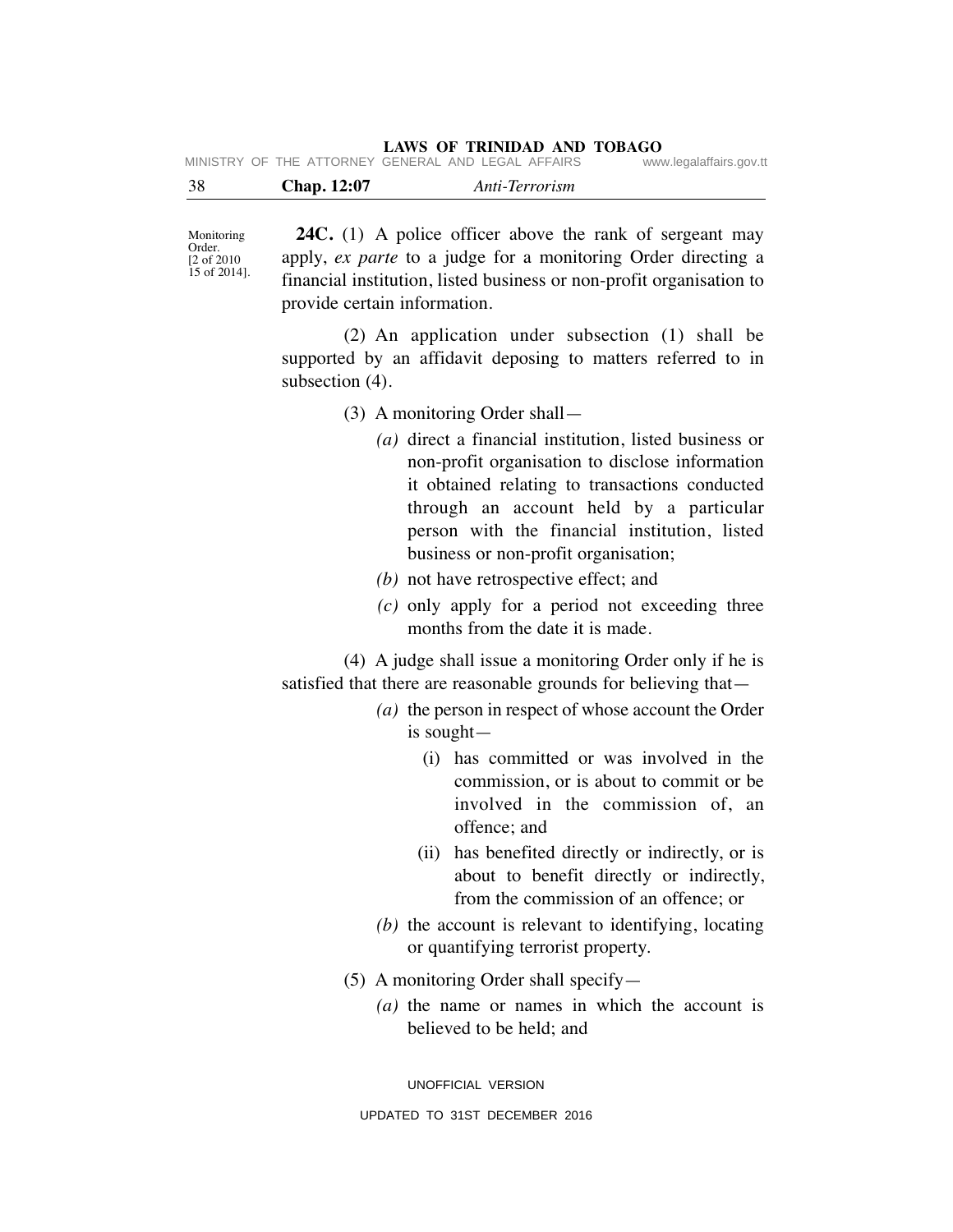|  |                                                    | Anti-Terrorism |  | <b>Chap.</b> 12:07 | 39                      |
|--|----------------------------------------------------|----------------|--|--------------------|-------------------------|
|  | MINISTRY OF THE ATTORNEY GENERAL AND LEGAL AFFAIRS |                |  |                    | www.legalaffairs.gov.tt |

*(b)* the class of information that the financial institution, listed business or non-profit organisation is required to give.

(6) Where a financial institution, listed business or nonprofit organisation subject to an Order under this section, knowingly—

- *(a)* fails to comply with the Order; or
- *(b)* provides false or misleading information in purported compliance with the Order,

the financial institution, listed business or non-profit organisation commits an offence and is liable on conviction on indictment to a fine of one million dollars.

(7) A financial institution, listed business or non-profit organisation that is or has been subject to a monitoring Order shall not knowingly disclose the existence or operation of the Order to any person except—

- *(a)* an officer or agent of the financial institution, listed business or non-profit organisation, for the purpose of ensuring compliance with the Order;
- *(b)* a legal adviser for the purpose of obtaining legal advice or representation in respect of the Order; or
- *(c)* the authorised officer referred to in the Order.

(8) Where a financial institution, listed business or nonprofit organisation contravenes subsection (7), it commits an offence and is liable on conviction on indictment to a fine of five million dollars.

(9) Nothing in this section prevents the disclosure of information concerning a monitoring Order for the purposes of or in connection with legal proceedings or in the course of proceedings before a Court.

(10) Nothing in this section shall be construed as requiring a legal adviser to disclose to any Court the existence or operation of a monitoring Order.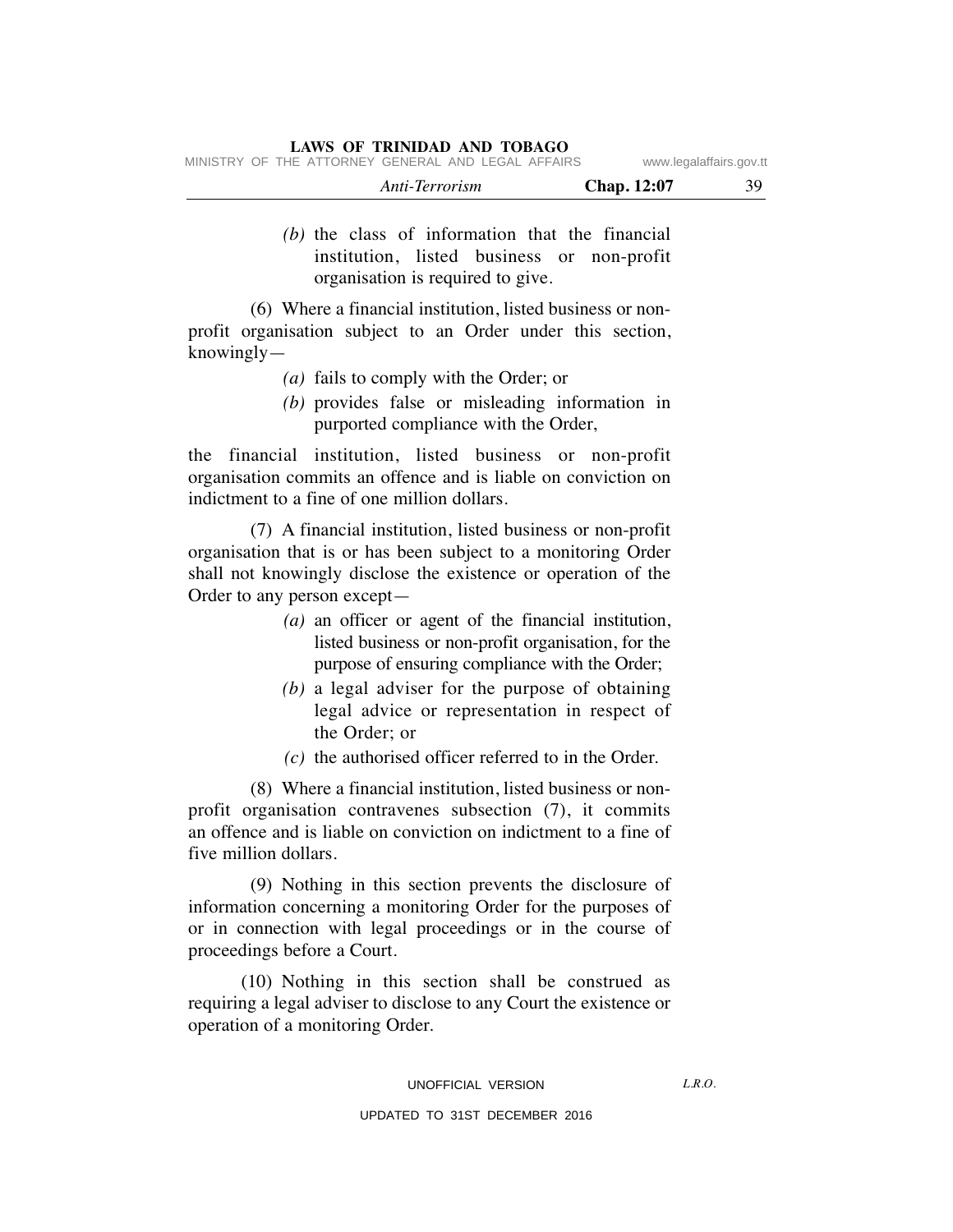MINISTRY OF THE ATTORNEY GENERAL AND LEGAL AFFAIRS

| <b>Chap.</b> 12:07<br>-40 | Anti-Terrorism |  |
|---------------------------|----------------|--|
|---------------------------|----------------|--|

### **PART V**

# **JURISDICTION AND TRIAL OF OFFENCES**

Jurisdiction of Trinidad and Tobago Courts.

**25.** (1) The Courts of Trinidad and Tobago shall have jurisdiction in respect of any offence referred to in this Act if—

- *(a)* the alleged perpetrator of the offence is arrested in Trinidad and Tobago, or on board a ship registered in Trinidad and Tobago or an aircraft registered in Trinidad and Tobago; and
- *(b)* the offence was committed—
	- (i) in Trinidad and Tobago, or committed elsewhere, if the act is punishable in terms of the domestic laws of Trinidad and Tobago, including this Act or in terms of the obligations of Trinidad and Tobago under international law;
	- (ii) on board a vessel or a ship or fixed platform registered in Trinidad and Tobago or an aircraft which is registered under the laws of Trinidad and Tobago at the time the offence is committed;
	- (iii) outside of Trinidad and Tobago, and the person who has committed the act is, after the commission of the act, present in Trinidad and Tobago; or
- *(c)* the evidence reveals any other basis recognised by law.

(2) An act or omission committed outside Trinidad and Tobago which would, if committed in Trinidad and Tobago, constitute an offence under this Act shall be deemed to have been committed in Trinidad and Tobago if the person committing the act or omission is present in Trinidad and Tobago and cannot be extradited to a foreign State having jurisdiction over the offence constituted by such act or omission.

> UNOFFICIAL VERSION UPDATED TO 31ST DECEMBER 2016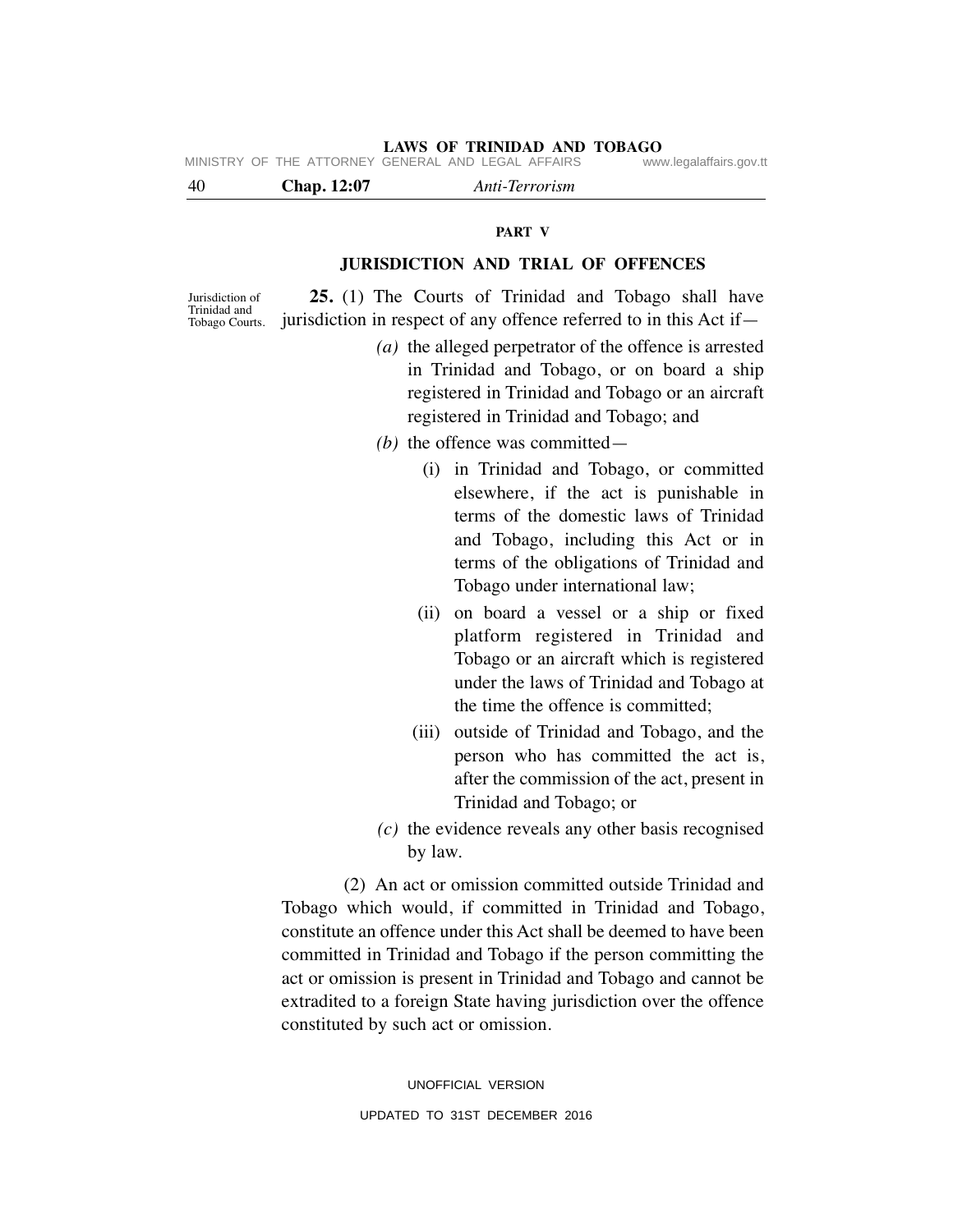(3) Where the Attorney General receives information that there may be present in Trinidad and Tobago a person who is alleged to have committed an offence under this Act, the Attorney General shall—

- *(a)* cause an investigation to be carried out in respect of that allegation;
- *(b)* inform any other foreign State which might also have jurisdiction over the alleged offence promptly of the findings of the investigation; and
- *(c)* indicate promptly to other foreign States which might also have jurisdiction over the alleged offence whether to the best of his knowledge, information and belief a prosecution is intended by the Director of Public Prosecutions.

(4) In furtherance of subsection (3), in deciding whether to prosecute, the Director of Public Prosecutions shall take into account the adequacy of evidence against the accused.

(4A) The Attorney General and the Director of Public Prosecutions shall consult in relation to the exercise of powers under subsection (4) in respect of—

- *(a)* considerations of international law, practice and comity;
- *(b)* international relations; and
- *(c)* any prosecution that is being or might be taken by a foreign State.

(5) If a person has been taken into custody to ensure the person's presence for the purpose of prosecution or surrender to a foreign State in terms of this section, the Director of Public Prosecutions shall, immediately after the person is taken into custody, notify the Attorney General.

(6) The Attorney General shall inform any foreign State which might have jurisdiction over the offence concerned, and any other State that he considers it advisable to inform or notify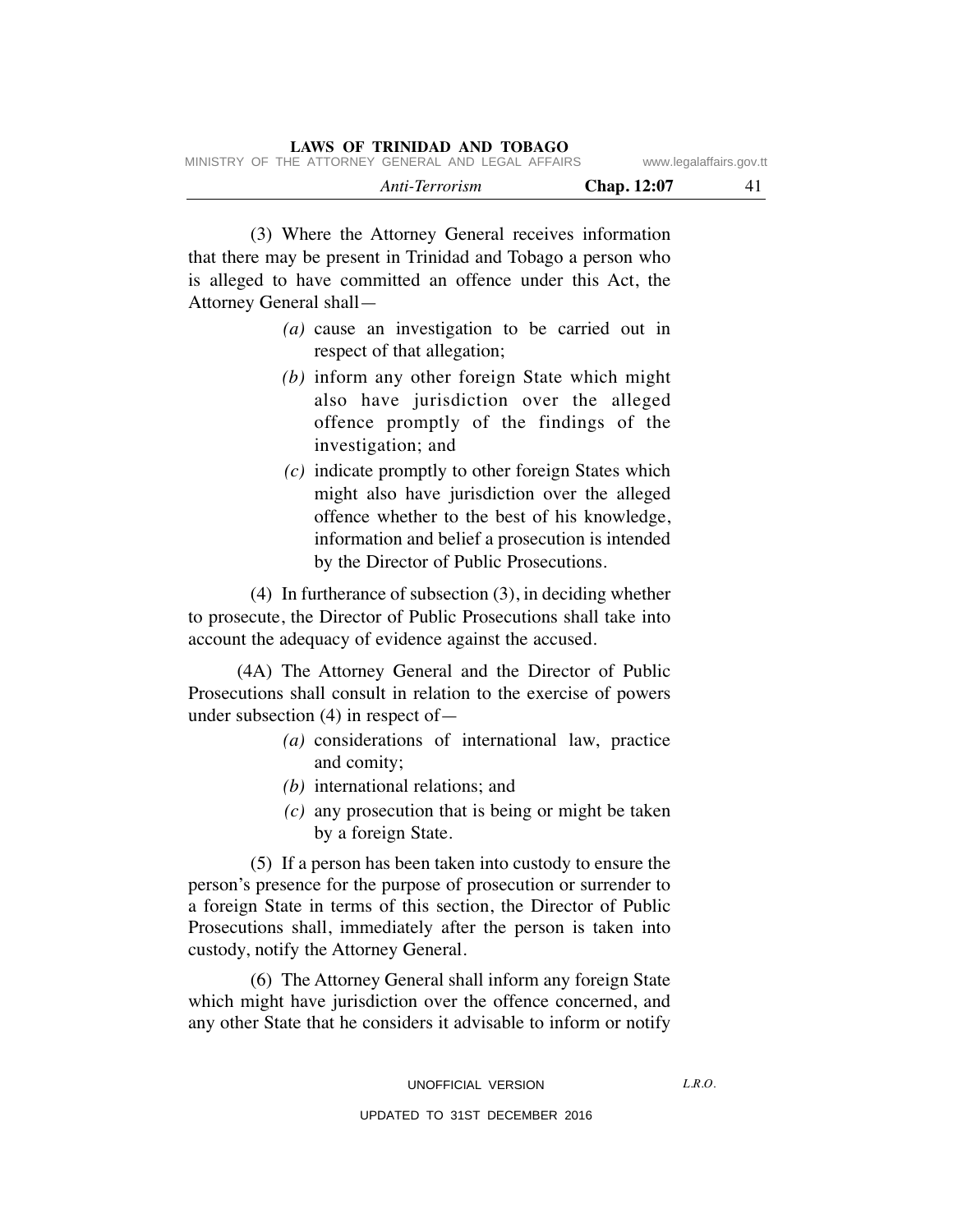| -42 | Chap. 12:07 | Anti-Terrorism                                     |                         |
|-----|-------------|----------------------------------------------------|-------------------------|
|     |             | MINISTRY OF THE ATTORNEY GENERAL AND LEGAL AFFAIRS | www.legalaffairs.gov.tt |

either directly or through the Secretary-General of the United Nations, of—

- *(a)* the fact that the person is in custody; and
- *(b)* the circumstances that justify the person's detention.

(7) When the Director of Public Prosecutions declines to prosecute, and another foreign State has jurisdiction over the offence concerned, he shall inform such foreign State, accordingly with the view to the surrender of such person to such foreign State for prosecution by that State.

Extradition from Trinidad and Tobago. Ch. 12:04.

Evidence by a certificate.

**26.** The proceedings referred to in the Extradition (Commonwealth and Foreign Territories) Act, (hereinafter referred to as the "Extradition Act") shall apply with the necessary changes in respect of any surrender referred to in section 25.

**27.** Where in any proceedings for an offence under this Act, a question arises as to whether any thing or substance is a weapon, a hazardous, radioactive or a harmful substance, a toxic chemical or microbial or other biological agent or toxin, a certificate purporting to be signed by an appropriate authority to the effect that the thing or substance, described in the certificate is a weapon, a hazardous, radioactive or a harmful substance, a toxic chemical or microbial or other biological agent or toxin, shall be admissible in evidence without proof of the signature or authority of the person appearing to have signed it and shall, in the absence of evidence to the contrary, be proof of the facts stated therein.

#### **PART VI**

# **INFORMATION SHARING, EXTRADITION AND MUTUAL ASSISTANCE IN CRIMINAL MATTERS**

Exchange of information relating to terrorist acts.

**28.** The Minister may, after consultation with the Attorney General, on a request made by the appropriate authority of a foreign State, disclose to that authority, any information in his possession or, with the necessary permission, in the possession

> UNOFFICIAL VERSION UPDATED TO 31ST DECEMBER 2016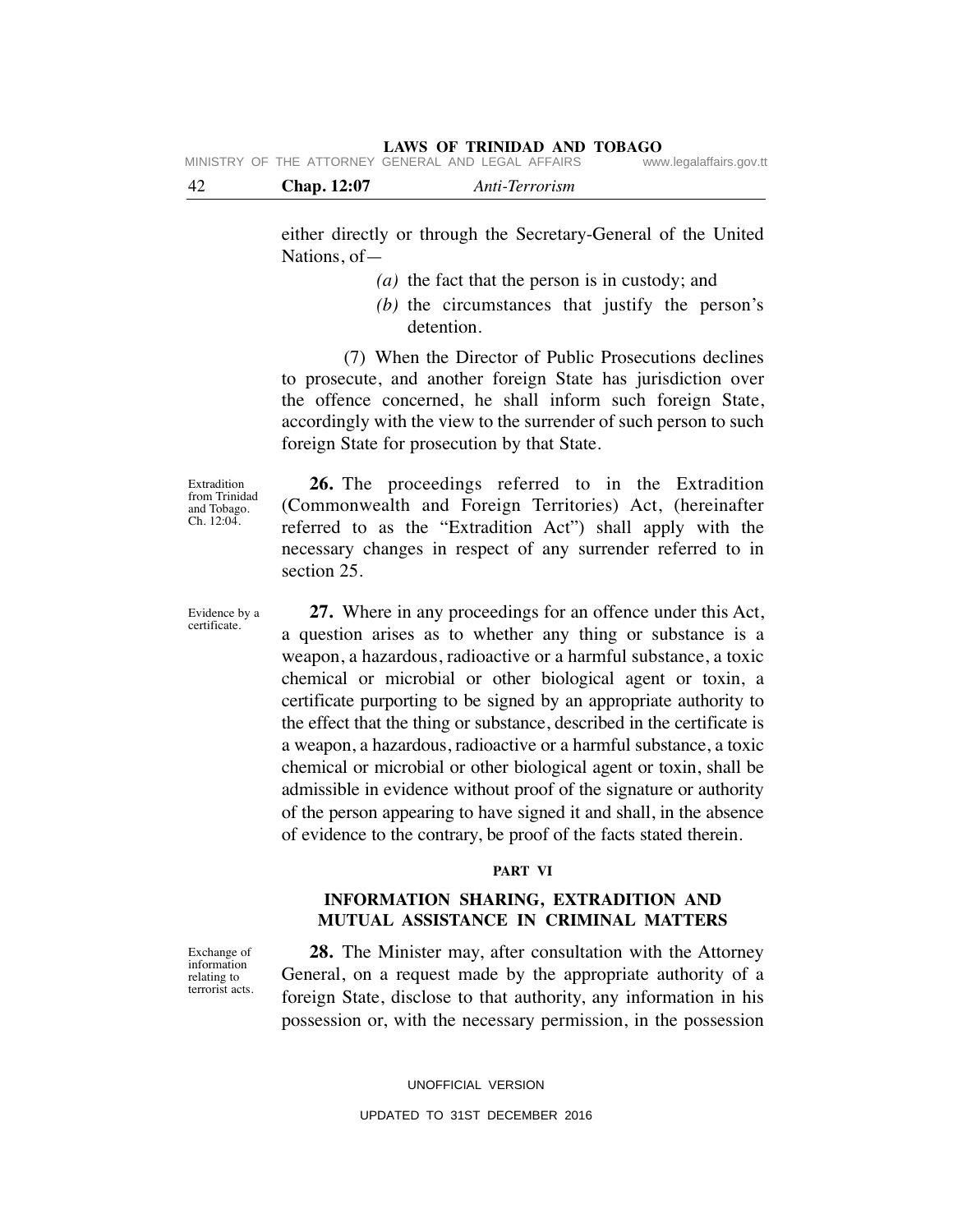|  |                                                    | Anti-Terrorism |  | <b>Chap.</b> 12:07 |                         |
|--|----------------------------------------------------|----------------|--|--------------------|-------------------------|
|  | MINISTRY OF THE ATTORNEY GENERAL AND LEGAL AFFAIRS |                |  |                    | www.legalaffairs.gov.tt |

of any other government, department or agency, relating to any of the following:

- *(a)* the actions or movements of persons suspected of involvement in the commission of terrorist acts;
- *(b)* the use of forged or falsified travel papers by persons suspected of involvement in the commission of terrorist acts;
- *(c)* traffic in explosives or other lethal devices or sensitive materials by persons suspected of involvement in the commission of terrorist acts; or
- *(d)* the use of communication technologies by persons suspected of involvement in the commission of terrorist acts,

if the disclosure is not prohibited by any law and will not, in the Minister's view be prejudicial to national security or public safety.

**29.** (1) Where Trinidad and Tobago becomes a party to a Treaty to be treaty and there is in force, an extradition arrangement between the stradition the Government of Trinidad and Tobago and another State which is a party to that treaty, the extradition arrangement shall be deemed, for the purpose of the Extradition Act, to include  $_{Ch. 12:04.}$ provision for extradition in respect of offences falling within the scope of that treaty.

(2) Where Trinidad and Tobago becomes a party to a treaty and there is no extradition arrangement between the Government of Trinidad and Tobago and another State which is a party to that treaty, the Attorney General may, by Order, subject to a negative resolution of Parliament treat the treaty, for the purposes of the Extradition Act, as an extradition arrangement between the Government of Trinidad and Tobago and that State providing for extradition, in respect of offences falling within the scope of that treaty.

**30.** (1) Where Trinidad and Tobago becomes a party to a Treaty to be treaty and there is in force, an arrangement between the  $_{\text{for Mutual}}^{\text{used as bad}}$ Government of Trinidad and Tobago and another State which is  $\frac{\text{Assistance in}}{\text{Criminal}}$ a party to that treaty, for mutual assistance in criminal matters, Matters.

used as basis Criminal Ch.11:24.

for extradition.

UNOFFICIAL VERSION

 $LRO$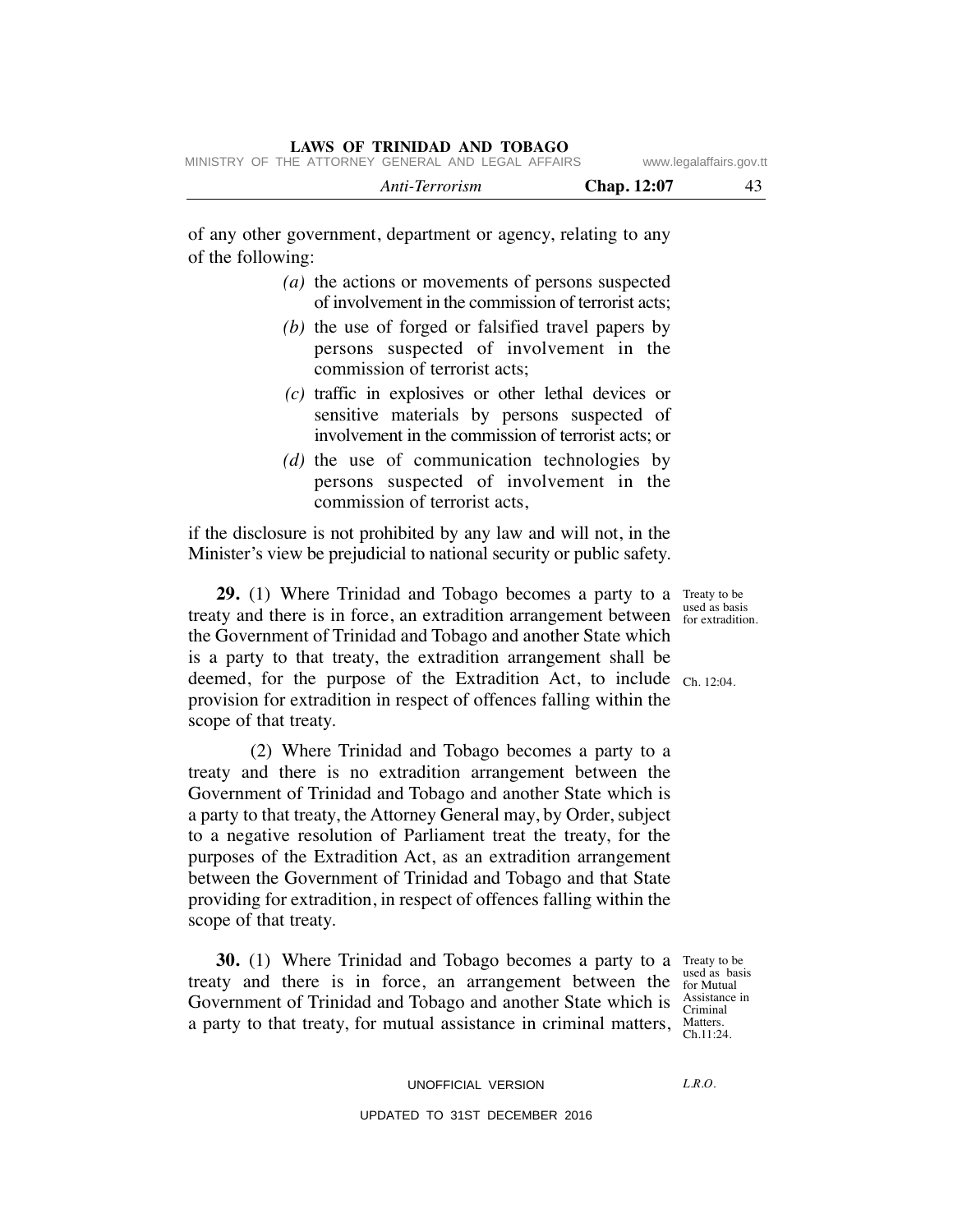**LAWS OF TRINIDAD AND TOBAGO** MINISTRY OF THE ATTORNEY GENERAL AND LEGAL AFFAIRS www.legalaffairs.gov.tt

| -44 | <b>Chap.</b> 12:07 | Anti-Terrorism                                        |                         |
|-----|--------------------|-------------------------------------------------------|-------------------------|
|     |                    | IVIIINIOIRI UFIIRE AITURNEI GENERAL AND LEGAL AFFAIRO | www.iegalalialis.gov.tt |

the arrangement shall be deemed, for the purposes of the Mutual Assistance in Criminal Matters Act, to include provision for mutual assistance in criminal matters in respect of offences falling within the scope of that treaty.

(2) Where Trinidad and Tobago becomes a party to a treaty and there is no arrangement between the Government of Trinidad and Tobago and another State which is a party to that treaty for mutual assistance in criminal matters, the Attorney General may, by Order subject to a negative resolution of Parliament, treat the treaty as an arrangement between the Government of Trinidad and Tobago and that State providing for mutual assistance in criminal matters in respect of offences falling within the scope of that treaty.

**31.** Notwithstanding anything in the Extradition Act or the Mutual Assistance in Criminal Matters Act, an offence under this Act or an offence under any other Act where the act or omission constituting the offence also constitutes a terrorist act, shall, for the purposes of extradition or of mutual assistance, be deemed not to be an offence of a political character or an offence connected with a political offence or an offence inspired by political motives.

#### **PART VII**

# **DISCLOSURE AND SHARING INFORMATION**

**32.** (1) Every person or regulatory authority who has any information which will assist in—

- *(a)* preventing the commission by another person, of a terrorist act; or
- *(b)* securing the arrest or prosecution of another person for an offence under this Act, or an offence under any other law and which also constitutes a terrorist act,

shall forthwith disclose the information to a police officer above the rank of sergeant or the Central Authority as defined under the Mutual Assistance in Criminal Matters Act.

UNOFFICIAL VERSION

Offences under this Act not deemed to be offences of a political character. Ch. 12:04. Ch. 11:24.

Ch. 11:24.

Duty to disclose information relating to offences and terrorist acts. [2 of 2010].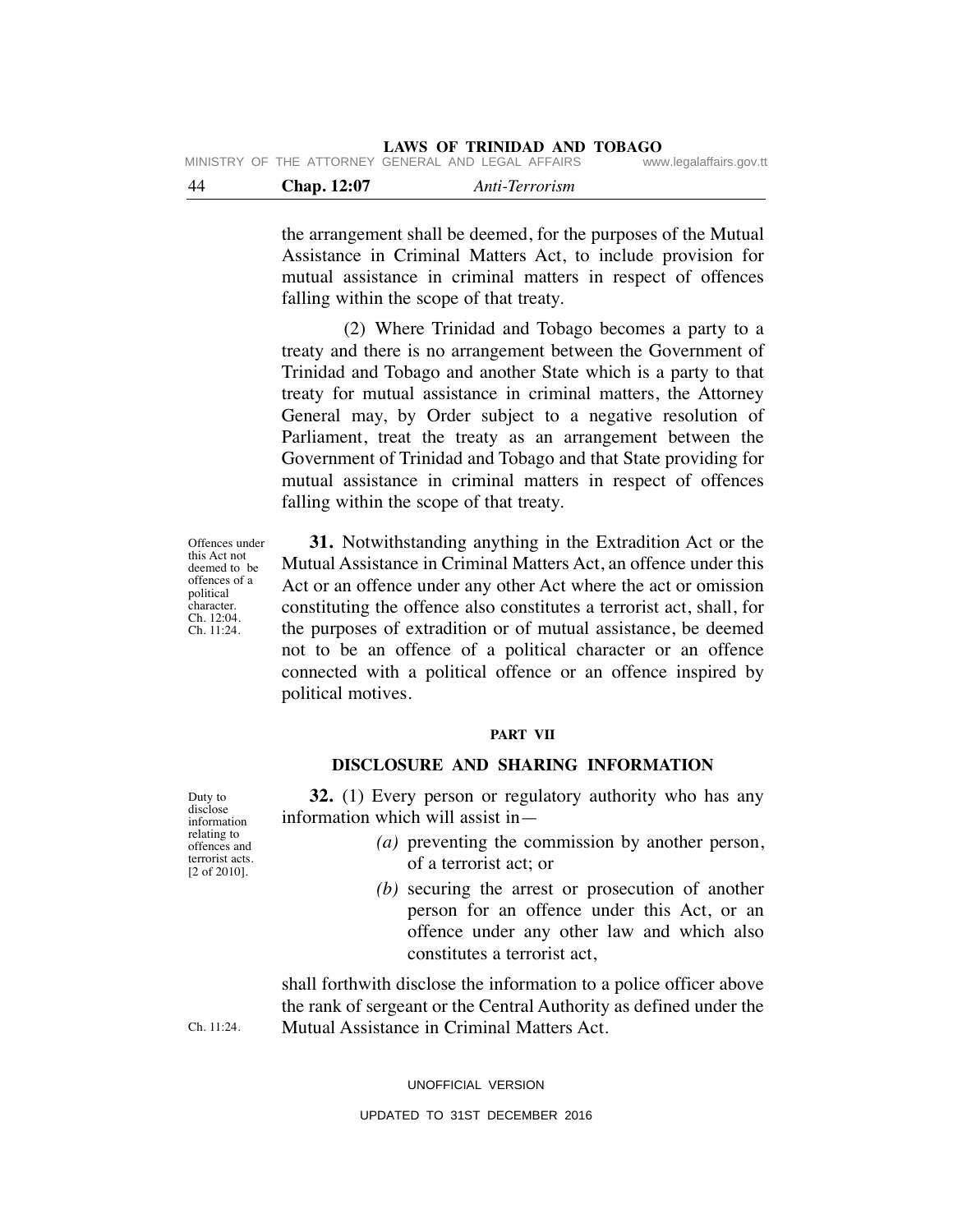(2) Notwithstanding subsection (1) a person referred to in subsection (1), shall not be required to disclose any information which is protected by privilege.

(3) Civil or criminal proceedings shall not lie against any person for disclosing any information in good faith pursuant to subsection (1).

(4) Any person who fails to comply with subsection (1) commits an offence and is liable on conviction on indictment to a fine of ten thousand dollars and to imprisonment for two years.

(5) For the purposes of this section, "regulatory authority" means the Central Bank, the Securities Exchange Commission, the Financial Intelligence Unit, the Trinidad and Tobago Stock Exchange, the Inspector of Financial Institutions and the Commissioner of Co-operatives.

**33.** (1) Every person shall forthwith disclose to the FIU—

- *(a)* the existence of any property in his possession or control, which to his knowledge is terrorist property, or which there are reasonable grounds to believe is terrorist property;
- (b) any information regarding a transaction or  $\frac{[2 \text{ of } 2010]}{16 \text{ of } 2011}$ proposed transaction in respect of terrorist property; or
- *(c)* any information regarding a transaction or proposed transaction which there are reasonable grounds to believe may involve terrorist property.

(2) The FIU shall disclose to the appropriate authority, any information in his possession relating to any terrorist property if such information is requested or if the Minister is of the view that the information would be relevant to a foreign State.

(3) Every financial institution shall report, every three months, to the FIU—

> *(a)* if it is not in possession or control of terrorist property, that it is not in possession or control of such property; or

UPDATED TO 31ST DECEMBER 2016

Duty to disclose information relating to property used for commission of offences under this Act. 16 of 2011].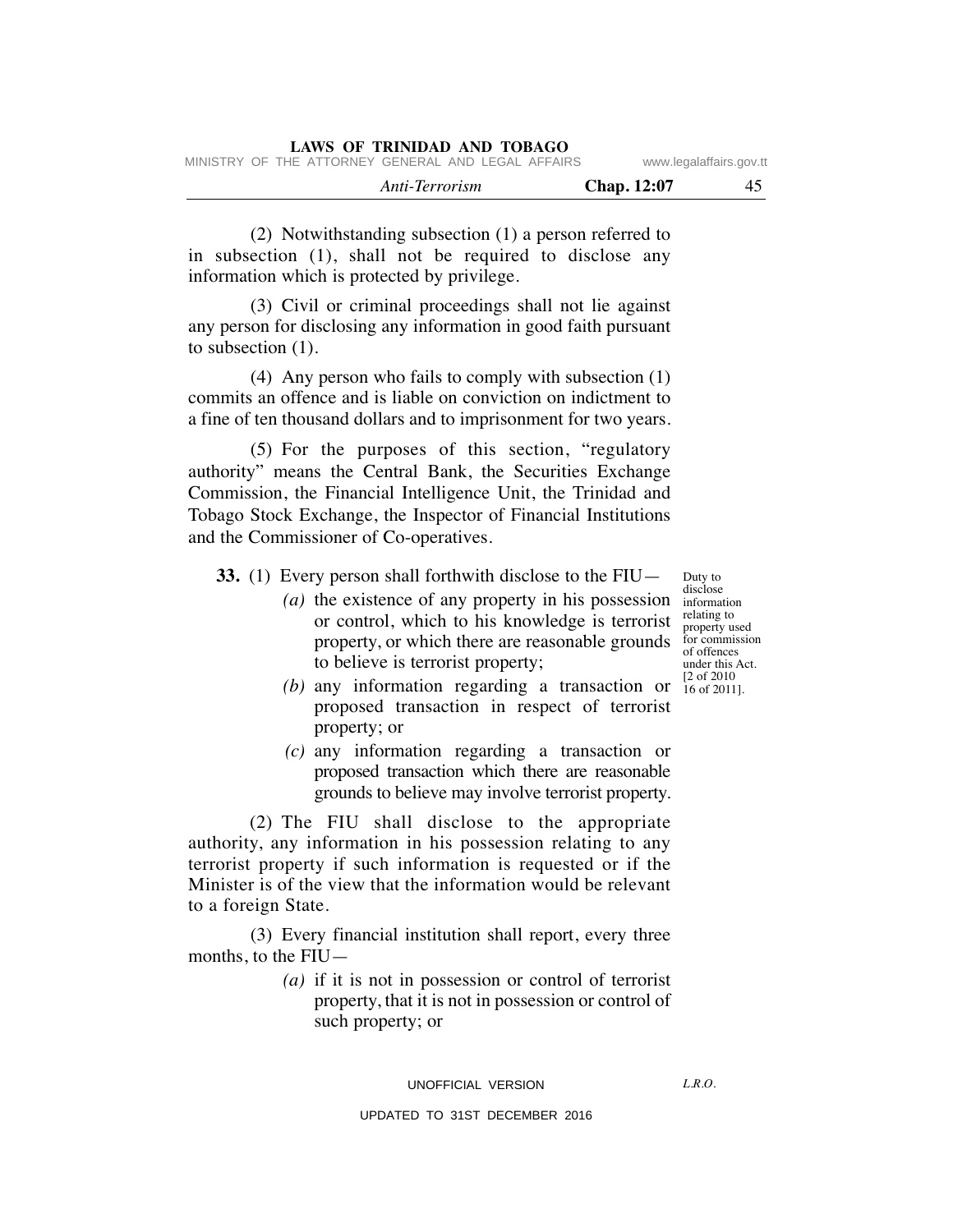| -46 | <b>Chap.</b> 12:07 | Anti-Terrorism                                     |                         |
|-----|--------------------|----------------------------------------------------|-------------------------|
|     |                    | MINISTRY OF THE ATTORNEY GENERAL AND LEGAL AFFAIRS | www.legalaffairs.gov.tt |

*(b)* if it is in possession or control of terrorist property, that it is in possession or control of such property, and the particulars relating to the persons, accounts and transactions involved and the total value of the property.

# (4) *(Deleted by Act No. 16 of 2011).*

(5) No civil or criminal proceedings shall lie against any person for making a disclosure or report, in good faith, under subsection  $(1)$ ,  $(2)$  or  $(3)$ .

(6) Every person who fails to comply with subsection (1) or (3) commits an offence and shall, on conviction on indictment, be liable to imprisonment for five years.

#### **PART VIII**

# **SEIZURE AND FORFEITURE OF TERRORIST PROPERTY**

Application for restraint Order. [2 of 2010 14 of 2012 15 of 2014].

**34.** (1) Where a customs officer, immigration officer, or police officer above the rank of sergeant reasonably believes that property in the possession of a person is terrorist property, he may apply to a judge for a restraint Order in respect of that property.

(1A) Where information is forwarded to the Commissioner of Police pursuant to section 22D, and he has reasonable grounds to believe that funds should be restrained, the Commissioner of Police may apply to the Court for an Order to restrain such funds.

- (2) This section applies to property that is being—
	- *(a)* brought to any place in Trinidad and Tobago for the purpose of being exported from;
	- *(b)* exported from; or
	- *(c)* imported into,

Trinidad and Tobago.

(3) Subject to subsection (4), a restraint Order made under subsections  $(1)$  and  $(1A)$ , shall be valid for a period of sixty

> UNOFFICIAL VERSION UPDATED TO 31ST DECEMBER 2016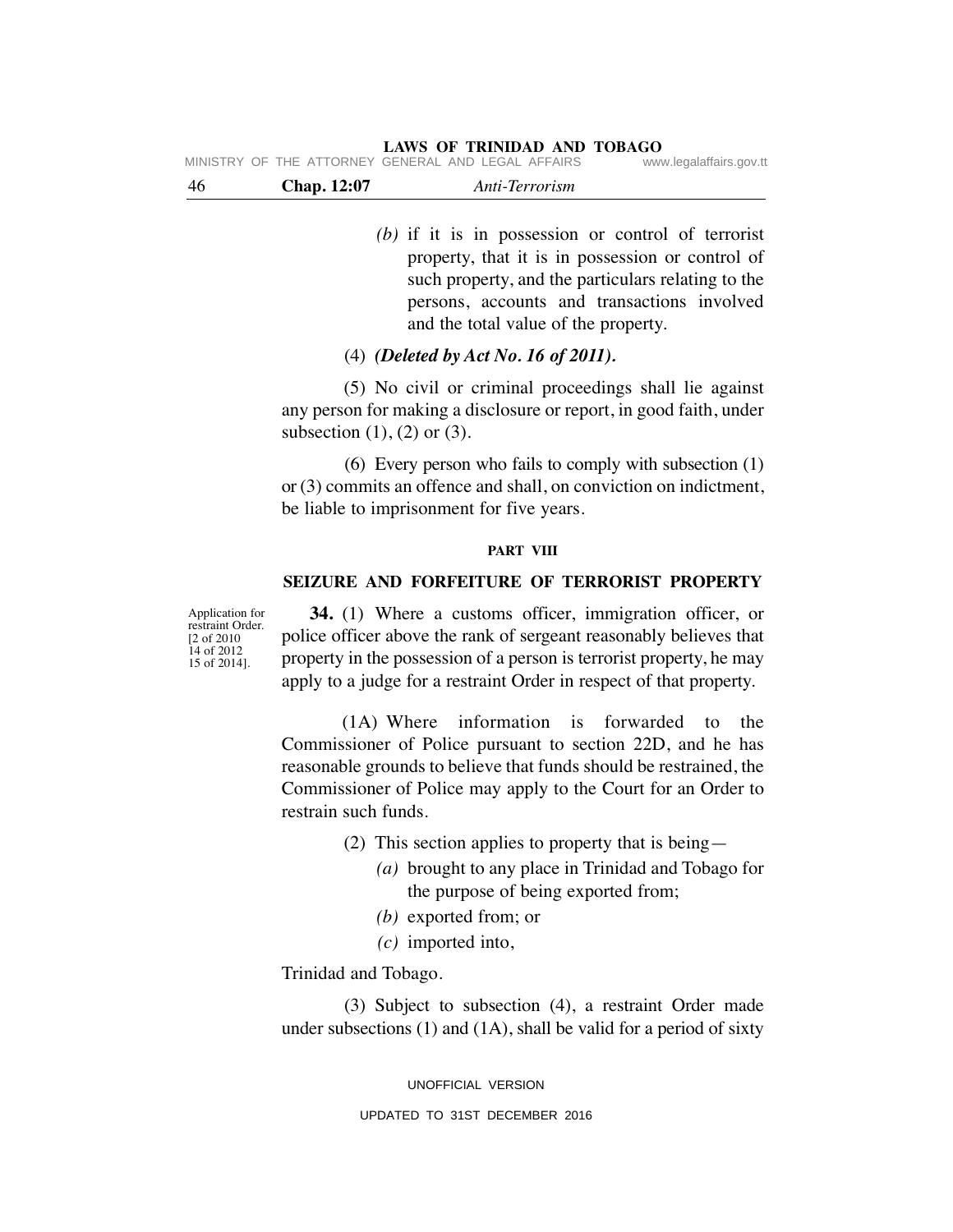| LAWS OF ININIDAD AND TODAGO                        |             |                         |
|----------------------------------------------------|-------------|-------------------------|
| MINISTRY OF THE ATTORNEY GENERAL AND LEGAL AFFAIRS |             | www.legalaffairs.gov.tt |
| Anti-Terrorism                                     | Chap. 12:07 | 47                      |

days, and may, on application, be renewed by a judge, for a further period of sixty days or until such time as the property referred to in the Order is produced in Court in proceedings for an offence under this Act in respect of that property whichever is the sooner.

**LAWS OF TRINIDAD AND TOBAGO**

(3A) A restraint Order made under subsections (1) and (1A) may make such provision as the Court thinks fit for living expenses and legal expenses of an individual or legal entity, as the case may be.

(4) A judge may release any property referred to in a restraint Order made under subsections (1) and (1A) if—

- *(a)* he no longer has reasonable grounds to suspect that the property has been, is being or will be used to commit an offence under this Act; or
- *(b)* no proceedings are instituted in the High Court for an offence under this Act in respect of that property within one hundred and twenty days of the date of the restraint Order.

(5) No civil or criminal proceedings shall lie against an officer for a seizure of property, made in good faith, under subsections  $(1)$  and  $(1A)$ .

(6) An appeal from a decision of the judge made under this section shall lie to the Court of Appeal.

**35.** (1) Where a person is convicted of an offence under orders for this Act, or an offence under any other Act where the act or omission also constitutes a terrorist act, the Court may order that conviction for any property—

*(a)* used for, or in connection with; or

*(b)* obtained as proceeds from,

the commission of that offence, be forfeited to the State.

(2) Before making a forfeiture Order the judge shall give an opportunity to be heard to any person who—

*(a)* appears to the Court to have an interest in; or

*(b)* claims to be the owner of,

the property.

UNOFFICIAL VERSION

forfeiture of property on this Act. [2 of 2010].

 $LRO$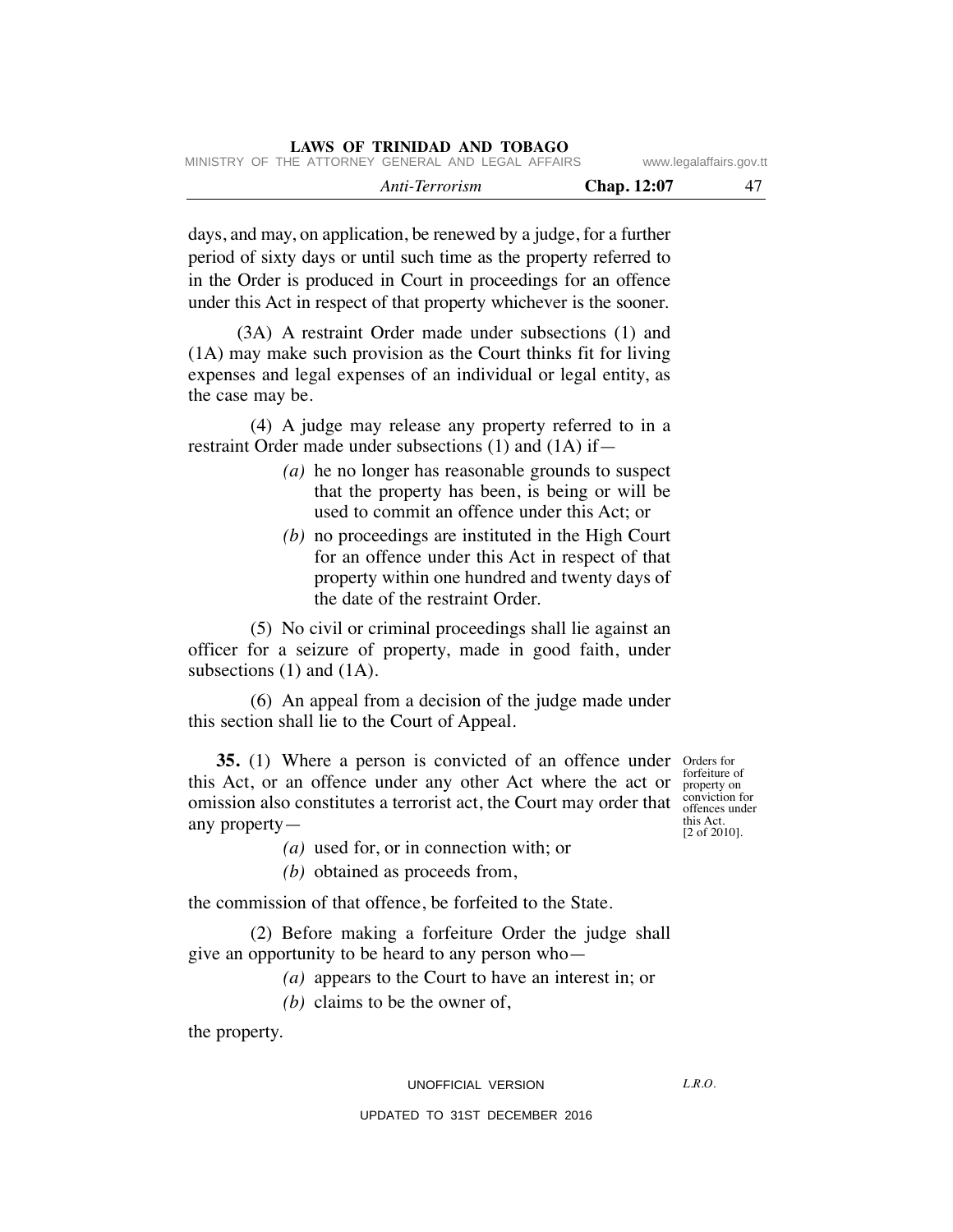| -48 | <b>Chap.</b> 12:07 | Anti-Terrorism                                     |                         |
|-----|--------------------|----------------------------------------------------|-------------------------|
|     |                    | MINISTRY OF THE ATTORNEY GENERAL AND LEGAL AFFAIRS | www.legalaffairs.gov.tt |

(3) Property forfeited to the State under subsection (1) shall vest in the State—

- *(a)* if no appeal has been made against the Order, at the end of the period within which an appeal may be made against the Order; or
- *(b)* if an appeal has been made against the Order, on the final determination of the matter, where the decision is made in favour of the State.

Orders for seizure and restraint of property. [2 of 2010].

**36.** (1) Where on an *ex parte* application is made by the Director of Public Prosecutions to a judge, the judge is satisfied that there are reasonable grounds to believe that there is in any building, place or vessel, any property in respect of which an Order of forfeiture may be made under section 37, the judge may issue—

- *(a)* a warrant authorising a police officer to search the building, place or vessel for that property and to seize that property if found, and any other property in respect of which that police officer believes, on reasonable grounds, that an Order of forfeiture may be made under section 37; or
- *(b)* a restraint Order prohibiting any person from disposing of, or otherwise dealing with any interest in, that property, other than as may be specified in the Order.

(2) On an application made under subsection (1), the judge may, at the request of the Attorney General and if the judge is of the opinion that the circumstances so require—

- *(a)* appoint a person to take control of, and manage or otherwise deal with, the whole or a part of the property, in accordance with the directions of the judge; and
- *(b)* require any person having possession of the property to give possession thereof to the person appointed under paragraph *(a)*.

(3) The power to manage or otherwise deal with property under subsection (2) includes in the case of perishable

> UNOFFICIAL VERSION UPDATED TO 31ST DECEMBER 2016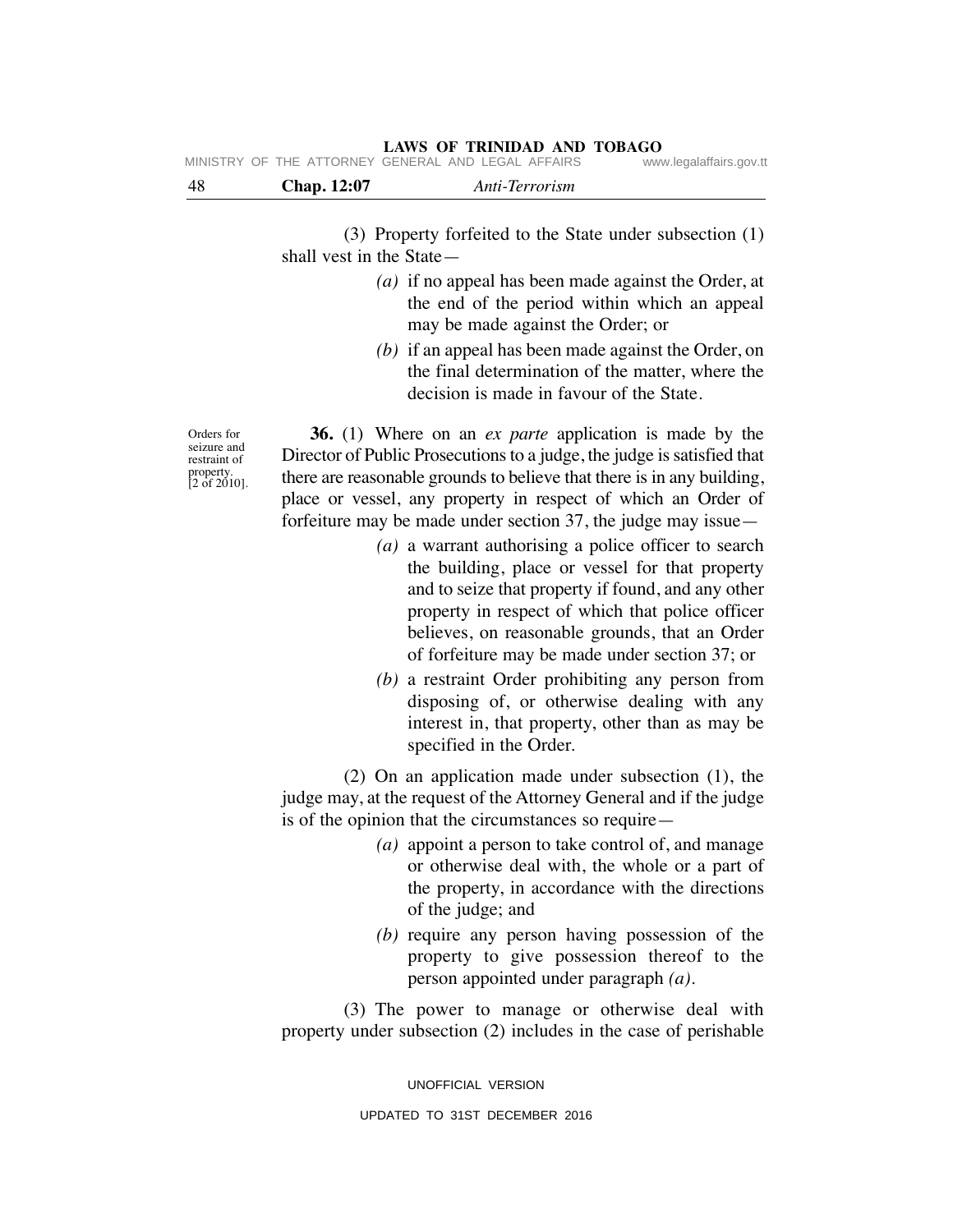|  |  |                                                    | Anti-Terrorism |  | <b>Chap.</b> 12:07 | 49                      |
|--|--|----------------------------------------------------|----------------|--|--------------------|-------------------------|
|  |  | MINISTRY OF THE ATTORNEY GENERAL AND LEGAL AFFAIRS |                |  |                    | www.legalaffairs.gov.tt |

or rapidly depreciating property, the power to sell that property; and in the case of property that has little or no value, the power to destroy that property.

(4) Before a person appointed under subsection (2) destroys any property referred to in subsection 3, he shall apply to a judge for a destruction Order.

(5) Before making a destruction Order in relation to any property, the judge shall require notice to be given, in such manner as the judge may direct, to any person who, in the opinion of the judge, appears to have an interest in the property and may provide that person with a reasonable opportunity to be heard.

(6) A judge may order that any property in respect of which an application is made under subsection (4), be destroyed if he is satisfied that the property has little or no financial or other value.

(7) A management Order under subsection (2) shall cease to have effect when the property which is the subject of the management Order is returned to an applicant in accordance with the law or forfeited to the State.

(8) The Director of Public Prosecutions may at any time apply to a judge to cancel or vary a warrant or Order issued under this section.

**37.** (1) The Attorney General may make an application to a Orders for judge for an Order of forfeiture in respect of terrorist property.

forfeiture of property. [2 of 2010].

(2) The Attorney General shall be required to name as respondents to an application under subsection (1) only those persons who are known to own or control the property that is the subject of the application.

(3) The Attorney General shall give notice of an application under subsection (1) to the respondents named in the application, in such manner as the judge may direct.

(4) Where a judge is satisfied, on a balance of probabilities, that the property which is the subject of the

UNOFFICIAL VERSION

 $LRO$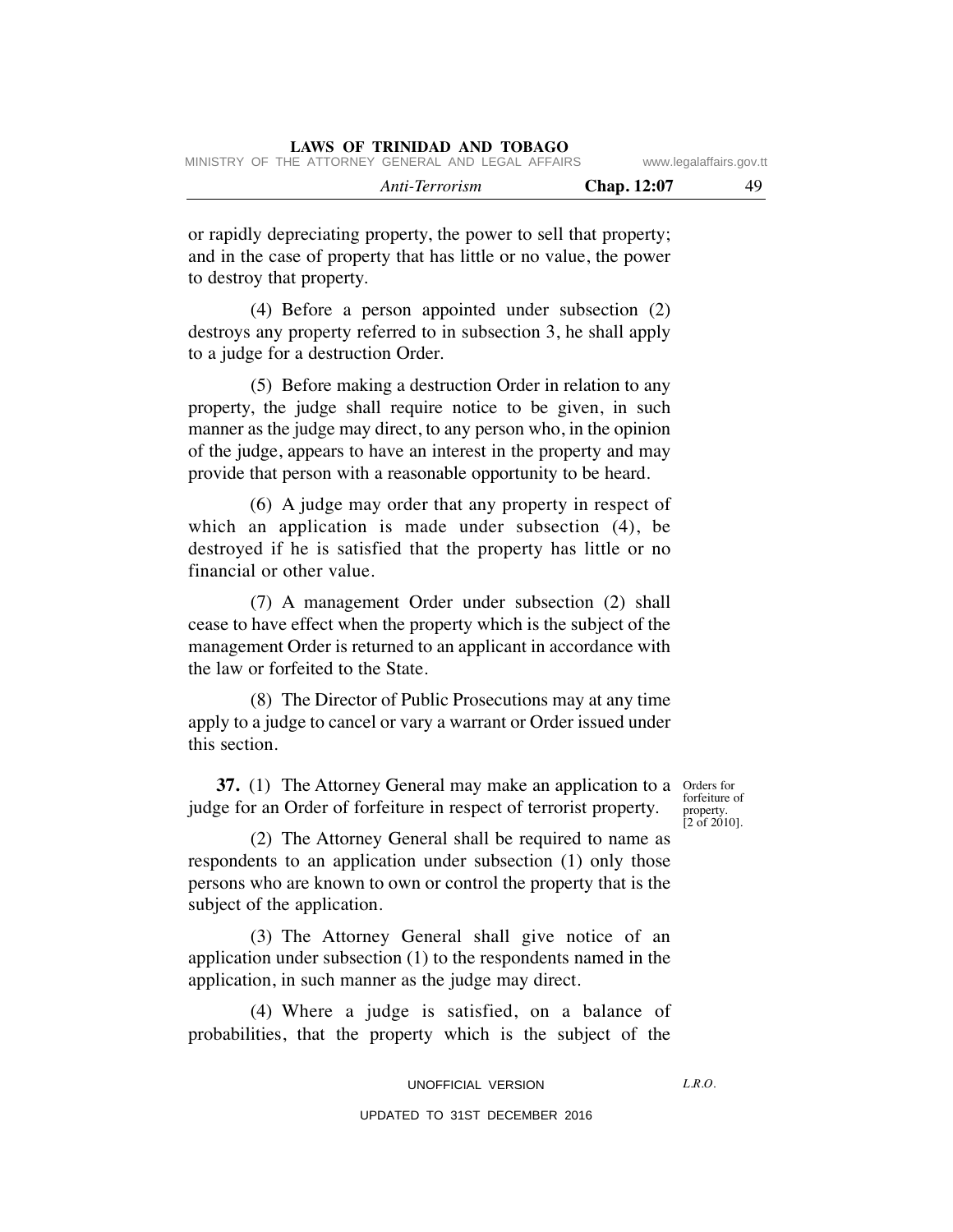| - 50 | <b>Chap.</b> 12:07 | Anti-Terrorism                                     |                         |
|------|--------------------|----------------------------------------------------|-------------------------|
|      |                    | MINISTRY OF THE ATTORNEY GENERAL AND LEGAL AFFAIRS | www.legalaffairs.gov.tt |

application is terrorist property, the judge shall Order that the property be forfeited to the State to be disposed of as directed by the judge.

(5) Where a judge refuses an application under subsection (1), the judge shall make an Order that describes the property and declare that it is not terrorist property.

(6) On an application under subsection (1), a judge may require notice to be given to any person not named as a respondent who in the opinion of the judge, appears to have an interest in the property, and any such person shall be entitled to be added as a respondent to the application.

(7) Where a judge is satisfied that a person—

- *(a)* has an interest in the property which is the subject of the application; and
- *(b)* has exercised reasonable care to ensure that the property is not the proceeds of a terrorist act, and would not be used to commit or facilitate the commission of a terrorist act,

the judge shall order that the interest shall not be affected by the Order made under subsection (4) and the Order shall also declare the nature and extent of the interest in question.

(8) A person who claims an interest in property that has been forfeited and who has not been named as a respondent or been given notice under subsection (6) may make an application to the High Court to vary or set aside an Order made under subsection (4), not later than sixty days after the day on which the forfeiture Order was made.

(9) Pending the determination of an appeal against an Order of forfeiture made under this section, property restrained under section 37 shall continue to be restrained, property seized under a warrant issued under that section shall continue to be detained, and any person appointed to manage, control or otherwise deal with the property under that section shall continue in that capacity.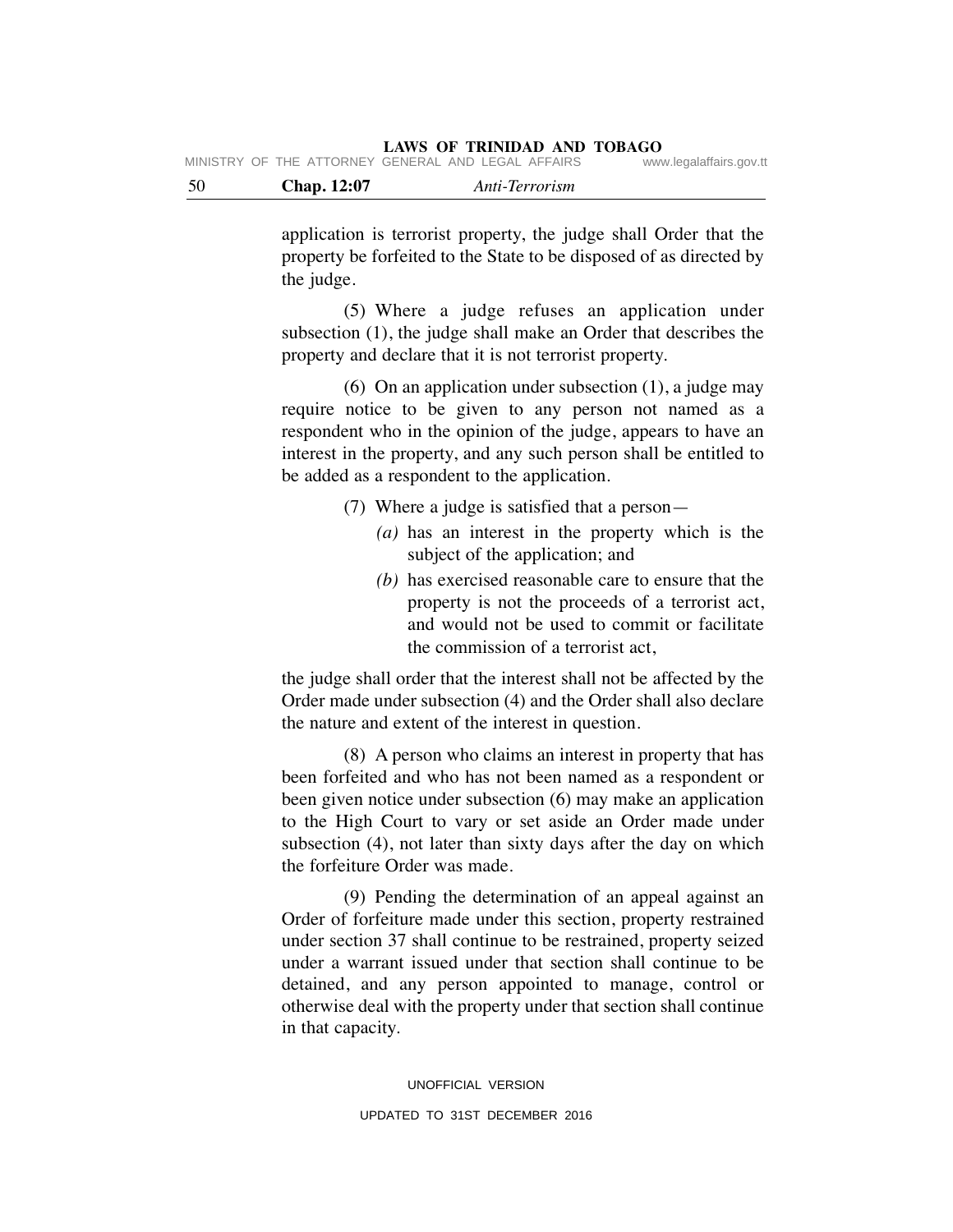|  | LAWS OF TRINIDAD AND TOBAGO |  |
|--|-----------------------------|--|
|  |                             |  |

|  |                                                    | Anti-Terrorism |  | <b>Chap.</b> 12:07 |                         |
|--|----------------------------------------------------|----------------|--|--------------------|-------------------------|
|  | MINISTRY OF THE ATTORNEY GENERAL AND LEGAL AFFAIRS |                |  |                    | www.legalaffairs.gov.tt |

(10) The provisions of this section shall not affect the operation of any other provision of this Act respecting forfeiture.

**38.** (1) Trinidad and Tobago may, pursuant to any Sharing of agreement with any other State, share with that State on a property reciprocal basis the property derived from forfeiture pursuant to this Act. property.

(2) Property referred to under subsection (1), may be utilised to compensate victims of the offences referred to under this Act.

**38A.** (1) Any customs officer or police officer above the rank Seizure and of sergeant may seize and detain part of or the whole amount of  $\frac{\text{detection of}}{\text{cosh}}$ any cash where there are reasonable grounds for suspecting that [2 of 2010]. it is cash.

- *(a)* intended for use in the commission of an offence under this Act; or
- *(b)* is terrorist property.

(2) Cash detained under subsection (1) shall not be detained for more than ninety-six hours after seizure, unless a judge orders its continued detention for a period not exceeding three months from the date of the initial seizure and the detained cash shall be paid into Court.

(3) A judge may order a detention under subsection (1) upon being satisfied that the continued detention of the cash is justified while—

*(a)* its origin or derivation is further investigated; or

*(b)* consideration is given to the institution in Trinidad and Tobago or elsewhere of criminal proceedings against any person for an offence with which the seized item is connected.

(4) A judge may subsequently order continued detention of the cash if satisfied of the matters set forth in subsections (2) and (3), but the total period of detention shall not exceed two years from the date of the Order made under those subsections.

 $LRO$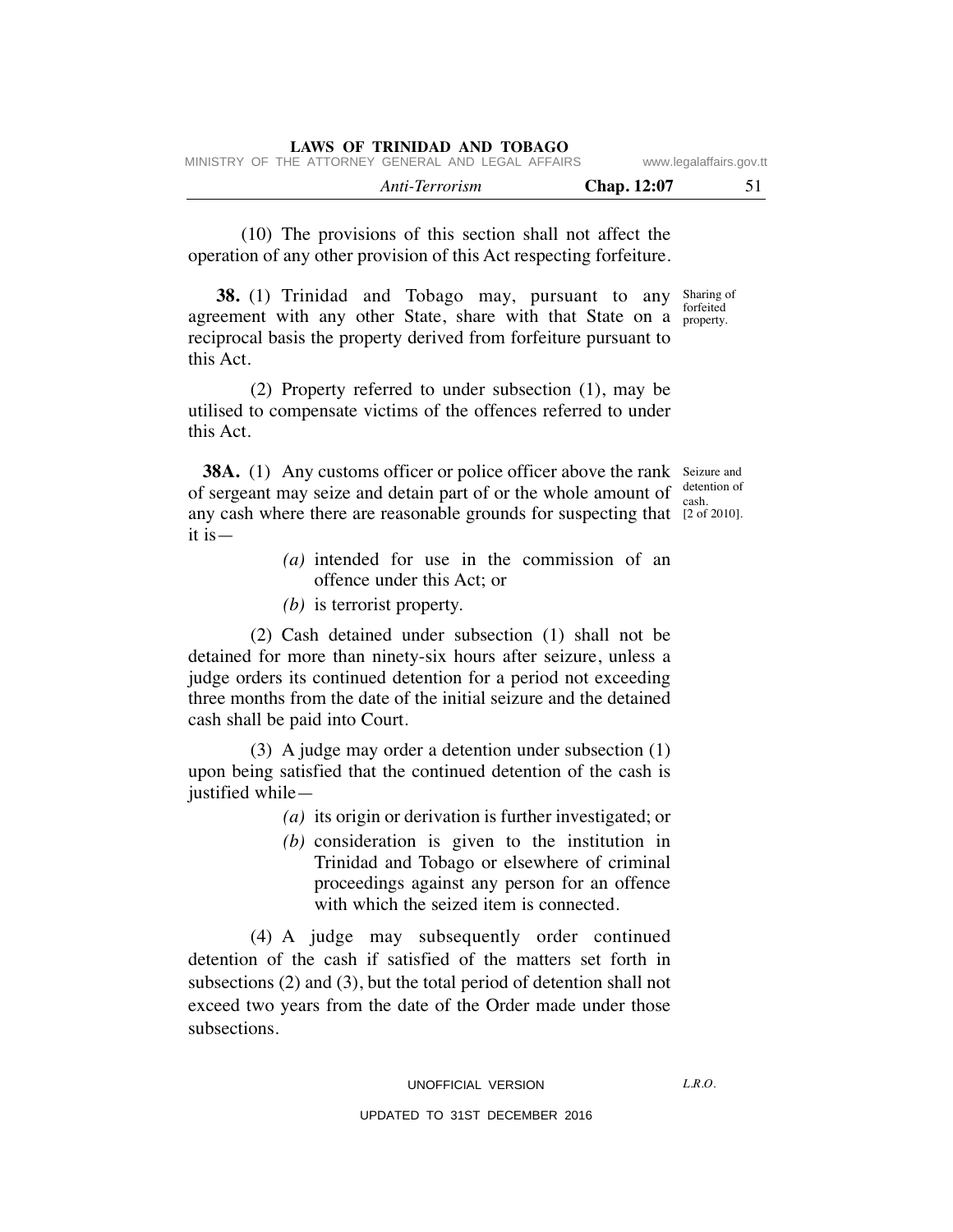| - 52 | <b>Chap.</b> 12:07 | Anti-Terrorism                                     |                         |
|------|--------------------|----------------------------------------------------|-------------------------|
|      |                    | MINISTRY OF THE ATTORNEY GENERAL AND LEGAL AFFAIRS | www.legalaffairs.gov.tt |

(5) Subject to subsection (6), cash detained under this section may be released in whole or in part to the person on whose behalf it was transported by Order of a judge, that its continued detention is no longer justified upon application by or on behalf of that person and after considering any views of a police officer above the rank of sergeant.

(6) Cash detained under this section shall not be released where an application for restraint or forfeiture of the cash is pending under this Act or if proceedings have been instituted in Trinidad and Tobago or elsewhere against any person for an offence with which the cash is connected, unless and until the proceedings on the application or the proceedings related to an offence have been concluded.

(7) Where the application relates to cash that is commingled with other cash, the commingled cash is subject to continued detention under this subsection.

(8) Upon an application by a police officer above the rank of sergeant, a judge shall order forfeiture of any cash which has been seized and detained under this section if satisfied on the balance of probabilities that the cash directly or indirectly represents—

- *(a)* terrorist property; or
- *(b)* proceeds of an offence or intended for use in the commission of an offence.

(9) Before making an Order of forfeiture under subsection (8), the Court shall order that notice be provided to any person who has asserted an interest in the cash and provide an opportunity for that person to be heard.

(10) In this section—

- *(a)* "cash" includes coins, notes and other bearer negotiable instruments in any currency;
- *(b)* "bearer negotiable instrument" includes monetary instruments in bearer form such as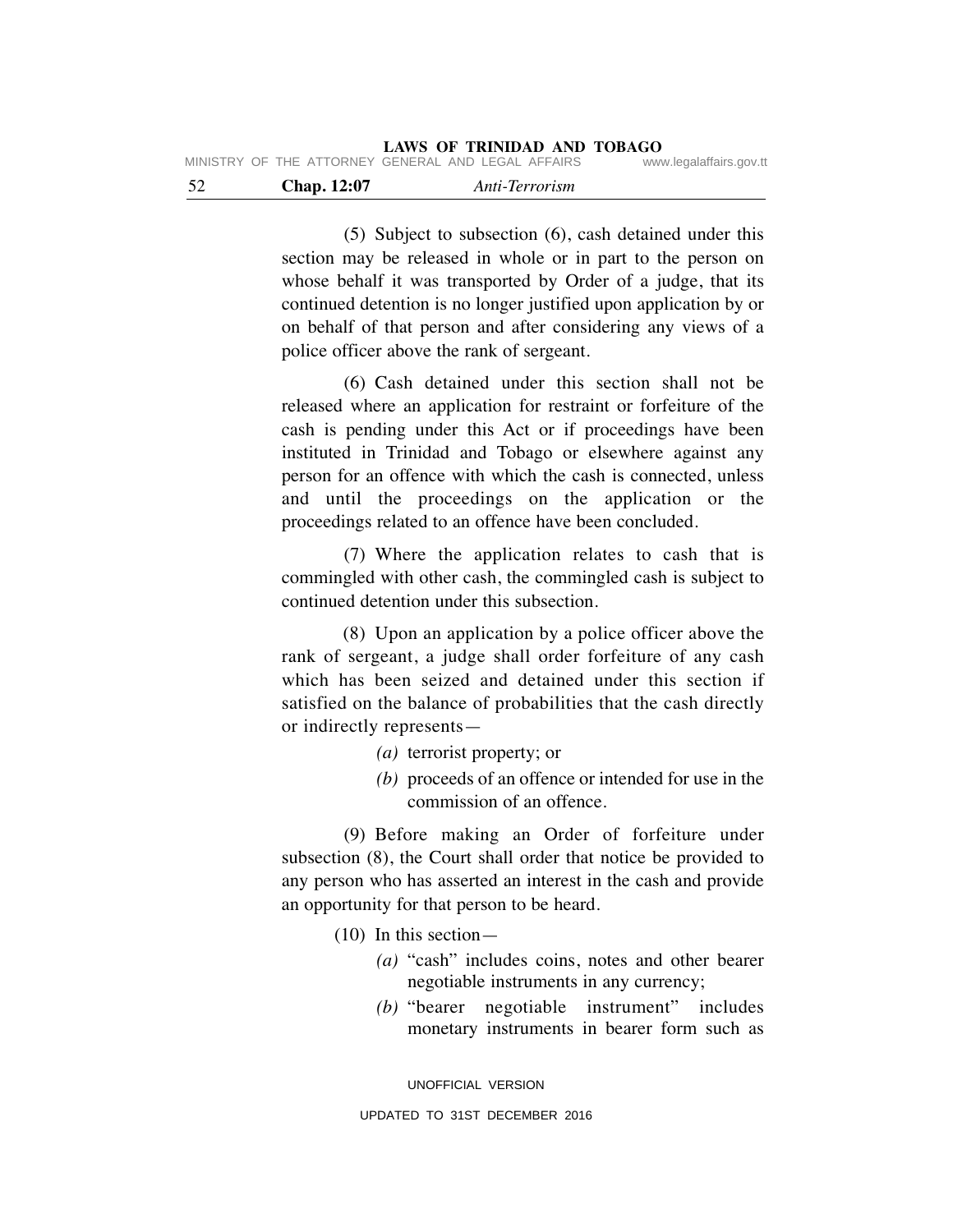|  |                                                    | Anti-Terrorism |  | <b>Chap.</b> 12:07 |                         |
|--|----------------------------------------------------|----------------|--|--------------------|-------------------------|
|  | MINISTRY OF THE ATTORNEY GENERAL AND LEGAL AFFAIRS |                |  |                    | www.legalaffairs.gov.tt |

travellers cheques, negotiable instruments including cheques, promissory notes and money orders that are either in bearer form, endorsed without restriction made out to a fictitious payee, or otherwise in such form that title thereto passes upon delivery; incomplete instruments including cheques, promissory notes and money orders signed, but with the payee's name omitted.

# **PART IX**

#### **MISCELLANEOUS POWERS**

**39.** (1) The operator of an aircraft or master of a vessel—

- *(a)* departing from Trinidad and Tobago; or
- *(b)* registered in Trinidad and Tobago departing from any place outside Trinidad and Tobago,

shall, in accordance with Regulations made under this section provide to the—

- (i) Chief Immigration Officer any information in his possession relating to persons on board or expected to be on board the aircraft or vessel; or
- (ii) competent authority of a foreign State any information in his possession relating to persons on board or expected to be on board the aircraft or vessel in accordance with the law of that foreign State.

(2) Any information provided to the Chief Immigration Officer shall not be used or disclosed by him except for the purpose of protecting national security or public safety.

(3) The Minister may, subject to Regulations made under subsection (4), provide to the competent authority in a foreign State any information in his possession relating to persons entering or leaving Trinidad and Tobago, by land, and that is required by the laws of that foreign State.

Duty to disclose information relating to passengers of aircraft and

vessels.

 $LRO$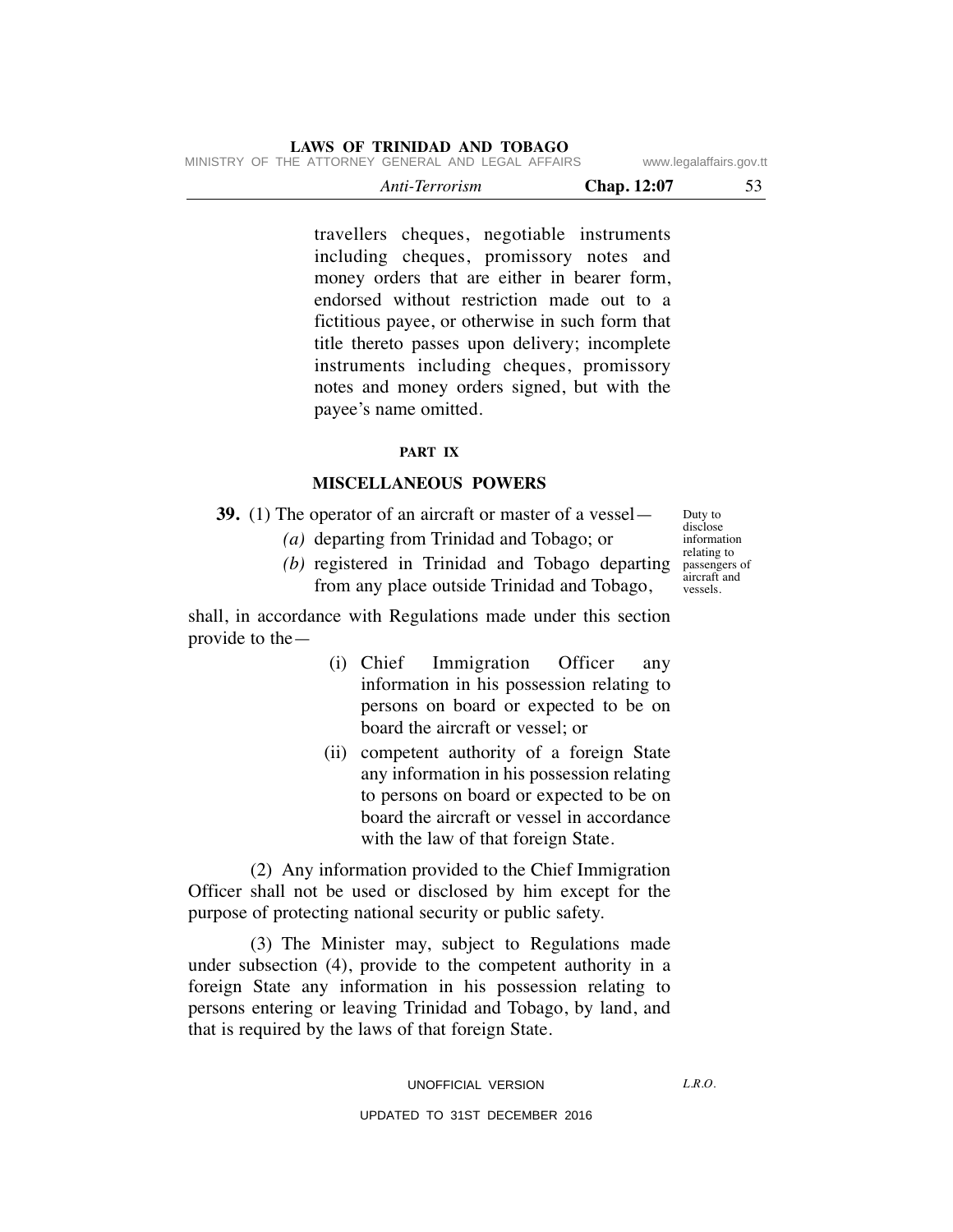|      |             | IVIIINIOTINT OF THE ATTONNET GENENAE AIND LEGAE AFFAING. | www.icyalallallo.yuv.ll |
|------|-------------|----------------------------------------------------------|-------------------------|
| - 54 | Chap. 12:07 | Anti-Terrorism                                           |                         |

(4) No information provided to the Chief Immigration Officer under subsection (1) shall be used or disclosed by the Chief Immigration Officer except for the purpose of protecting national security or public safety.

(5) The Minister may make Regulations generally to give effect to the purposes of this section, including Regulations—

- *(a)* respecting the types or classes of information that may be provided under this section;
- *(b)* specifying the foreign States to which the information may be provided.

Power to refuse refugee application.

**40.** The Minister may, having regard to the interests of national security and public safety, refuse the application of any person applying for status as a refugee, if he has reasonable grounds to believe that the applicant has committed a terrorist act or is likely to be, involved in the commission of a terrorist act.

Power to make Regulations. [16 of 2011].

**41.** (1) The Minister may make Regulations in respect of all matters for which Regulations are required or authorised to be made by this Act.

(2) The Minister to whom responsibility for the FIU is assigned may make Regulations, subject to negative resolution of the Parliament prescribing—

- *(a)* the type of records to be kept by a financial institution or listed business and the type of information to be included in these records;
- *(b)* the procedure to be followed in implementing section 22C(2)*(d)*;
- *(c)* the periods for which and the methods by which the records referred to in paragraph *(a)* may be retained;
- *(d)* the measures which a financial institution or listed business shall implement to—
	- (i) ascertain the identity of persons with whom they are dealing; and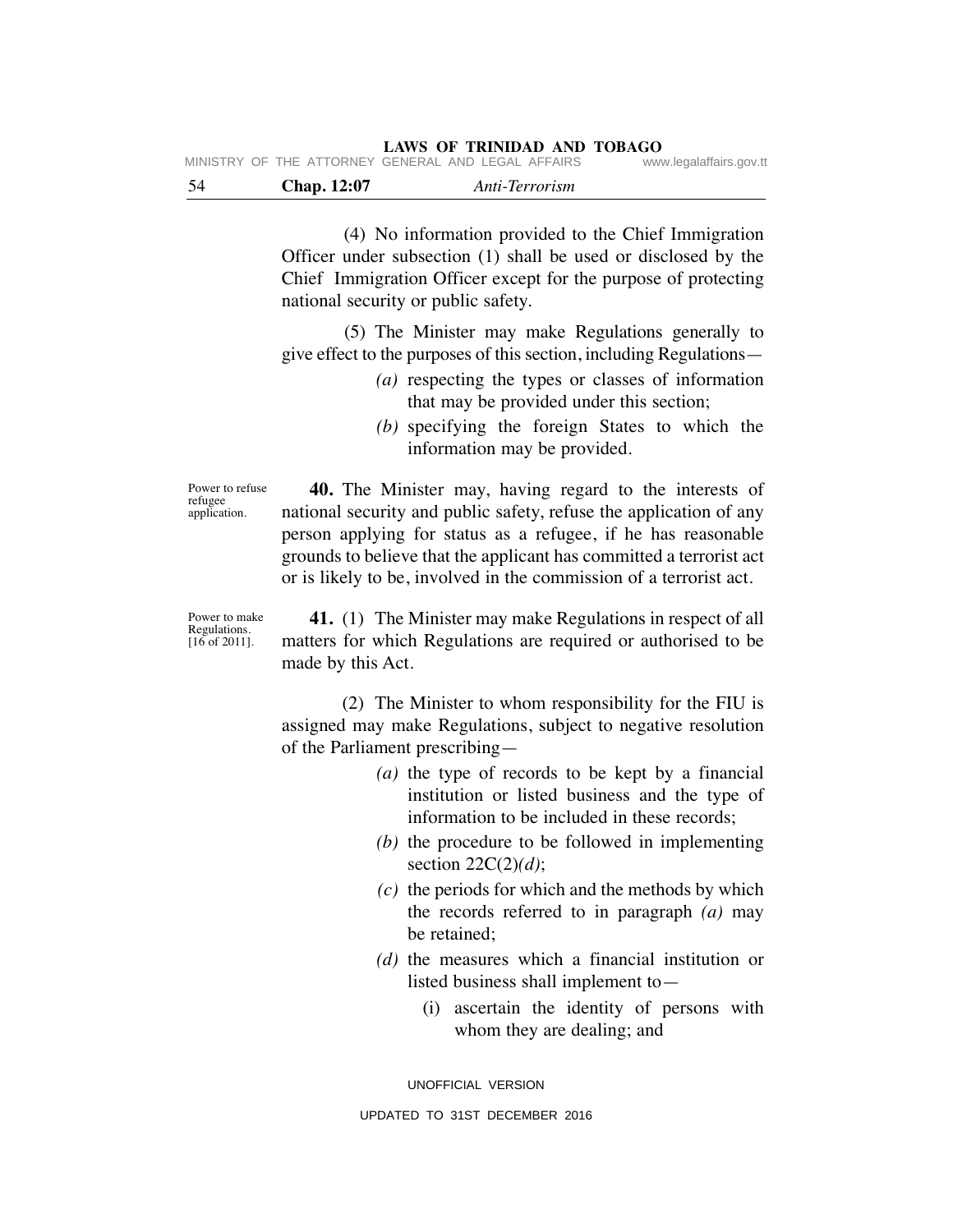|                                               | Anti-Terrorism                                                                                                                                                                                                                                                                                                                                     | Chap. 12:07 | 55                                                                      |
|-----------------------------------------------|----------------------------------------------------------------------------------------------------------------------------------------------------------------------------------------------------------------------------------------------------------------------------------------------------------------------------------------------------|-------------|-------------------------------------------------------------------------|
|                                               | (ii) treat with circumstances in<br>sufficient identification data is not made<br>available by an applicant or business;<br>(e) the measures that may be taken by<br>Supervisory Authority to secure compliance<br>with this Act or to prevent the commission of an<br>unsafe or unsound practice, including—<br>(i) administrative sanctions; and | which<br>a  |                                                                         |
|                                               | (ii) disciplinary actions when possible;<br>$(f)$ the manner and time frame in which due<br>diligence may be undertaken in respect of<br>existing customers and business relationships<br>established prior to the coming into force of the<br>Proceeds of Crime Act, by a financial institution<br>or listed business; and                        |             | Ch. 11:27.                                                              |
|                                               | $(g)$ generally, for the purpose of giving effect to<br>Part IIIA of this Act.                                                                                                                                                                                                                                                                     |             |                                                                         |
| subject to negative resolution of Parliament. | (3) Regulations made under subsection (1) shall be                                                                                                                                                                                                                                                                                                 |             |                                                                         |
| listed business which fails to comply with-   | <b>42.</b> (1) Subject to subsection (2), a financial institution or<br>(a) section 22AB or $22C(1)$ , (2) or (3) commits an<br>offence and is liable on summary conviction to<br>a fine of five hundred thousand dollars and to                                                                                                                   |             | Offences and<br>penalties.<br>I16 of 2011<br>14 of 2012<br>15 of 2014]. |
|                                               | imprisonment for two years and on conviction<br>on indictment, to a fine of three million dollars<br>and to imprisonment for seven years; or<br>(b) Regulations made under section $41(2)$ is liable<br>on summary conviction to a fine of five hundred<br>thousand dollars and to imprisonment for                                                |             |                                                                         |

(2) Where a company commits an offence under sections  $22AB$  and  $22C(1)$ ,  $(2)$  and  $(3)$ , any officer, director or agent of the company—

*(a)* who directed, authorised, assented to, or acquiesced in the commission of the offence; or

UNOFFICIAL VERSION

*L.R.O.* 

UPDATED TO 31ST DECEMBER 2016

#### **LAWS OF TRINIDAD AND TOBAGO**

MINISTRY OF THE ATTORNEY GENERAL AND LEGAL AFFAIRS www.legalaffairs.gov.tt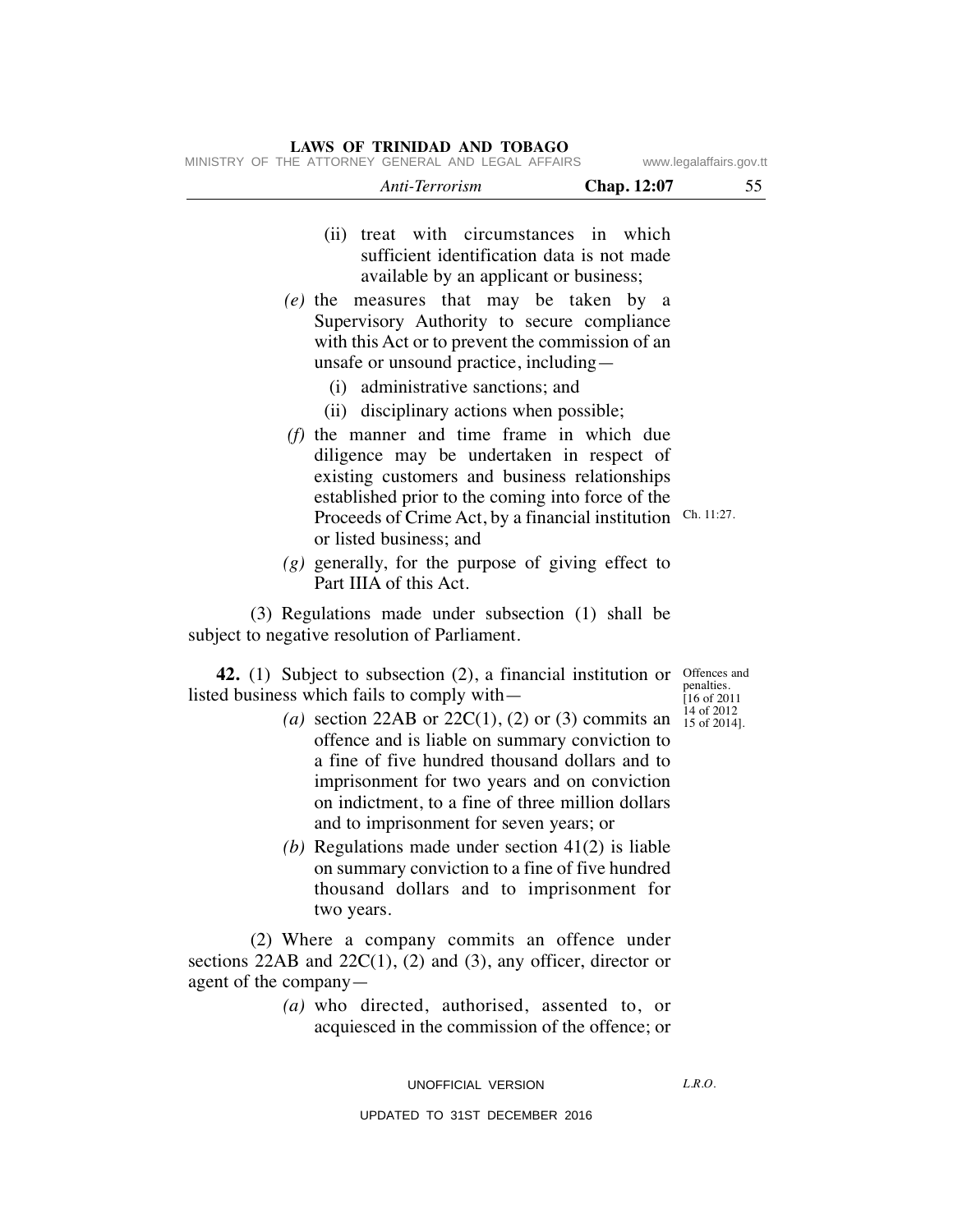| - 56 | <b>Chap.</b> 12:07 | Anti-Terrorism                                     |                         |
|------|--------------------|----------------------------------------------------|-------------------------|
|      |                    | MINISTRY OF THE ATTORNEY GENERAL AND LEGAL AFFAIRS | www.legalaffairs.gov.tt |

*(b)* to whom any omission is attributable,

is a party to the offence and is liable on summary conviction or on conviction on indictment, to the penalty prescribed in subsection (1)*(a)*.

Section 23. [2 of 2010].

#### **SCHEDULE**

#### **CUSTODY RECORD FOR DETAINED PERSON**

1. Entries shall be made in respect of all matters relevant to the detention of the arrested person and shall be referred to as the Custody Record. In particular, the entries shall be made in respect of the following:

- *(a)* an accurate record of the time and place of—
	- (i) the arrest;
	- (ii) the issue of the direction; and
	- (iii) each interview, including any interview immediately following the arrest of the person detained;
- *(b)* the place or places where the interview takes place;
- *(c)* the time at which the interview begins and the time at which it ends;
- *(d)* any break during the interview;
- *(e)* the names of persons present at the interviews;
- *(f)* the time and reason for any transfer of the detained person from one place of custody to another as well as the time at which the detention ends;
- *(g)* any property secured from the person on his arrest or during his detention;
- *(h)* the name and rank of the police officer above the rank of sergeant upon whose authority any action in relation to the detained person is taken; and
- *(i)* the ground or grounds, on which the detention is based.

2. The Custody Record shall be opened as soon as practicable after the start of a person's detention.

3. The person making an entry in the Custody Record shall insert the time at which the entry is made and his signature against the entry made.

#### UNOFFICIAL VERSION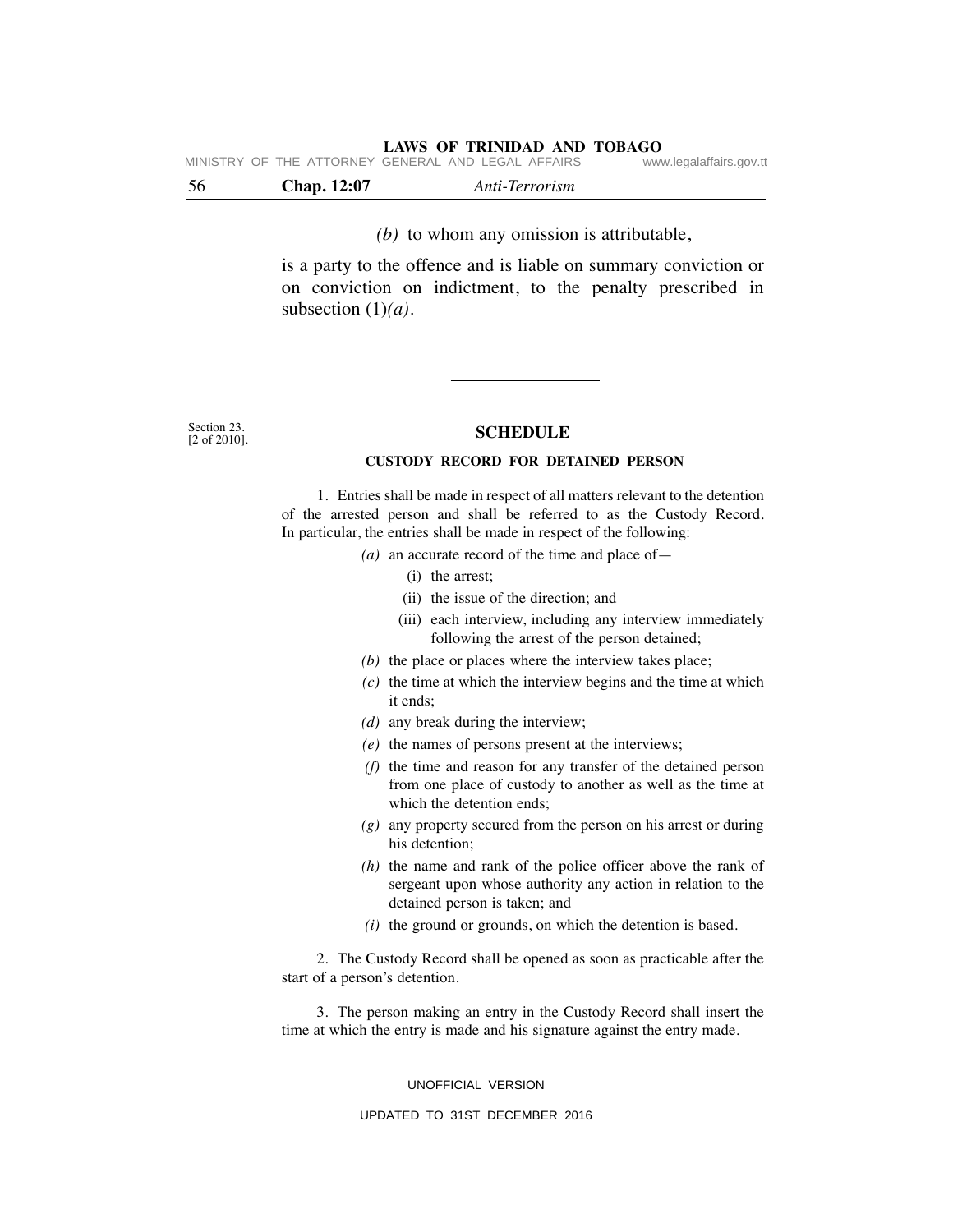|  |                                                    | Anti-Terrorism |  | <b>Chap.</b> 12:07 |                         |
|--|----------------------------------------------------|----------------|--|--------------------|-------------------------|
|  | MINISTRY OF THE ATTORNEY GENERAL AND LEGAL AFFAIRS |                |  |                    | www.legalaffairs.gov.tt |

4. The Custody Record or copy of the Record shall accompany a detained person to any other place where he is transferred.

5. A copy of the Custody Record shall be supplied to the person detained or his legal representative as soon as is practicable after he or the representative makes a request upon his release from detention or his being taken to Court.

6. The person detained shall be allowed to check and shall be made to insert his signature in respect of any entry in the Custody Record.

7. An entry shall be made in respect of any refusal of the person detained to insert his signature where such signature is required.

8. Entries in the Custody Record shall be made as soon as practicable after the occurrence of the events to which they relate.

9. A police officer of the rank of Inspector or above shall be responsible for ensuring the accuracy and completeness of the Custody Record and that the Custody Record or a copy of the Record accompanies the detained person on his transfer.

10. Entries in a computerised Custody Record shall be timed and shall contain evidence of the computer operator's identity.

UNOFFICIAL VERSION

 $LRO$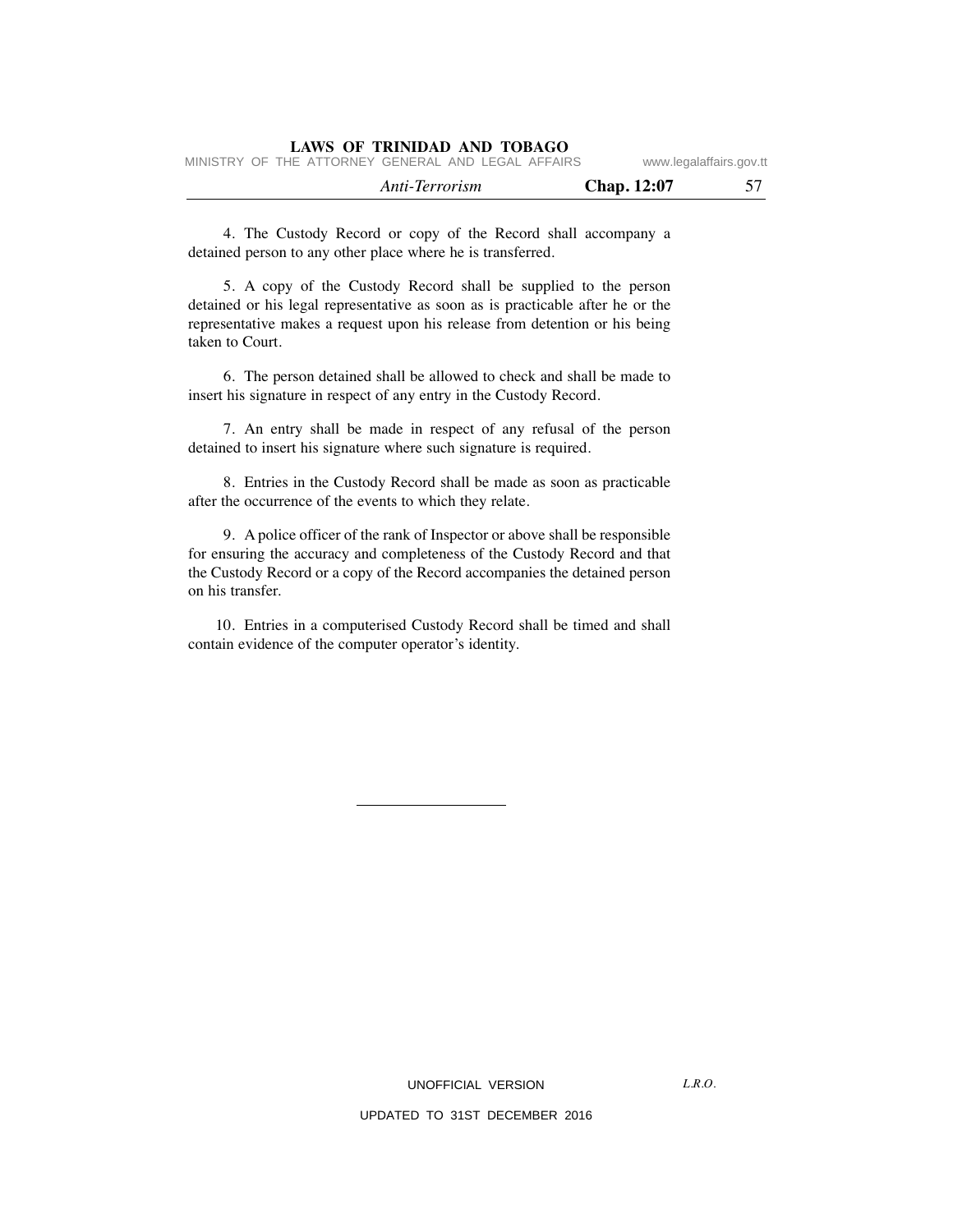**LAWS OF TRINIDAD AND TOBAGO**<br>GENERAL AND LEGAL AFFAIRS www.legalaffairs.gov.tt MINISTRY OF THE ATTORNEY GENERAL AND LEGAL AFFAIRS

58 **Chap. 12:07** *Anti-Terrorism*

# **SUBSIDIARY LEGISLATION**

# **FINANCIAL OBLIGATIONS (FINANCING OF TERRORISM) REGULATIONS**

#### ARRANGEMENT OF REGULATIONS

### **REGULATION**

# 1. Citation.

- 2. Interpretation.
- 3. Application of the Financial Obligations Regulations, 2010.
- 4. Training of staff.
- 5. Customer due diligence in the financing of terrorism.
- 6. Report of suspicious transactions and suspicious activities.
- 7. Technological developments.
- 8. Offences and penalties.
- 9. Offences by Companies and other bodies.
- 10. Prosecutions.

UNOFFICIAL VERSION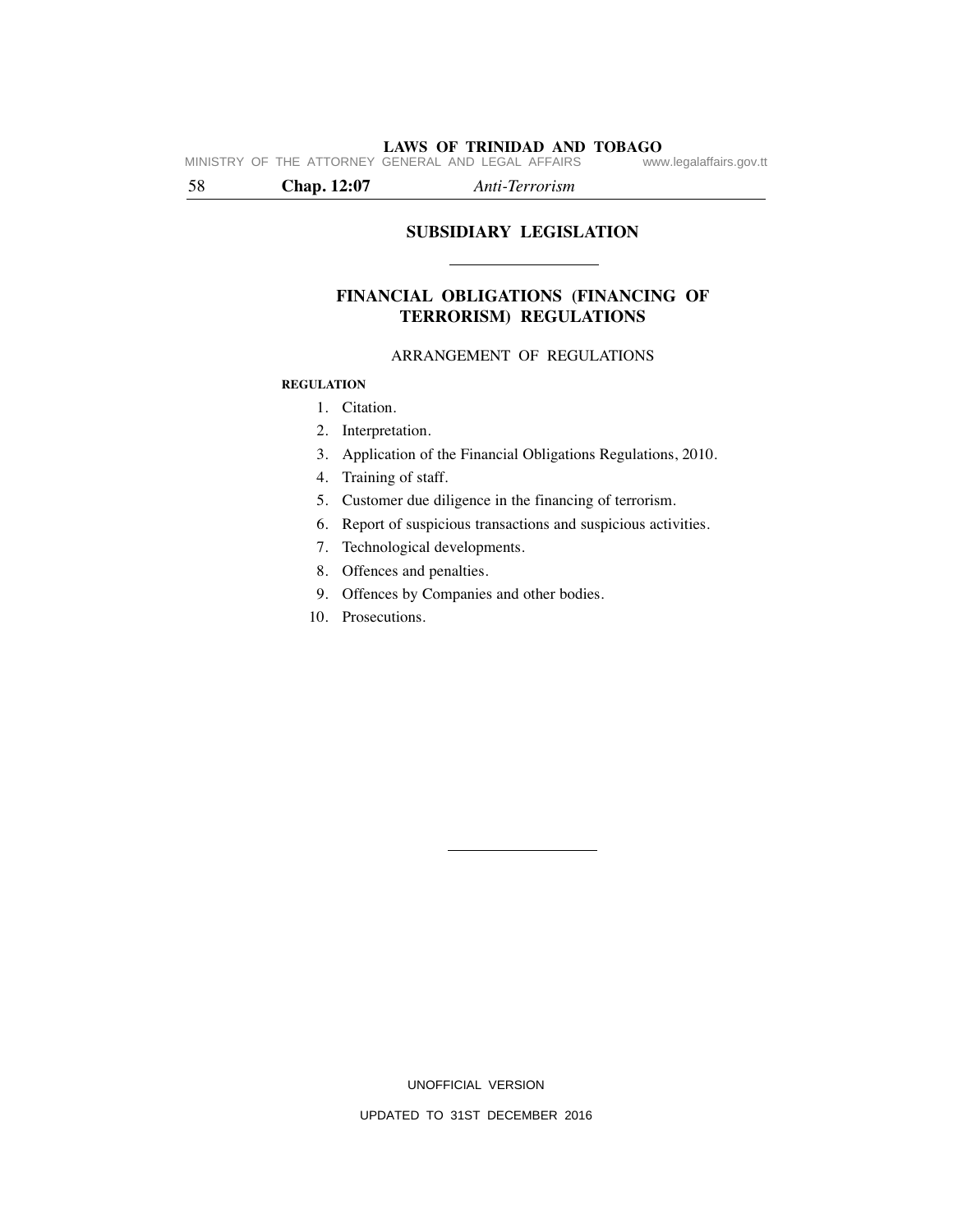| MINISTRY OF THE ATTORNEY GENERAL AND LEGAL AFFAIRS                                                                                                                              |                    | www.legalaffairs.gov.tt |  |
|---------------------------------------------------------------------------------------------------------------------------------------------------------------------------------|--------------------|-------------------------|--|
| Anti-Terrorism                                                                                                                                                                  | <b>Chap.</b> 12:07 | 59                      |  |
|                                                                                                                                                                                 |                    | [Subsidiary]            |  |
| FINANCIAL OBLIGATIONS (FINANCING OF<br><b>TERRORISM) REGULATIONS</b>                                                                                                            |                    | $7/2011$ .              |  |
| made under section 41                                                                                                                                                           |                    |                         |  |
| 1. These Regulations may be cited as the Financial<br>Obligations (Financing of Terrorism) Regulations.                                                                         |                    | Citation.               |  |
| 2. In these Regulations—                                                                                                                                                        |                    | Interpretation.         |  |
| "financial institution" has the meaning assigned to it in the<br>Proceeds of Crime Act;                                                                                         |                    | Ch. 11:27.              |  |
| "FIU" means the Financial Intelligence Unit of Trinidad and Tobago,<br>established under section 3 of the Financial Intelligence Unit Ch. 72:01.<br>of Trinidad and Tobago Act; |                    |                         |  |

"listed business" has the meaning assigned to it in the Act; "Supervisory Authority" has the meaning assigned to it in the Financial Obligations Regulations; Ch. 12:07. Sub. Leg.

"terrorist organisation" has the meaning assigned to it in the Act; and

"the Act" means the Anti-Terrorism Act.

**3.** (1) Subject to subregulation (2), the obligations, Application of prohibitions and offences contained in the Financial Obligations the Financial Regulations, (hereinafter referred to as "the Regulations") shall  $\frac{Regulations}{7/2010}$ . apply *mutatis mutandis* to a financial institution or a listed business, in relation to the financing of terrorism.

(2) Every financial institution or listed business to which the Regulations apply, shall also comply with any additional or specific provisions contained in these Regulations.

Obligations 7/2010.

7/2010.

staff.

**4.** (1) A financial institution or listed business shall, in Training of addition to its training obligations under Regulations, make arrangements for the training of its directors and members of staff on the subject of the financing of terrorism.

> UNOFFICIAL VERSION UPDATED TO 31ST DECEMBER 2016

 $LRO$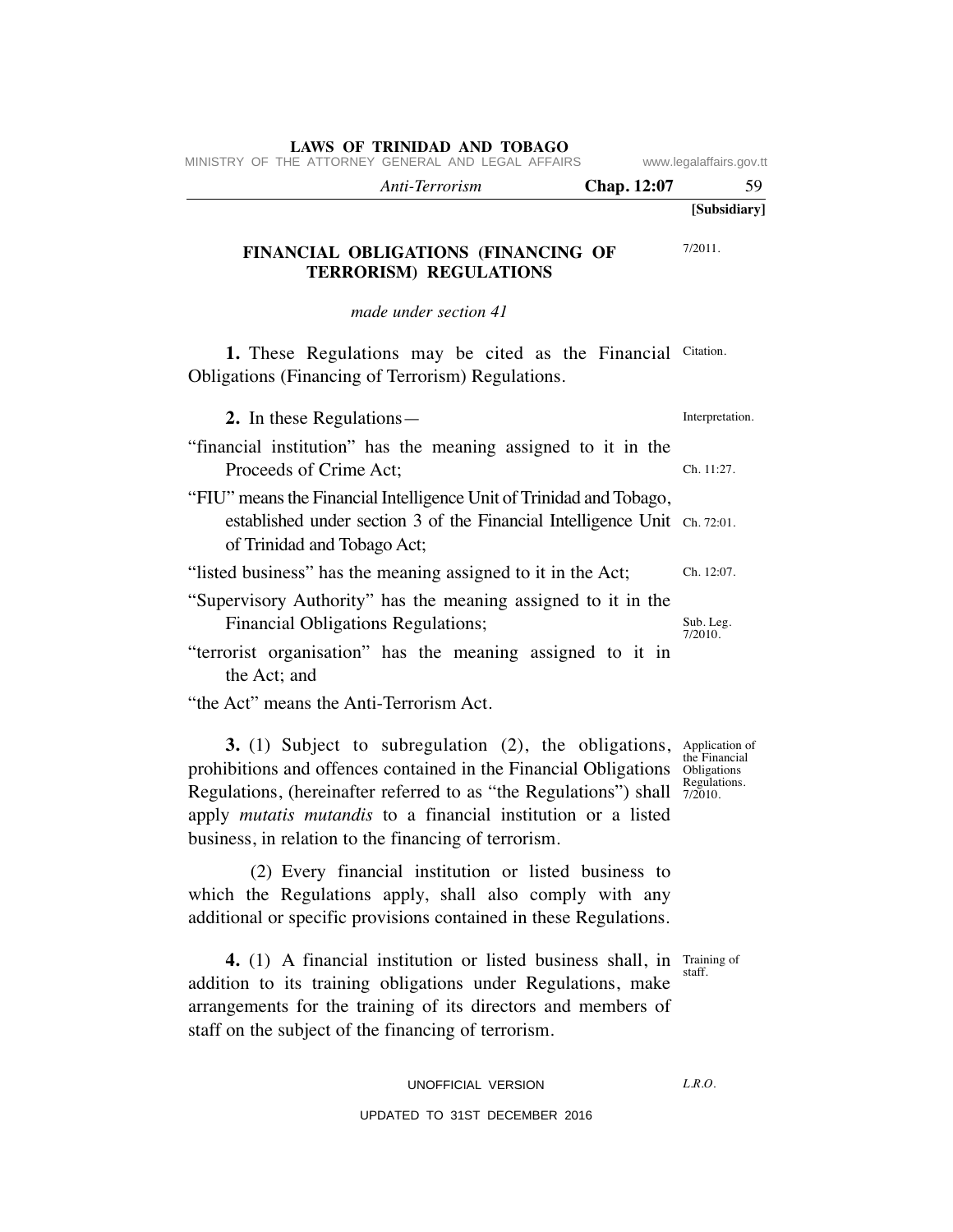| LAWS OF TRINIDAD AND TOBAGO<br>MINISTRY OF THE ATTORNEY GENERAL AND LEGAL AFFAIRS<br>www.legalaffairs.gov.tt |                                                                                                                                                                                                                                                                                                                                                                                             |                                                                                                                                                                                                                                                                                                                                                                                                                                                                  |  |
|--------------------------------------------------------------------------------------------------------------|---------------------------------------------------------------------------------------------------------------------------------------------------------------------------------------------------------------------------------------------------------------------------------------------------------------------------------------------------------------------------------------------|------------------------------------------------------------------------------------------------------------------------------------------------------------------------------------------------------------------------------------------------------------------------------------------------------------------------------------------------------------------------------------------------------------------------------------------------------------------|--|
| 60                                                                                                           | <b>Chap.</b> 12:07                                                                                                                                                                                                                                                                                                                                                                          | Anti-Terrorism                                                                                                                                                                                                                                                                                                                                                                                                                                                   |  |
| [Subsidiary]                                                                                                 |                                                                                                                                                                                                                                                                                                                                                                                             | Financial Obligations (Financing of Terrorism) Regulations                                                                                                                                                                                                                                                                                                                                                                                                       |  |
|                                                                                                              |                                                                                                                                                                                                                                                                                                                                                                                             | (2) A programme of training for the purposes of this<br>regulation, shall include a study of -                                                                                                                                                                                                                                                                                                                                                                   |  |
|                                                                                                              |                                                                                                                                                                                                                                                                                                                                                                                             | (a) procedures and controls for the prevention of<br>the misuse of technological developments in<br>terrorist financing schemes;                                                                                                                                                                                                                                                                                                                                 |  |
|                                                                                                              |                                                                                                                                                                                                                                                                                                                                                                                             | $(b)$ new developments in methods and trends in<br>terrorist financing; and                                                                                                                                                                                                                                                                                                                                                                                      |  |
|                                                                                                              |                                                                                                                                                                                                                                                                                                                                                                                             | appropriate<br>$(c)$ the<br>internal<br>controls<br>and<br>communication for the purpose of forestalling<br>terrorist financing.                                                                                                                                                                                                                                                                                                                                 |  |
|                                                                                                              | given-                                                                                                                                                                                                                                                                                                                                                                                      | $(3)$ The training required by subregulation $(1)$ , shall be                                                                                                                                                                                                                                                                                                                                                                                                    |  |
|                                                                                                              |                                                                                                                                                                                                                                                                                                                                                                                             | $(a)$ in such a manner that employees at different<br>levels of the financial institution or listed<br>business, would develop the ability to identify<br>funds which may be linked or related to or may<br>be used for terrorist acts, by any known legal<br>entity or terrorist organisations; and<br>$(b)$ continuously, in order<br>to<br>that<br>ensure<br>information and technology available to the<br>directors and staff are constantly being updated. |  |
| Customer due<br>diligence in the<br>financing of<br>terrorism.<br>Sub. Leg.<br>7/2010.                       | <b>5.</b> (1) The policies and procedures for customer due<br>diligence established under Part III of the Regulations, shall be<br>applied by every financial institution or listed business, where it<br>is known or there are reasonable grounds to suspect that funds<br>for a transaction are linked or related to or to be used in whole or<br>in part for the financing of terrorism. |                                                                                                                                                                                                                                                                                                                                                                                                                                                                  |  |
|                                                                                                              | one-off transaction.                                                                                                                                                                                                                                                                                                                                                                        | (2) A financial institution or listed business shall adopt<br>a risk based approach in determining the standard of due<br>diligence to be applied to a customer or to a person conducting a                                                                                                                                                                                                                                                                      |  |
| Report of<br>enenicione                                                                                      |                                                                                                                                                                                                                                                                                                                                                                                             | <b>6.</b> (1) In addition to the responsibilities given to the                                                                                                                                                                                                                                                                                                                                                                                                   |  |

suspicious transactions and

internal and external auditors or other competent professionals suspicious activities under regulation 10 of the Regulations, they shall report to the

UNOFFICIAL VERSION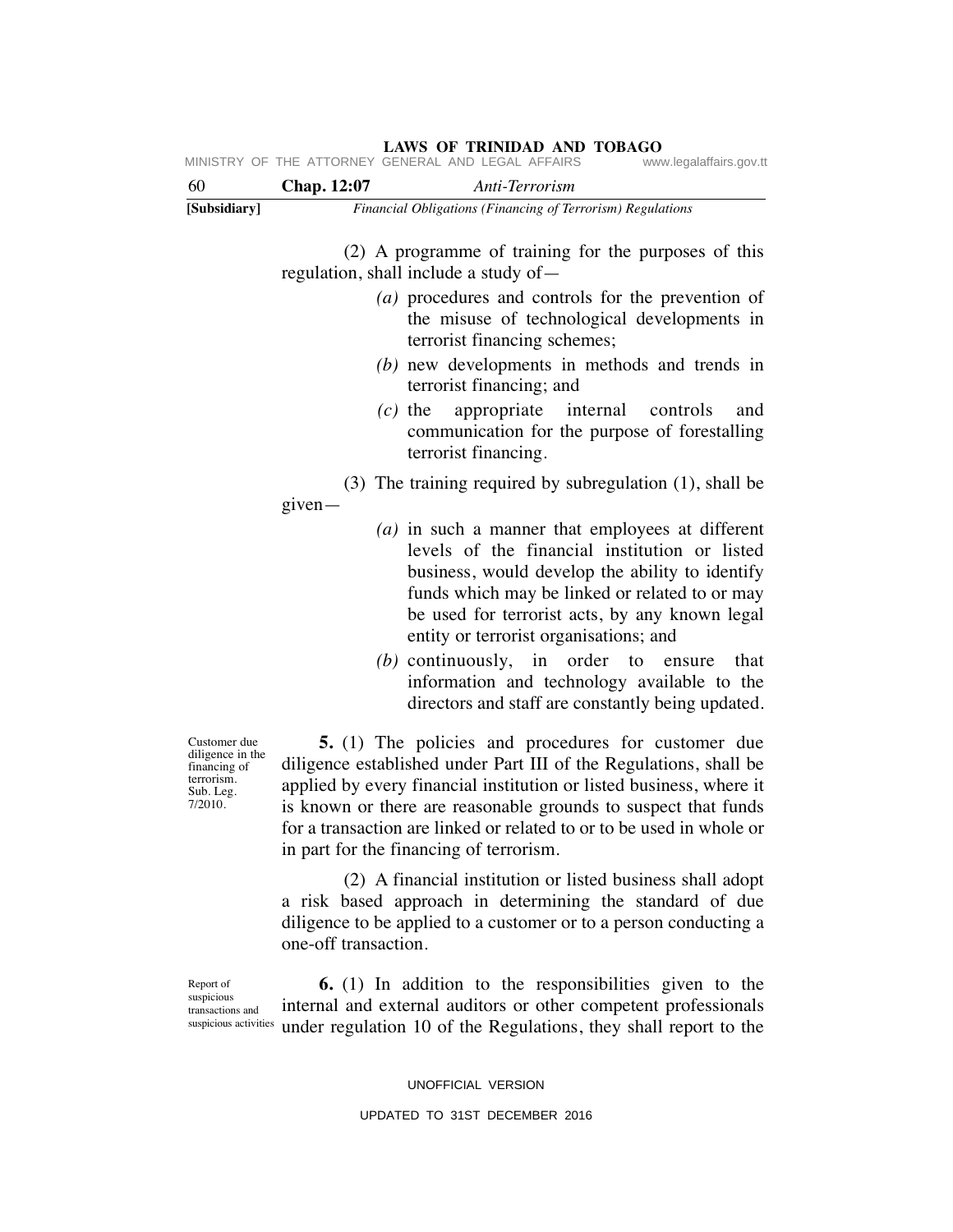|  | LAWS OF IRINIDAD AND TOBAGO                                |             |                         |
|--|------------------------------------------------------------|-------------|-------------------------|
|  | MINISTRY OF THE ATTORNEY GENERAL AND LEGAL AFFAIRS         |             | www.legalaffairs.gov.tt |
|  | Anti-Terrorism                                             | Chap. 12:07 | 61                      |
|  | Financial Obligations (Financing of Terrorism) Regulations |             | [Subsidiary]            |

Compliance Officer any suspicion or knowledge that a transaction is linked or related to the financing of terrorism.

**LAWS OF TRINIDAD AND TOBAGO**

(2) On receipt of such a report, the Compliance Officer shall consider the same, with a view to determining whether he should submit a suspicious activity or suspicious transaction report to the FIU.

(3) Where the Compliance Officer determines that the report referred to in subsection (2) should be submitted, he shall do so immediately, but in any case, within the statutory time frame for so doing.

**7.** (1) A financial institution or listed business shall pay Technological special attention to the use of new and developing technology in terrorist financing offences and any patterns of terrorist financing arising from any technology that may favour anonymity.

(2) A financial institution or listed business shall take appropriate measures to deal with such patterns referred to in subsection  $(1)$ .

**8.** A financial institution or listed business which does not offences and comply with these Regulations commits an offence and is liable on summary conviction or on conviction on indictment, to the penalty prescribed in the Act.

**9.** (1) Where a company commits an offence under these offences by Regulations, any officer, director or agent of the company—

> *(a)* who directed, authorised, assented to, or acquiesced in the commission of the offence; or

*(b)* to whom any omission is attributable,

is a party to the offence and is liable on summary conviction or on conviction on indictment, to the penalty prescribed in the Act.

(2) Where a partnership commits an offence under these Regulations and it is proved that the acts or omissions of the partner constitute an offence in accordance with

> UNOFFICIAL VERSION UPDATED TO 31ST DECEMBER 2016

developments.

penalties.

Companies and other bodies.